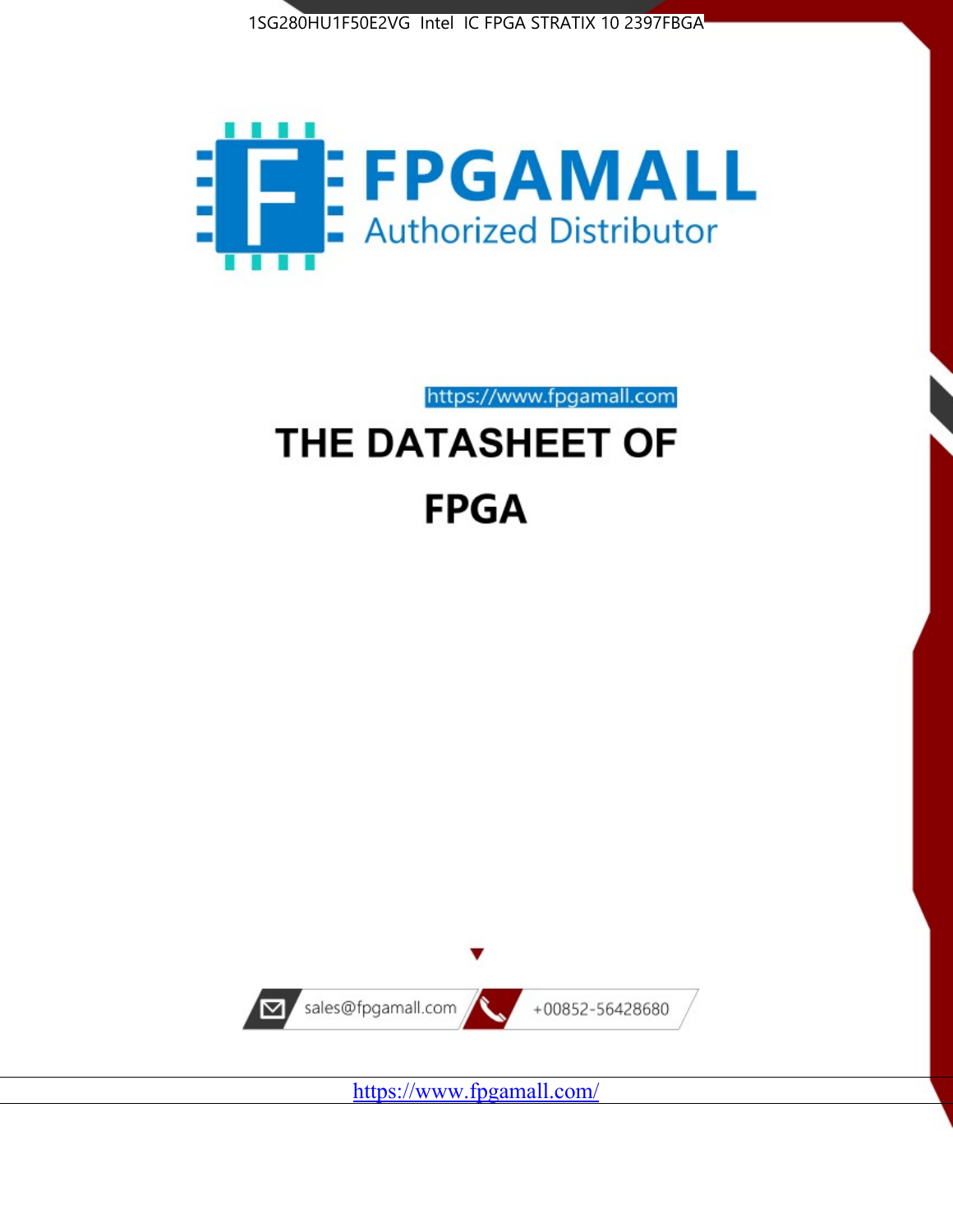

# **Intel® Stratix® 10 GX/SX Device Overview**



**S10-OVERVIEW | 2020.04.30** Latest document on the web: **[PDF](https://www.intel.com/content/dam/www/programmable/us/en/pdfs/literature/hb/stratix-10/s10-overview.pdf)** | **[HTML](https://www.intel.com/content/www/us/en/programmable/documentation/joc1442261161666.html)**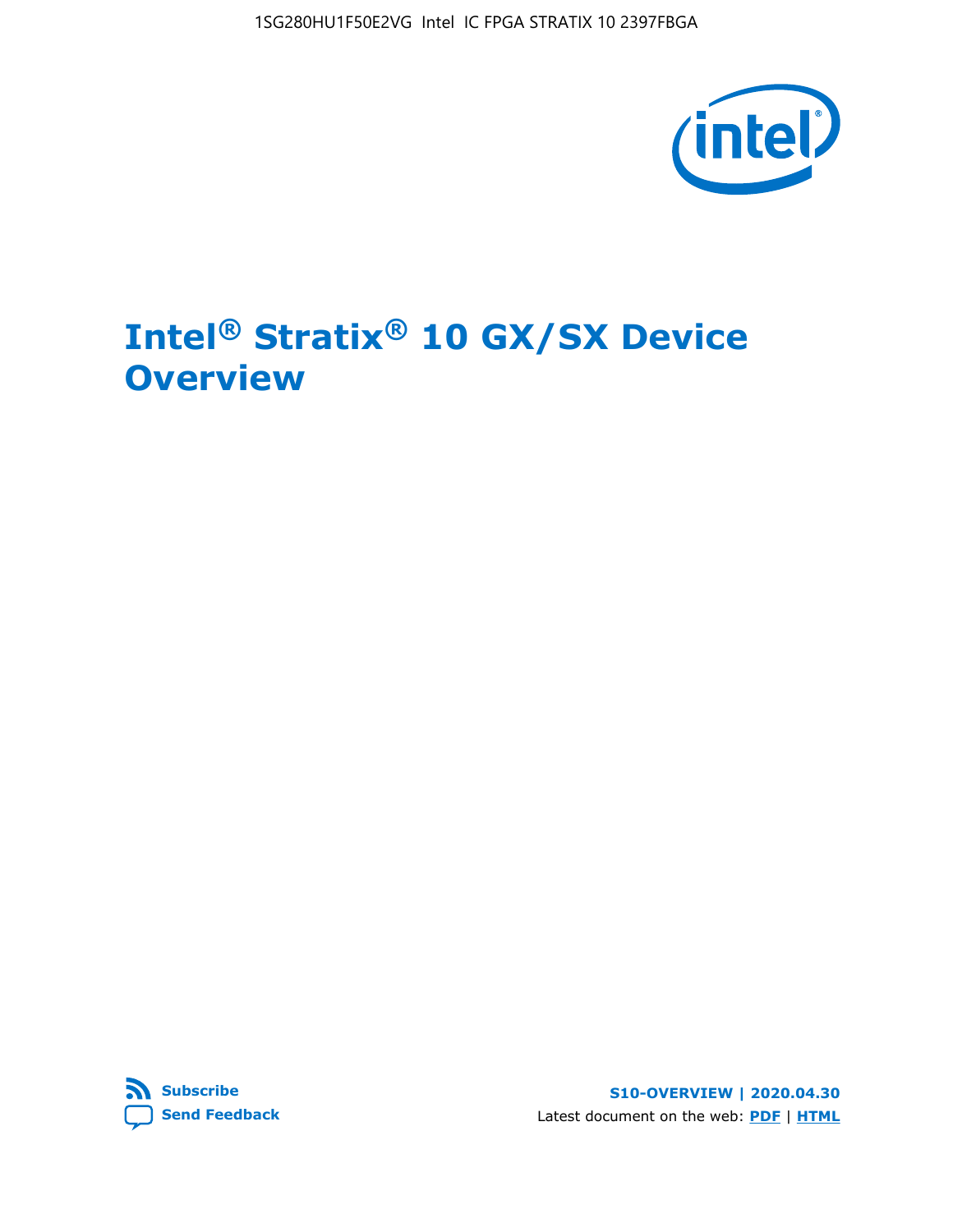

*Contents*

# **Contents**

| 1.26. Document Revision History for the Intel Stratix 10 GX/SX Device Overview36 |  |
|----------------------------------------------------------------------------------|--|

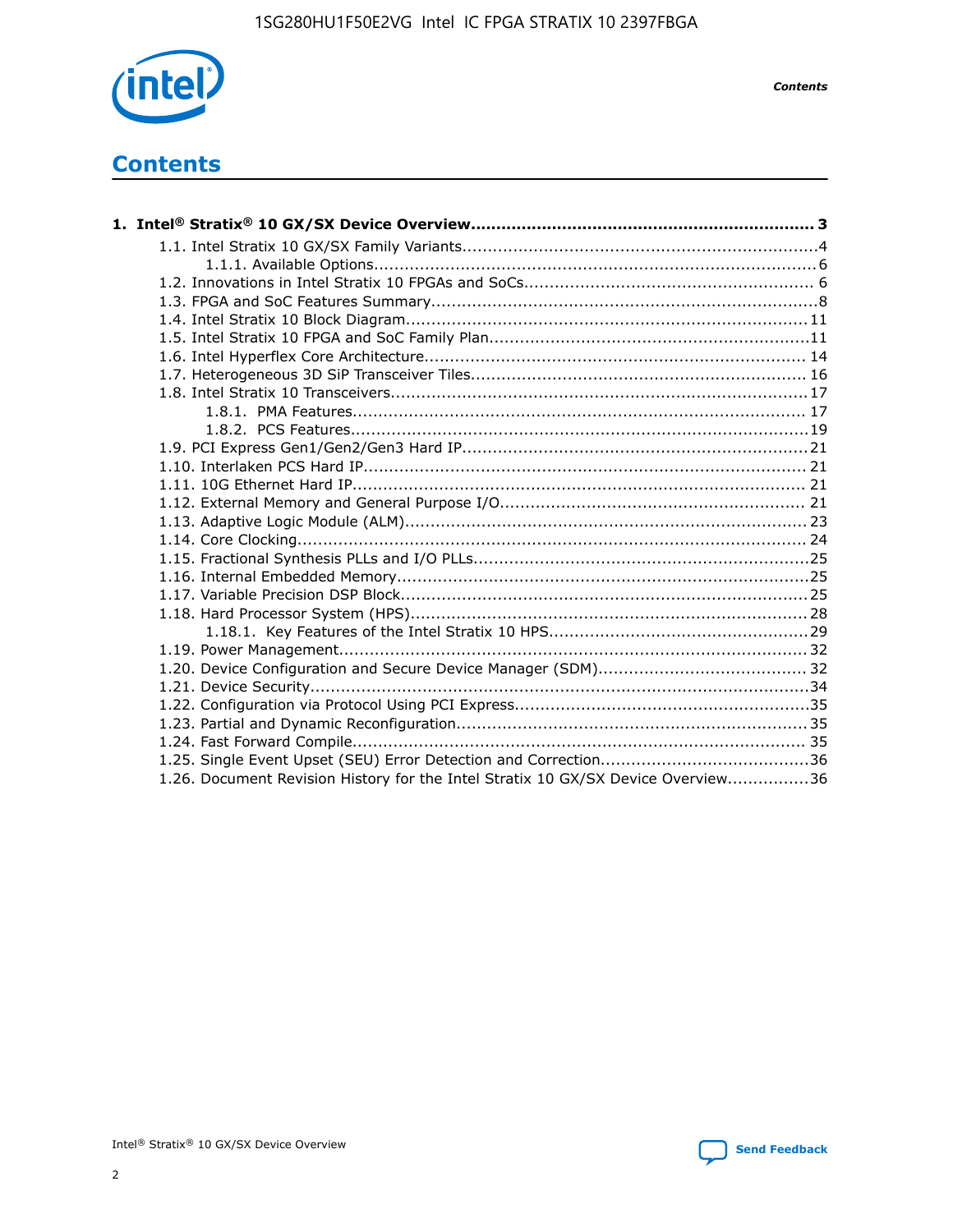**S10-OVERVIEW | 2020.04.30**

**[Send Feedback](mailto:FPGAtechdocfeedback@intel.com?subject=Feedback%20on%20Intel%20Stratix%2010%20GX/SX%20Device%20Overview%20(S10-OVERVIEW%202020.04.30)&body=We%20appreciate%20your%20feedback.%20In%20your%20comments,%20also%20specify%20the%20page%20number%20or%20paragraph.%20Thank%20you.)**



# **1. Intel® Stratix® 10 GX/SX Device Overview**

Intel's 14 nm Intel® Stratix® 10 GX FPGAs and SX SoCs deliver 2X the core performance and up to 70% lower power over previous generation high-performance FPGAs.

Featuring several groundbreaking innovations, including the all new Intel Hyperflex™ core architecture, this device family enables you to meet the demand for everincreasing bandwidth and processing performance in your most advanced applications, while meeting your power budget.

With an embedded hard processor system (HPS) based on a quad-core 64 bit Arm\* Cortex\*-A53, the Intel Stratix 10 SoC devices deliver power efficient, application-class processing and allow designers to extend hardware virtualization into the FPGA fabric. Intel Stratix 10 SoC devices demonstrate Intel's commitment to high-performance SoCs and extend Intel's leadership in programmable devices featuring an Arm-based processor system.

Important innovations in Intel Stratix 10 FPGAs and SoCs include:

- All new Intel Hyperflex core architecture delivering 2X the core performance compared to previous generation high-performance FPGAs
- Intel 14 nm tri-gate (FinFET) technology
- Heterogeneous 3D System-in-Package (SiP) technology
- Core fabric with up to 10.2 million logic elements (LEs)
- Up to 96 full duplex transceiver channels on heterogeneous 3D SiP transceiver tiles
- Transceiver data rates up to 28.3 Gbps chip-to-chip/module and backplane performance
- M20K (20 Kb) internal SRAM memory blocks
- Fractional synthesis and ultra-low jitter LC tank based transmit phase locked loops (PLLs)
- Hard PCI Express<sup>®</sup> Gen3 x16 intellectual property (IP) blocks
- Hard 10GBASE-KR/40GBASE-KR4 Forward Error Correction (FEC) in every transceiver channel
- Hard memory controllers and PHY supporting DDR4 rates up to 2666 Mbps per pin
- Hard fixed-point and IEEE 754 compliant hard floating-point variable precision digital signal processing (DSP) blocks with up to 10 TFLOP compute performance with a power efficiency of 80 GFLOP per Watt
- Quad-core 64 bit Arm Cortex-A53 embedded processor running up to 1.5 GHz in SoC family variants
- Programmable clock tree synthesis for flexible, low power, low skew clock trees

Intel Corporation. All rights reserved. Agilex, Altera, Arria, Cyclone, Enpirion, Intel, the Intel logo, MAX, Nios, Quartus and Stratix words and logos are trademarks of Intel Corporation or its subsidiaries in the U.S. and/or other countries. Intel warrants performance of its FPGA and semiconductor products to current specifications in accordance with Intel's standard warranty, but reserves the right to make changes to any products and services at any time without notice. Intel assumes no responsibility or liability arising out of the application or use of any information, product, or service described herein except as expressly agreed to in writing by Intel. Intel customers are advised to obtain the latest version of device specifications before relying on any published information and before placing orders for products or services. \*Other names and brands may be claimed as the property of others.

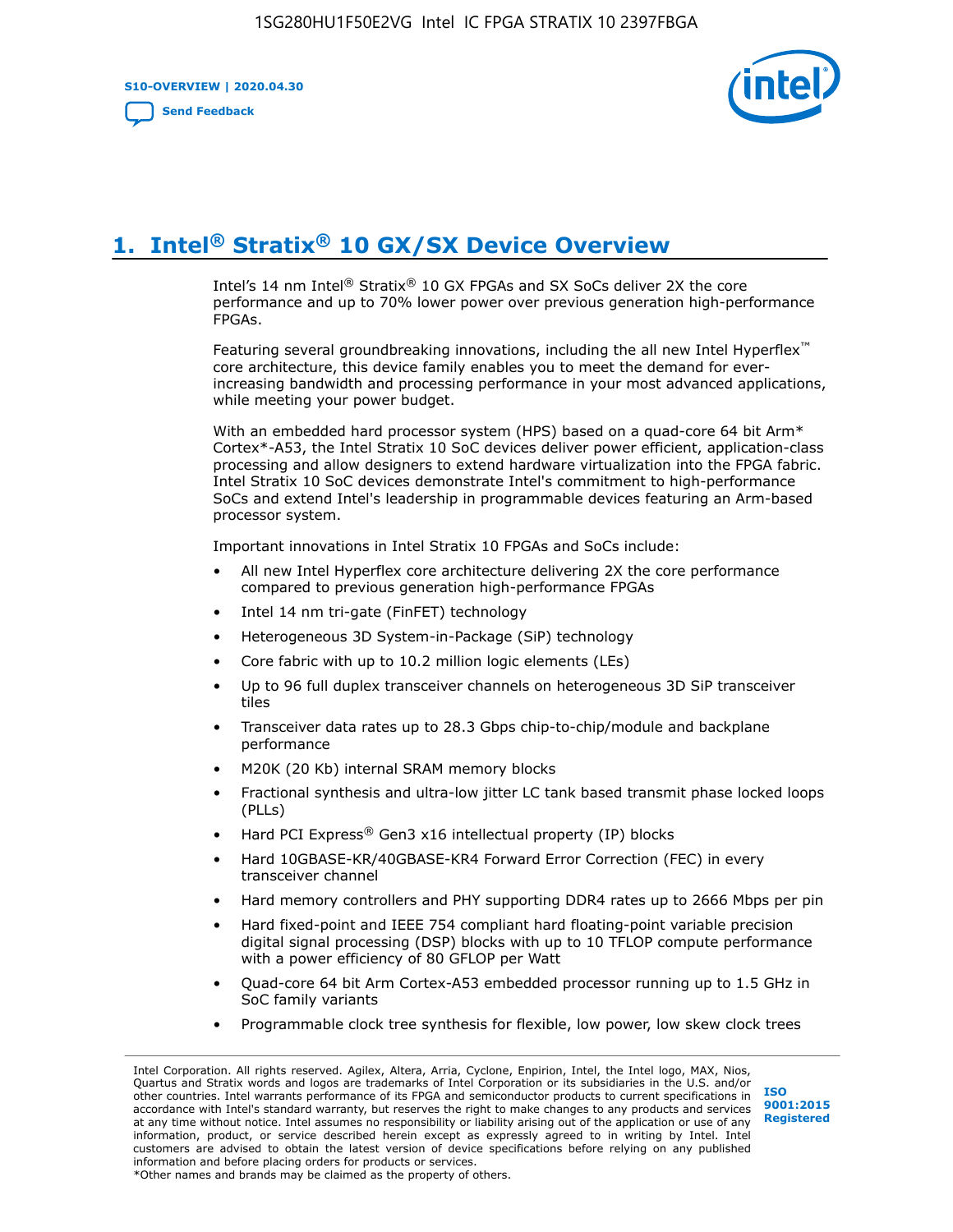

- Dedicated secure device manager (SDM) for:
	- Enhanced device configuration and security
	- AES-256, SHA-256/384 and ECDSA-256/384 encrypt/decrypt accelerators and authentication
	- Multi-factor authentication
	- Physically Unclonable Function (PUF) service and software programmable device configuration capability
- Comprehensive set of advanced power saving features delivering up to 70% lower power compared to previous generation high-performance FPGAs
- Non-destructive register state readback and writeback, to support ASIC prototyping and other applications

With these capabilities, Intel Stratix 10 FPGAs and SoCs are ideally suited for the most demanding applications in diverse markets such as:

- **Compute and Storage**—for custom servers, cloud computing and datacenter acceleration
- **Networking**—for Terabit, 400G and multi-100G bridging, aggregation, packet processing and traffic management
- **Optical Transport Networks**—for OTU4, 2xOTU4, 4xOTU4
- **Broadcast**—for high-end studio distribution, head end encoding/decoding, edge quadrature amplitude modulation (QAM)
- **Military**—for radar, electronic warfare, and secure communications
- **Medical**—for diagnostic scanners and diagnostic imaging
- **Test and Measurement**—for protocol and application testers
- **Wireless**—for next-generation 5G networks
- **ASIC Prototyping**—for designs that require the largest FPGA fabric with the highest I/O count

# **1.1. Intel Stratix 10 GX/SX Family Variants**

Intel Stratix 10 devices are available in FPGA (GX) and SoC (SX) variants.

- **Intel Stratix 10 GX** devices deliver up to 1 GHz core fabric performance and contain up to 10.2 million LEs in the fabric. They also feature up to 96 general purpose transceivers on separate transceiver tiles, and 2666 Mbps DDR4 external memory interface performance. The transceivers are capable of up to 28.3 Gbps short reach and across the backplane. These devices are optimized for FPGA applications that require the highest transceiver bandwidth and core fabric performance, with the power efficiency of Intel's 14 nm tri-gate process technology.
- **Intel Stratix 10 SX** devices have a feature set that is identical to Intel Stratix 10 GX devices, with the addition of an embedded quad-core 64 bit Arm Cortex A53 hard processor system.

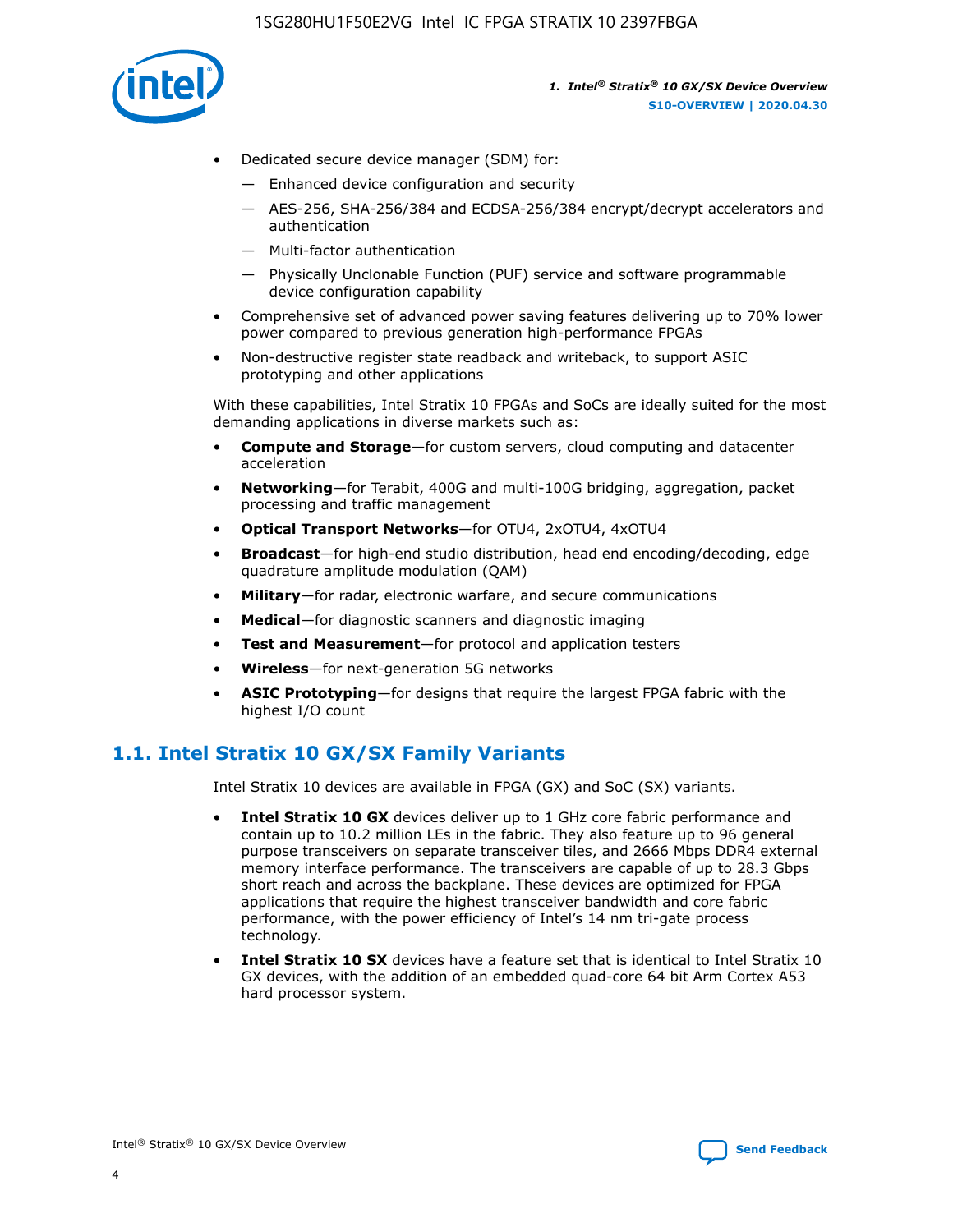

Common to all Intel Stratix 10 family variants is a high-performance fabric based on the new Intel Hyperflex core architecture that includes additional Hyper-Registers throughout the interconnect routing and at the inputs of all functional blocks. The core fabric also contains an enhanced logic array utilizing Intel's adaptive logic module (ALM) and a rich set of high performance building blocks including:

- M20K (20 Kb) embedded memory blocks
- Variable precision DSP blocks with hard IEEE 754 compliant floating-point units
- Fractional synthesis and integer PLLs
- Hard memory controllers and PHY for external memory interfaces
- General purpose IO cells

To clock these building blocks, Intel Stratix 10 devices use programmable clock tree synthesis, which uses dedicated clock tree routing to synthesize only those branches of the clock trees required for the application. All devices support in-system, finegrained partial reconfiguration of the logic array, allowing logic to be added and subtracted from the system while it is operating.

All family variants also contain high speed serial transceivers, containing both the physical medium attachment (PMA) and the physical coding sublayer (PCS), which can be used to implement a variety of industry standard and proprietary protocols. In addition to the hard PCS, Intel Stratix 10 devices contain multiple instantiations of PCI Express hard IP that supports Gen1/Gen2/Gen3 rates in x1/x2/x4/x8/x16 lane configurations, and hard 10GBASE-KR/40GBASE-KR4 FEC for every transceiver. The hard PCS, FEC, and PCI Express IP free up valuable core logic resources, save power, and increase your productivity.

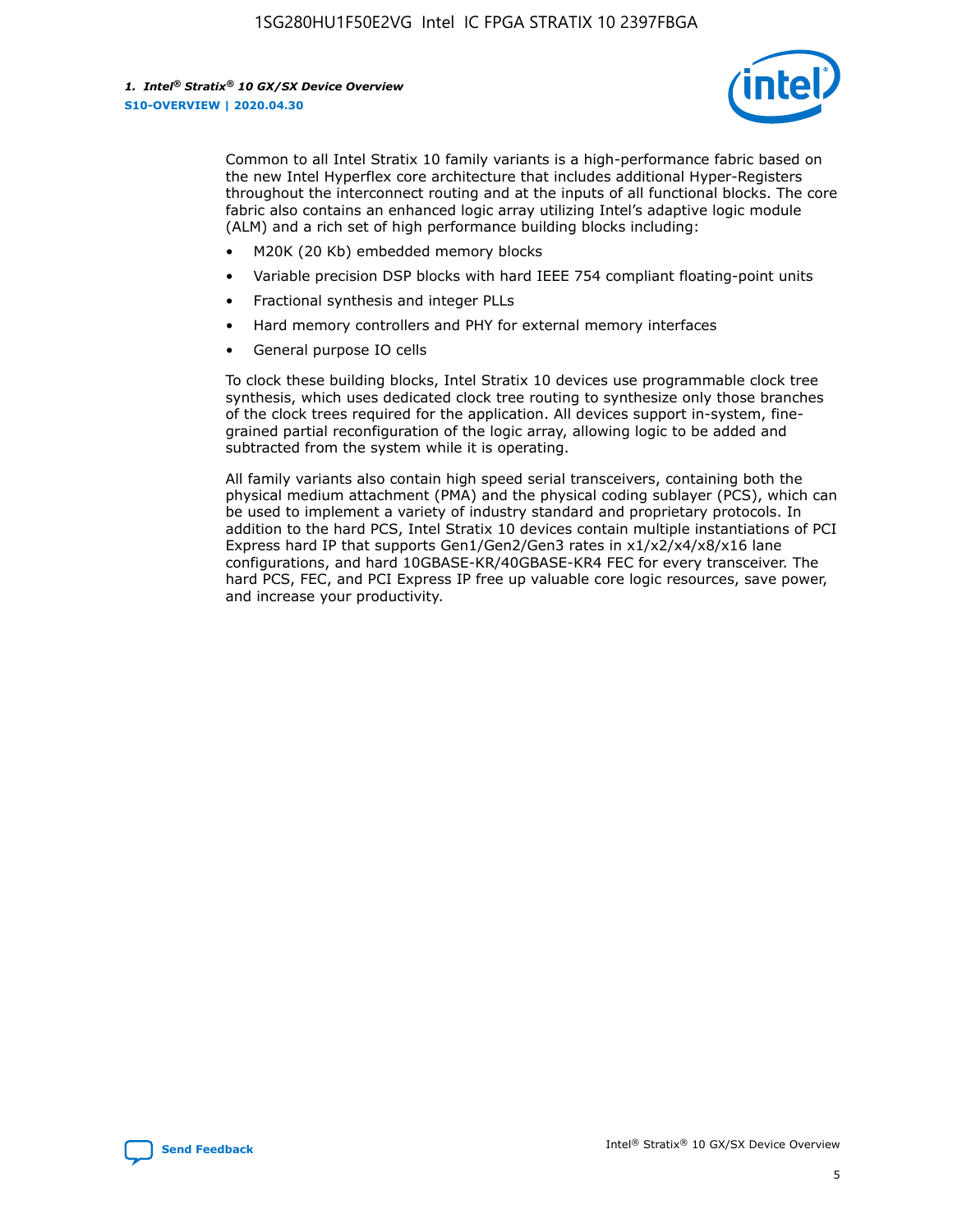

# **1.1.1. Available Options**

#### **Figure 1. Sample Ordering Code and Available Options for Intel Stratix 10 Devices**



# **Related Information**

[My Intel Support](https://www.intel.com/content/www/us/en/programmable/my-intel/mal-home.html)

# **1.2. Innovations in Intel Stratix 10 FPGAs and SoCs**

Intel Stratix 10 FPGAs and SoCs deliver many significant improvements over the previous generation high-performance Stratix V FPGAs.

#### **Table 1. Key Features of Intel Stratix 10 Devices Compared to Stratix V Devices**

| <b>Feature</b>            | <b>Stratix V FPGAs</b>                                           | <b>Intel Stratix 10 FPGAs and SoCs</b>                                        |  |  |  |
|---------------------------|------------------------------------------------------------------|-------------------------------------------------------------------------------|--|--|--|
| <b>Process technology</b> | 28 nm TSMC (planar<br>transistor)                                | 14 nm Intel tri-gate (FinFET)                                                 |  |  |  |
| Hard processor core       | None                                                             | Quad-core 64 bit Arm Cortex-A53<br>(SoC only)                                 |  |  |  |
| Core architecture         | Conventional core architecture<br>with conventional interconnect | Intel Hyperflex core architecture with<br>Hyper-Registers in the interconnect |  |  |  |
| continued                 |                                                                  |                                                                               |  |  |  |

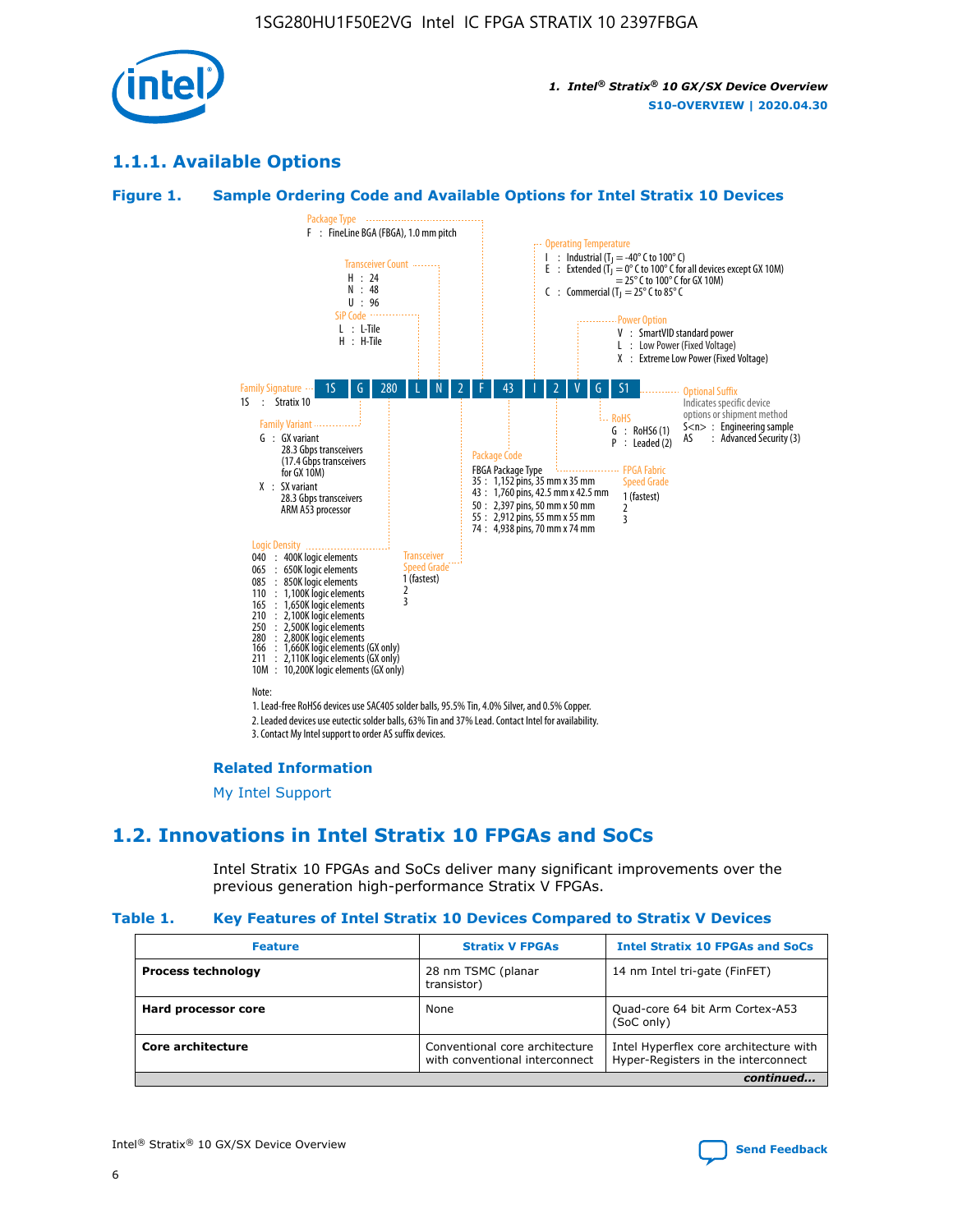

| <b>Feature</b>                                   | <b>Stratix V FPGAs</b>                                                              | <b>Intel Stratix 10 FPGAs and SoCs</b>                                                                                                       |
|--------------------------------------------------|-------------------------------------------------------------------------------------|----------------------------------------------------------------------------------------------------------------------------------------------|
| Core performance                                 | 500 MHz                                                                             | 1 GHz                                                                                                                                        |
| <b>Power dissipation</b>                         | 1x                                                                                  | As low as 0.3x                                                                                                                               |
| Logic density                                    | <b>952 KLE</b>                                                                      | 10,200 KLE                                                                                                                                   |
| <b>Embedded memory (M20K)</b>                    | 52 Mbits                                                                            | 253 Mbits                                                                                                                                    |
| 18x19 multipliers                                | 3,926                                                                               | 11,520                                                                                                                                       |
|                                                  | Note: Multiplier is 18x18 in<br>Stratix V devices.                                  | Note: Multiplier is 18x19 in Intel<br>Stratix 10 devices.                                                                                    |
| <b>Floating point DSP capability</b>             | Up to 1 TFLOP, requires soft<br>floating point adder and<br>multiplier              | Up to 10 TFLOP, hard IEEE 754<br>compliant single precision floating<br>point adder and multiplier                                           |
| <b>Maximum transceivers</b>                      | 66                                                                                  | 96                                                                                                                                           |
| Maximum transceiver data rate (chip-to-<br>chip) | 28.05 Gbps                                                                          | 26.6 Gbps L-Tile<br>28.3 Gbps H-Tile                                                                                                         |
| Maximum transceiver data rate (backplane)        | 12.5 Gbps                                                                           | 12.5 Gbps L-Tile<br>28.3 Gbps H-Tile                                                                                                         |
| <b>Hard memory controller</b>                    | None                                                                                | DDR4 @ 1333 MHz/2666 Mbps<br>DDR3 @ 1067 MHz/2133 Mbps                                                                                       |
| <b>Hard protocol IP</b>                          | PCIe* Gen3 x8 (up to 4<br>instances)                                                | PCIe Gen3 x16 (up to 4 instances)<br>SR-IOV (4 physical functions / 2k<br>virtual functions) on H-Tile devices<br>10GBASE-KR/40GBASE-KR4 FEC |
| <b>Core clocking and PLLs</b>                    | Global, quadrant and regional<br>clocks supported by fractional-<br>synthesis fPLLs | Programmable clock tree synthesis<br>supported by fractional synthesis<br>fPLLs and integer IO PLLs                                          |
| Register state readback and writeback            | Not available                                                                       | Non-destructive register state<br>readback and writeback for ASIC<br>prototyping and other applications                                      |

These innovations result in the following improvements:

- **Improved Core Logic Performance**: The Intel Hyperflex core architecture combined with 14 nm Intel tri-gate technology allows Intel Stratix 10 devices to achieve 2X the core performance compared to the previous generation
- **Lower Power**: Intel Stratix 10 devices use up to 70% lower power compared to the previous generation, enabled by 14 nm Intel tri-gate technology, the Intel Hyperflex core architecture, and optional power saving features built into the architecture
- **Higher Density**: Intel Stratix 10 devices offer three times the level of integration, with up to 10.2 million logic elements (LEs), over 253 Mbits of embedded memory blocks (M20K), and 11,520 18x19 multipliers
- **Embedded Processing**: Intel Stratix 10 SoCs feature a Quad-Core 64 bit Arm Cortex-A53 processor optimized for power efficiency and software compatible with previous generation Arria® and Cyclone® SoC devices
- **Improved Transceiver Performance**: With up to 96 transceiver channels implemented in heterogeneous 3D SiP transceiver tiles, Intel Stratix 10 GX and SX devices support data rates up to 28.3 Gbps chip-to-chip and 28.3 Gbps across the backplane with signal conditioning circuits capable of equalizing over 30 dB of system loss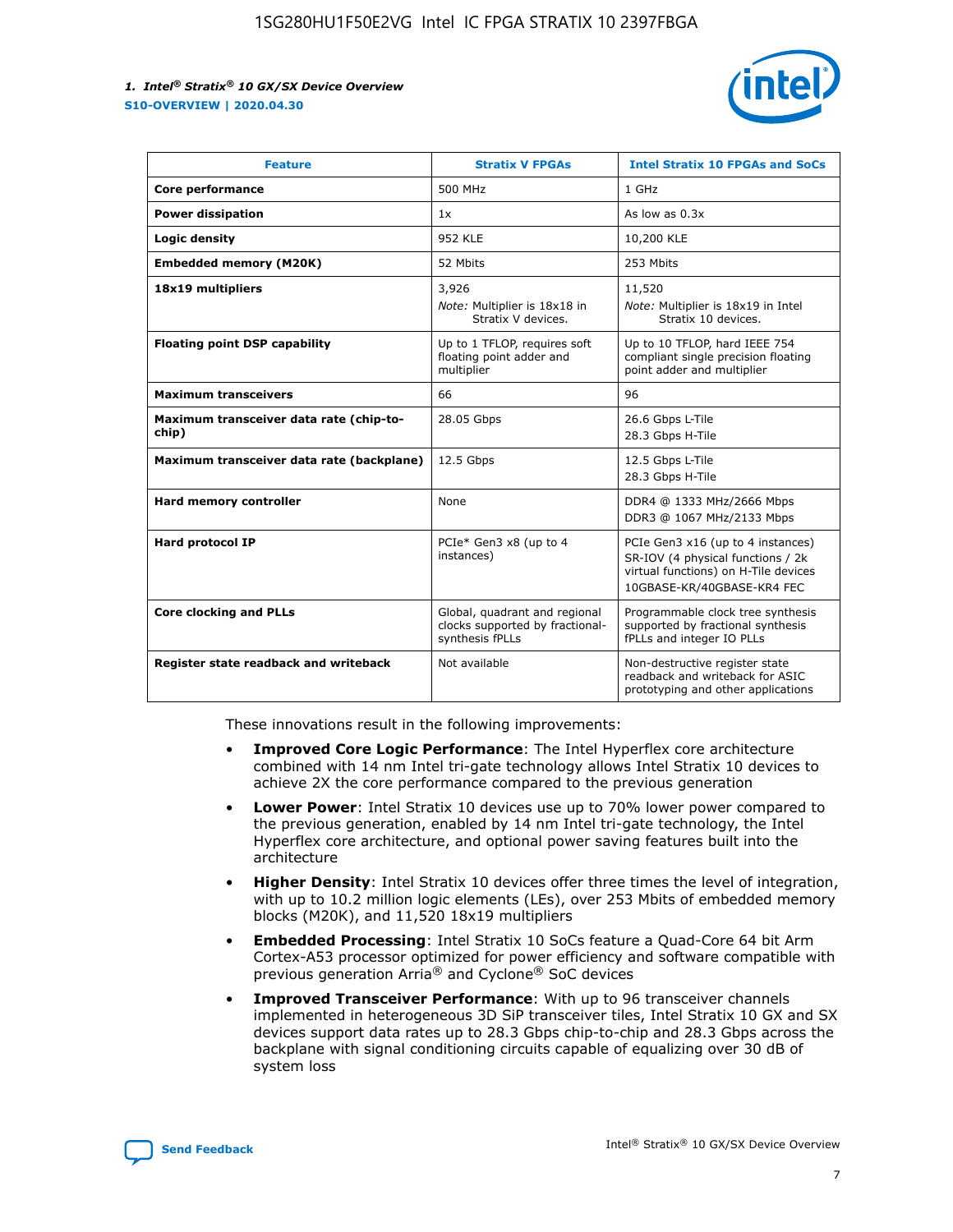

- **Improved DSP Performance**: The variable precision DSP block in Intel Stratix 10 devices features hard fixed and floating point capability, with up to 10 TFLOP IEEE754 single-precision floating point performance
- **Additional Hard IP**: Intel Stratix 10 devices include many more hard IP blocks than previous generation devices, with a hard memory controller included in each bank of 48 general purpose IOs, a hard PCIe Gen3 x16 full protocol stack in each transceiver tile, and a hard 10GBASE-KR/40GBASE-KR4 FEC in every transceiver channel
- **Enhanced Core Clocking**: Intel Stratix 10 devices feature programmable clock tree synthesis; clock trees are only synthesized where needed, increasing the flexibility and reducing the power dissipation of the clocking solution
- **Additional Core PLLs**: The core fabric in Intel Stratix 10 devices is supported by both integer IO PLLs and fractional synthesis fPLLs, resulting in a greater total number of PLLs available than the previous generation

# **1.3. FPGA and SoC Features Summary**

#### **Table 2. Intel Stratix 10 FPGA and SoC Common Device Features**

| Technology<br>14 nm Intel tri-gate (FinFET) process technology<br>٠<br>SmartVID controlled core voltage, standard power devices<br>0.85-V fixed core voltage, low static power devices available<br>Up to 96 total transceivers available<br>Low power serial<br>٠<br>transceivers<br>Continuous operating range of 1 Gbps to 28.3 Gbps for Intel Stratix 10 GX/SX devices<br>Backplane support up to 28.3 Gbps for Intel Stratix 10 GX/SX devices<br>$\bullet$<br>Extended range down to 125 Mbps with oversampling<br>$\bullet$<br>• ATX transmit PLLs with user-configurable fractional synthesis capability<br>XFP, SFP+, QSFP/QSFP28, CFP/CFP2/CFP4 optical module support<br>• Adaptive linear and decision feedback equalization<br>Transmit pre-emphasis and de-emphasis<br>Dynamic partial reconfiguration of individual transceiver channels<br>$\bullet$<br>On-chip instrumentation (Eye Viewer non-intrusive data eye monitoring)<br>General purpose I/Os<br>Up to 2,304 total GPIO available<br>$\bullet$<br>1.6 Gbps LVDS-every pair can be configured as an input or output<br>1333 MHz/2666 Mbps DDR4 external memory interface<br>1067 MHz/2133 Mbps DDR3 external memory interface<br>• 1.2 V to 3.3 $V^{(1)}$ single-ended LVCMOS/LVTTL interfacing<br>• On-chip termination (OCT)<br>Embedded hard IP<br>PCIe Gen1/Gen2/Gen3 complete protocol stack, x1/x2/x4/x8/x16 end point and root<br>$\bullet$<br>port<br>DDR4/DDR3 hard memory controller (RLDRAM3/QDR II+/QDR IV using soft memory<br>controller)<br>Multiple hard IP instantiations in each device<br>• Single Root I/O Virtualization (SR-IOV)<br>Transceiver hard IP<br>10GBASE-KR/40GBASE-KR4 Forward Error Correction (FEC)<br>$\bullet$<br>10G Ethernet PCS<br>$\bullet$ | <b>Feature</b> | <b>Description</b> |
|-------------------------------------------------------------------------------------------------------------------------------------------------------------------------------------------------------------------------------------------------------------------------------------------------------------------------------------------------------------------------------------------------------------------------------------------------------------------------------------------------------------------------------------------------------------------------------------------------------------------------------------------------------------------------------------------------------------------------------------------------------------------------------------------------------------------------------------------------------------------------------------------------------------------------------------------------------------------------------------------------------------------------------------------------------------------------------------------------------------------------------------------------------------------------------------------------------------------------------------------------------------------------------------------------------------------------------------------------------------------------------------------------------------------------------------------------------------------------------------------------------------------------------------------------------------------------------------------------------------------------------------------------------------------------------------------------------------------------------------------------------------|----------------|--------------------|
|                                                                                                                                                                                                                                                                                                                                                                                                                                                                                                                                                                                                                                                                                                                                                                                                                                                                                                                                                                                                                                                                                                                                                                                                                                                                                                                                                                                                                                                                                                                                                                                                                                                                                                                                                             |                |                    |
|                                                                                                                                                                                                                                                                                                                                                                                                                                                                                                                                                                                                                                                                                                                                                                                                                                                                                                                                                                                                                                                                                                                                                                                                                                                                                                                                                                                                                                                                                                                                                                                                                                                                                                                                                             |                |                    |
|                                                                                                                                                                                                                                                                                                                                                                                                                                                                                                                                                                                                                                                                                                                                                                                                                                                                                                                                                                                                                                                                                                                                                                                                                                                                                                                                                                                                                                                                                                                                                                                                                                                                                                                                                             |                |                    |
|                                                                                                                                                                                                                                                                                                                                                                                                                                                                                                                                                                                                                                                                                                                                                                                                                                                                                                                                                                                                                                                                                                                                                                                                                                                                                                                                                                                                                                                                                                                                                                                                                                                                                                                                                             |                |                    |
| PCI Express PIPE interface<br>continued                                                                                                                                                                                                                                                                                                                                                                                                                                                                                                                                                                                                                                                                                                                                                                                                                                                                                                                                                                                                                                                                                                                                                                                                                                                                                                                                                                                                                                                                                                                                                                                                                                                                                                                     |                |                    |

<sup>(1)</sup> Available in some configurations only

8

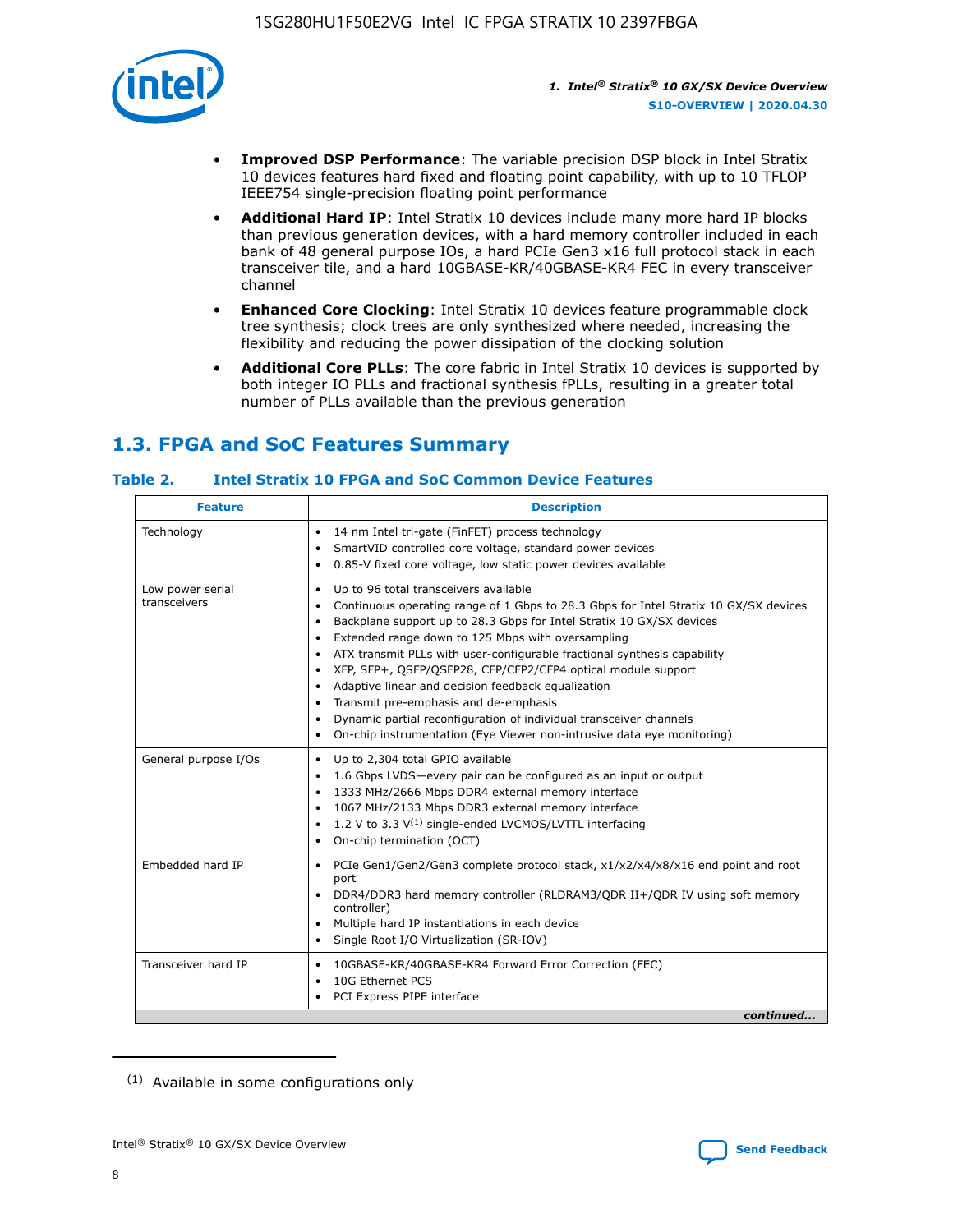

| <b>Feature</b>                   | <b>Description</b>                                                                                                                                                                                                                                                                                                                                                                                                                                                    |
|----------------------------------|-----------------------------------------------------------------------------------------------------------------------------------------------------------------------------------------------------------------------------------------------------------------------------------------------------------------------------------------------------------------------------------------------------------------------------------------------------------------------|
|                                  | Interlaken PCS<br>Gigabit Ethernet PCS<br>$\bullet$<br>Deterministic latency support for Common Public Radio Interface (CPRI) PCS<br>$\bullet$<br>Fast lock-time support for Gigabit Passive Optical Networking (GPON) PCS<br>$\bullet$<br>8B/10B, 64B/66B, 64B/67B encoders and decoders<br>$\bullet$<br>Custom mode support for proprietary protocols                                                                                                               |
| Power management                 | SmartVID controlled core voltage, standard power devices<br>٠<br>0.85-V fixed core voltage, low static power devices available<br>$\bullet$<br>Intel Quartus <sup>®</sup> Prime Pro Edition integrated power analysis                                                                                                                                                                                                                                                 |
| High performance core fabric     | Intel Hyperflex core architecture with Hyper-Registers throughout the interconnect<br>routing and at the inputs of all functional blocks<br>Enhanced adaptive logic module (ALM)<br>$\bullet$<br>Improved multi-track routing architecture reduces congestion and improves compile<br>times<br>Hierarchical core clocking architecture with programmable clock tree synthesis<br>$\bullet$<br>Fine-grained partial reconfiguration                                    |
| Internal memory blocks           | M20K-20 Kb with hard ECC support<br>٠<br>MLAB-640 bit distributed LUTRAM                                                                                                                                                                                                                                                                                                                                                                                              |
| Variable precision DSP<br>blocks | IEEE 754-compliant hard single-precision floating point capability<br>$\bullet$<br>Supports signal processing with precision ranging from 18x19 up to 54x54<br>$\bullet$<br>Native 27x27 and 18x19 multiply modes<br>$\bullet$<br>64 bit accumulator and cascade for systolic FIRs<br>Internal coefficient memory banks<br>Pre-adder/subtractor improves efficiency<br>$\bullet$<br>Additional pipeline register increases performance and reduces power<br>$\bullet$ |
| Phase locked loops (PLL)         | Fractional synthesis PLLs (fPLL) support both fractional and integer modes<br>$\bullet$<br>Fractional mode with third-order delta-sigma modulation<br>Precision frequency synthesis<br>٠<br>Integer PLLs adjacent to general purpose I/Os, support external memory, and LVDS<br>$\bullet$<br>interfaces, clock delay compensation, zero delay buffering                                                                                                               |
| Core clock networks              | 1 GHz fabric clocking<br>$\bullet$<br>667 MHz external memory interface clocking, supports 2666 Mbps DDR4 interface<br>$\bullet$<br>800 MHz LVDS interface clocking, supports 1600 Mbps LVDS interface<br>$\bullet$<br>Programmable clock tree synthesis, backwards compatible with global, regional and<br>$\bullet$<br>peripheral clock networks<br>Clocks only synthesized where needed, to minimize dynamic power<br>continued                                    |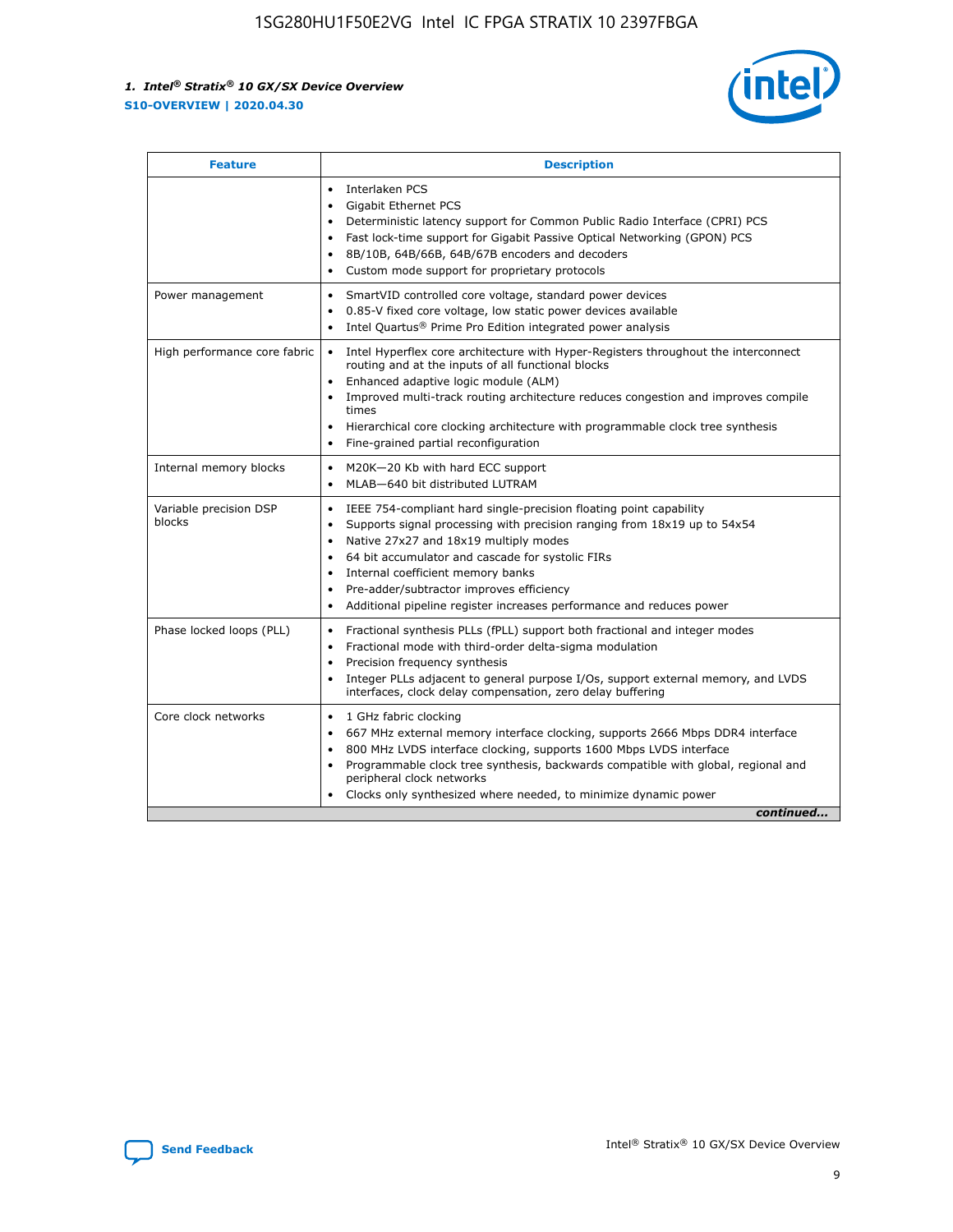

| <b>Feature</b>     | <b>Description</b>                                                                                                                                                                                                                                                                                                                                                                                                                                                                                                                                                   |  |  |  |
|--------------------|----------------------------------------------------------------------------------------------------------------------------------------------------------------------------------------------------------------------------------------------------------------------------------------------------------------------------------------------------------------------------------------------------------------------------------------------------------------------------------------------------------------------------------------------------------------------|--|--|--|
| Configuration      | Dedicated Secure Device Manager<br>$\bullet$<br>Software programmable device configuration<br>٠<br>Serial and parallel flash interface<br>٠<br>Configuration via protocol (CvP) using PCI Express Gen1/Gen2/Gen3<br>٠<br>Fine-grained partial reconfiguration of core fabric<br>$\bullet$<br>Dynamic reconfiguration of transceivers and PLLs<br>$\bullet$<br>Comprehensive set of security features including AES-256, SHA-256/384, and<br>ECDSA-256/384 accelerators, and multi-factor authentication<br>Physically Unclonable Function (PUF) service<br>$\bullet$ |  |  |  |
| Packaging          | Intel Embedded Multi-die Interconnect Bridge (EMIB) packaging technology<br>٠<br>Multiple devices with identical package footprints allows seamless migration across<br>$\bullet$<br>different device densities<br>1.0 mm ball-pitch FBGA packaging<br>$\bullet$<br>Lead and lead-free package options                                                                                                                                                                                                                                                               |  |  |  |
| Software and tools | Intel Quartus Prime Pro Edition design suite with new compiler and Hyper-Aware design<br>flow<br>Fast Forward compiler to allow Intel Hyperflex architecture performance exploration<br>$\bullet$<br>Transceiver toolkit<br>$\bullet$<br>Platform designer integration tool<br>DSP Builder advanced blockset<br>OpenCL <sup>™</sup> support<br>SoC Embedded Design Suite (EDS)                                                                                                                                                                                       |  |  |  |

#### **Table 3. Intel Stratix 10 SoC Specific Device Features**

| <b>Hard Processor</b> | Multi-processor unit (MPU) core                 |                                                                                                                                                                                                                                                                    |  |  |
|-----------------------|-------------------------------------------------|--------------------------------------------------------------------------------------------------------------------------------------------------------------------------------------------------------------------------------------------------------------------|--|--|
| System                |                                                 | Quad-core Arm Cortex-A53 MPCore processor with Arm<br>$\bullet$<br>CoreSight* debug and trace technology<br>Scalar floating-point unit supporting single and double<br>$\bullet$<br>precision<br>Arm Neon* media processing engine for each processor<br>$\bullet$ |  |  |
|                       | <b>System Controllers</b>                       | System Memory Management Unit (SMMU)<br>٠<br>Cache Coherency Unit (CCU)<br>$\bullet$                                                                                                                                                                               |  |  |
|                       | Layer 1 Cache                                   | 32 KB L1 instruction cache with parity<br>$\bullet$<br>32 KB L1 data cache with ECC<br>$\bullet$                                                                                                                                                                   |  |  |
|                       | Layer 2 Cache                                   | 1 MB Shared L2 Cache with ECC<br>$\bullet$                                                                                                                                                                                                                         |  |  |
|                       | On-Chip Memory                                  | 256 KB On-Chip RAM<br>٠                                                                                                                                                                                                                                            |  |  |
|                       | Direct memory access (DMA) controller           | • 8-Channel DMA                                                                                                                                                                                                                                                    |  |  |
|                       | Ethernet media access controller<br>(EMAC)      | Three 10/100/1000 EMAC with integrated DMA<br>$\bullet$                                                                                                                                                                                                            |  |  |
|                       | USB On-The-Go controller (OTG)                  | 2 USB OTG with integrated DMA<br>٠                                                                                                                                                                                                                                 |  |  |
|                       | <b>UART</b> controller                          | 2 UART 16550 compatible<br>٠                                                                                                                                                                                                                                       |  |  |
|                       | Serial Peripheral Interface (SPI)<br>controller | $\bullet$ 4 SPI                                                                                                                                                                                                                                                    |  |  |
|                       | $I2C$ controller                                | 5 I <sup>2</sup> C controllers<br>$\bullet$                                                                                                                                                                                                                        |  |  |
|                       | SD/SDIO/MMC controller                          | 1 eMMC version 4.5 with DMA and CE-ATA support<br>٠<br>SD, including eSD, version 3.0<br>$\bullet$<br>SDIO, including eSDIO, version 3.0<br>CE-ATA - version 1.1<br>continued                                                                                      |  |  |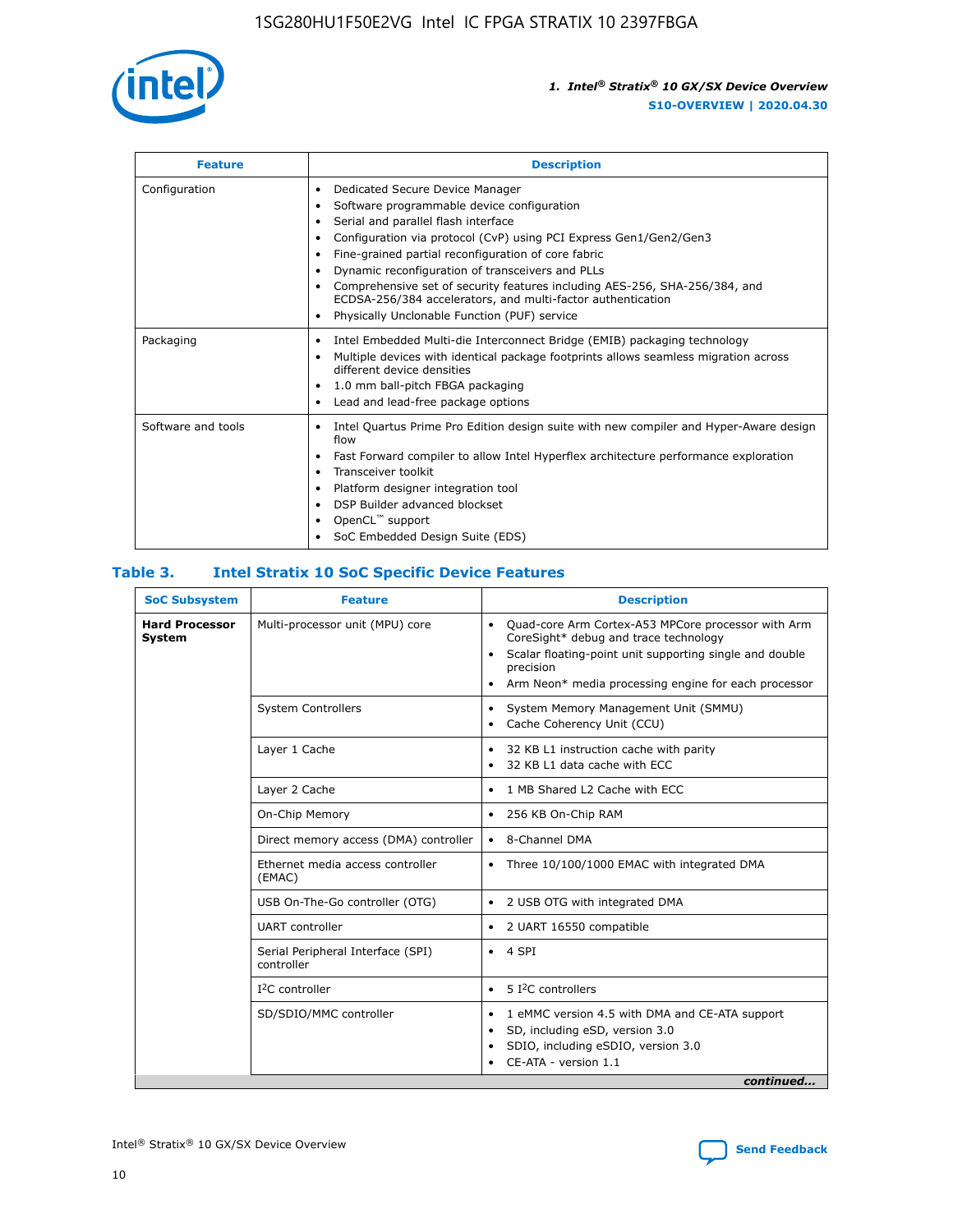

| <b>SoC Subsystem</b>                   | <b>Feature</b>             | <b>Description</b>                                                                            |  |  |
|----------------------------------------|----------------------------|-----------------------------------------------------------------------------------------------|--|--|
|                                        | NAND flash controller      | 1 ONFI 1.0, 8- and 16-bit support<br>$\bullet$                                                |  |  |
|                                        | General-purpose I/O (GPIO) | Maximum of 48 software programmable GPIO<br>$\bullet$                                         |  |  |
|                                        | <b>Timers</b>              | 4 general-purpose timers<br>٠<br>4 watchdog timers                                            |  |  |
| <b>Secure Device</b><br>Manager        | Security                   | Secure boot<br>٠<br>Advanced Encryption Standard (AES) and authentication<br>٠<br>(SHA/ECDSA) |  |  |
| External<br>Memory<br><b>Interface</b> | External Memory Interface  | Hard Memory Controller with DDR4 and DDR3<br>$\bullet$                                        |  |  |

# **1.4. Intel Stratix 10 Block Diagram**

#### **Figure 2. Intel Stratix 10 FPGA and SoC Architecture Block Diagram**



HPS: Quad ARM Cortex-A53 Hard Processor System SDM: Secure Device Manager

# **1.5. Intel Stratix 10 FPGA and SoC Family Plan**

<sup>(2)</sup> The number of 27x27 multipliers is one-half the number of 18x19 multipliers.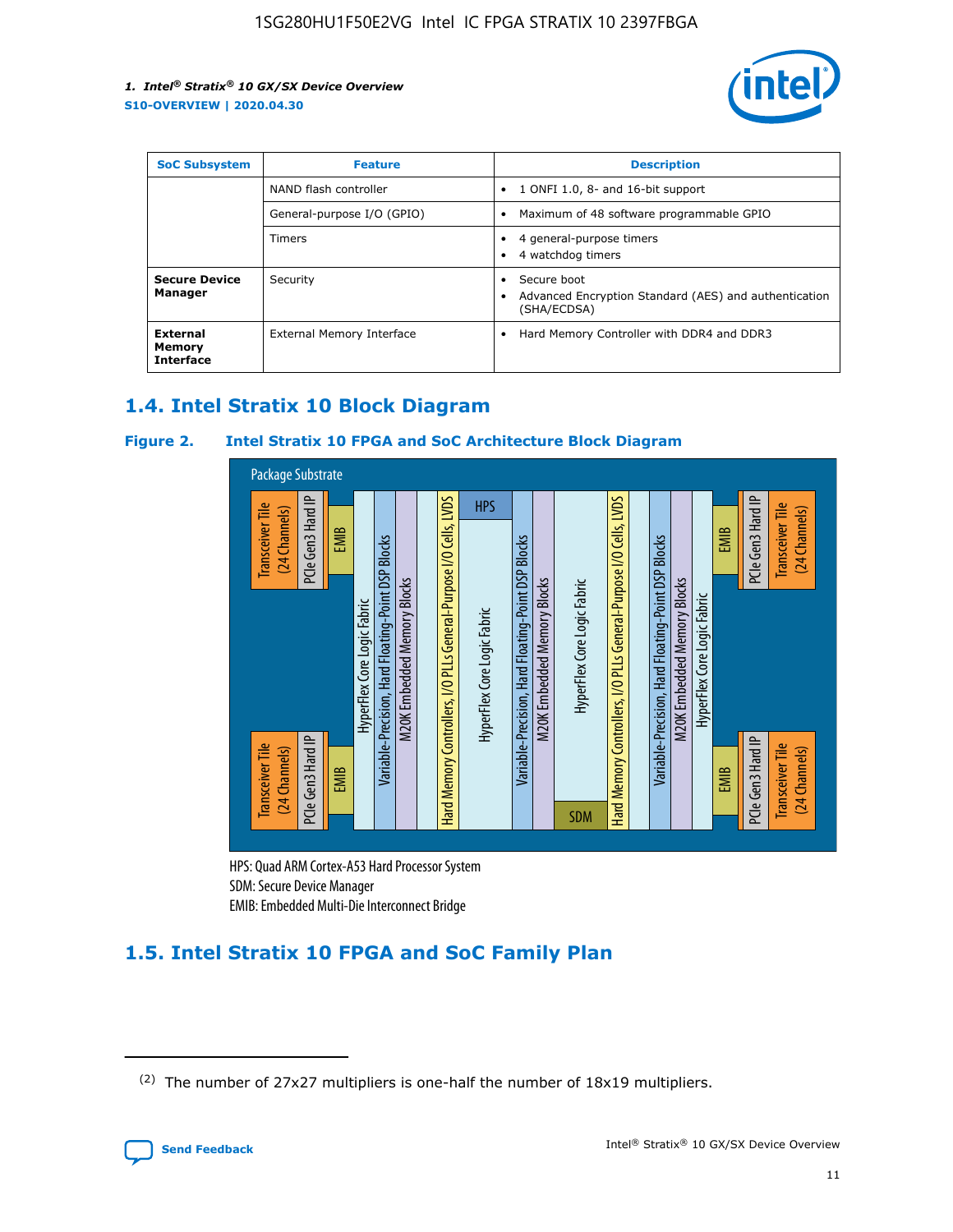

#### **Table 4. Intel Stratix 10 GX/SX FPGA and SoC Family Plan—FPGA Core (part 1)**

| <b>Intel Stratix 10</b><br><b>GX/SX Device</b><br><b>Name</b> | <b>Logic Elements</b><br>(KLE) | <b>M20K Blocks</b> | <b>M20K Mbits</b> | <b>MLAB Counts</b> | <b>MLAB Mbits</b> | 18x19 Multi-<br>pliers <sup>(2)</sup> |
|---------------------------------------------------------------|--------------------------------|--------------------|-------------------|--------------------|-------------------|---------------------------------------|
| GX 400/<br>SX 400                                             | 378                            | 1,537              | 30                | 3,276              | $\overline{2}$    | 1,296                                 |
| GX 650/<br>SX 650                                             | 612                            | 2,489              | 49                | 5,364              | 3                 | 2,304                                 |
| GX 850/<br>SX 850                                             | 841                            | 3,477              | 68                | 7,124              | $\overline{4}$    | 4,032                                 |
| GX 1100/<br>SX 1100                                           | 1,325                          | 5,461              | 107               | 11,556             | $\overline{7}$    | 5,184                                 |
| GX 1650/<br>SX 1650                                           | 1,624                          | 5,851              | 114               | 13,764             | 8                 | 6,290                                 |
| GX 2100/<br>SX 2100                                           | 2,005                          | 6,501              | 127               | 17,316             | 11                | 7,488                                 |
| GX 2500/<br>SX 2500                                           | 2,422                          | 9,963              | 195               | 20,529             | 13                | 10,022                                |
| GX 2800/<br>SX 2800                                           | 2,753                          | 11,721             | 229               | 23,796             | 15                | 11,520                                |
| GX 1660                                                       | 1,679                          | 6,162              | 120               | 14,230             | 9                 | 6,652                                 |
| GX 2110                                                       | 2,073                          | 6,847              | 134               | 17,856             | 11                | 7,920                                 |
| <b>GX 10M</b>                                                 | 10,200                         | 12,950             | 253               | 87,984             | 55                | 6,912                                 |

#### **Table 5. Intel Stratix 10 GX/SX FPGA and SoC Family Plan—Interconnects, PLLs and Hard IP (part 2)**

| <b>Intel Stratix 10</b>            | <b>Interconnects</b> |                     | <b>PLLs</b>  |          | <b>Hard IP</b>                       |  |
|------------------------------------|----------------------|---------------------|--------------|----------|--------------------------------------|--|
| <b>GX/SX Device</b><br><b>Name</b> | <b>Maximum GPIOs</b> | <b>Maximum XCVR</b> | <b>fPLLs</b> | I/O PLLs | <b>PCIe Hard IP</b><br><b>Blocks</b> |  |
| GX 400/<br>SX 400                  | 374                  | 24                  | 8            | 8        | $\mathbf{1}$                         |  |
| GX 650/<br>SX 650                  | 392                  | 24                  | 8            | 8        | $\mathbf{1}$                         |  |
| GX 850/<br>SX 850                  | 688                  | 48                  | 16           | 16       | 2                                    |  |
| GX 1100/<br>SX 1100                | 688                  | 48                  | 16           | 16       | 2                                    |  |
| GX 1650/<br>SX 1650                | 704                  | 96                  | 32           | 24       | $\overline{4}$                       |  |
| GX 2100/<br>SX 2100                | 704                  | 96                  | 32           | 24       | $\overline{4}$                       |  |
| GX 2500/<br>SX 2500                | 1,160                | 96                  | 32           | 24       | $\overline{4}$                       |  |
| GX 2800/<br>SX 2800                | 1,160                | 96                  | 32           | 24       | $\overline{4}$                       |  |
| continued                          |                      |                     |              |          |                                      |  |

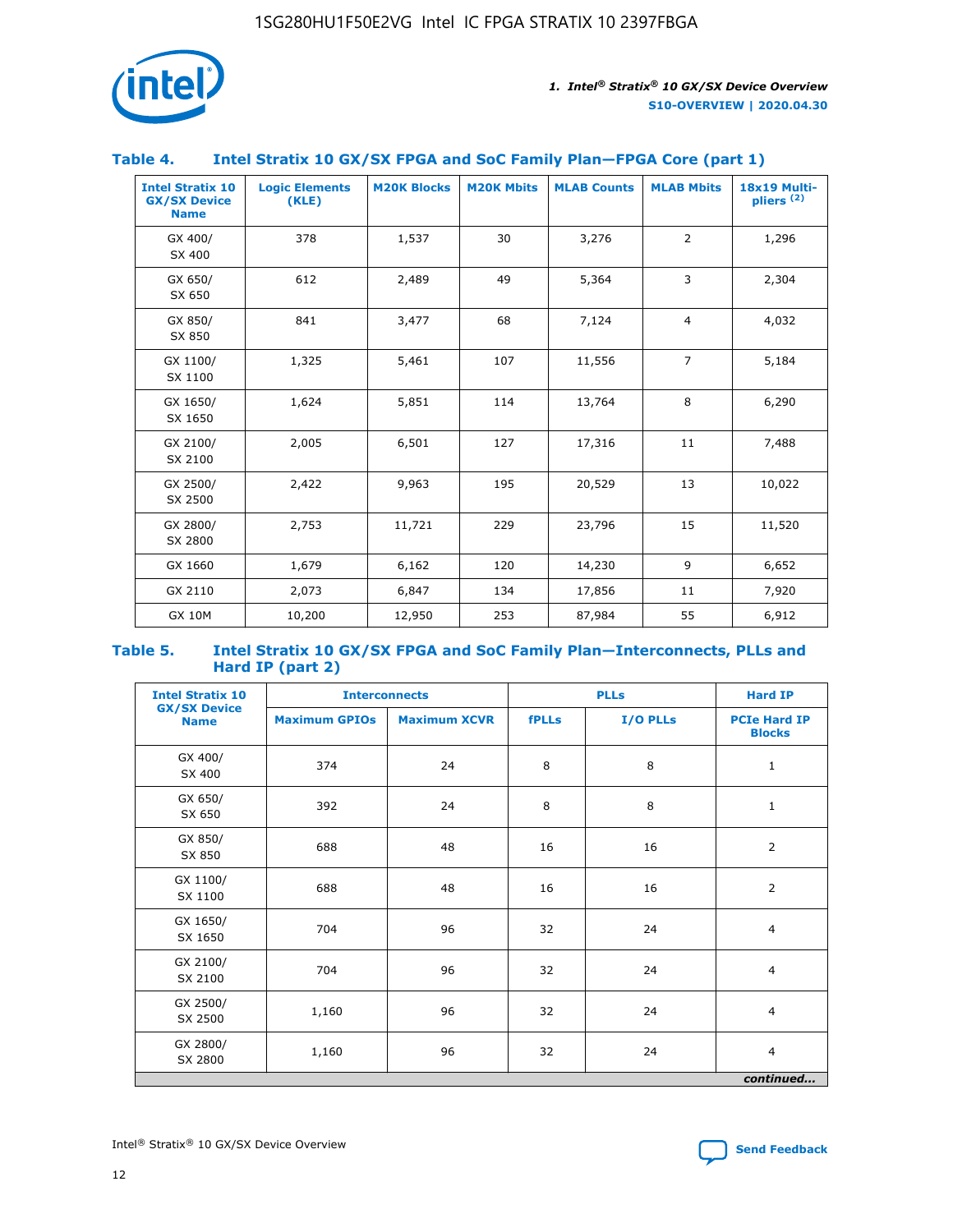

| <b>Intel Stratix 10</b>            | <b>Interconnects</b> |                     | <b>PLLs</b>  |                 | <b>Hard IP</b>                       |
|------------------------------------|----------------------|---------------------|--------------|-----------------|--------------------------------------|
| <b>GX/SX Device</b><br><b>Name</b> | <b>Maximum GPIOs</b> | <b>Maximum XCVR</b> | <b>fPLLs</b> | <b>I/O PLLs</b> | <b>PCIe Hard IP</b><br><b>Blocks</b> |
| GX 1660                            | 688                  | 48                  | 16           | 16              |                                      |
| GX 2110                            | 688                  | 48                  | 16           | 16              |                                      |
| <b>GX 10M</b>                      | 2,304                | 48                  | 24           | 48              | 4                                    |

#### **Table 6. Intel Stratix 10 GX/SX FPGA and SoC Family Package Plan**

Cell legend: General Purpose I/Os, High-Voltage I/Os, LVDS Pairs, Transceivers (3) (4) (5) (6) (7) (8)

| <b>Intel Stratix 10</b><br><b>GX/SX Device</b><br><b>Name</b> | F1152<br><b>HF35</b><br>$(35x35 \text{ mm}^2)$ | F1760<br><b>NF43</b><br>(42.5x42.5<br>$mm2$ ) | F2397<br><b>UF50</b><br>$(50x50 \text{ mm}^2)$ | F2912<br><b>HF55</b><br>$(55x55$ mm <sup>2</sup> ) | F4938<br><b>NF74</b><br>$(70x74)$ mm <sup>2</sup> |
|---------------------------------------------------------------|------------------------------------------------|-----------------------------------------------|------------------------------------------------|----------------------------------------------------|---------------------------------------------------|
| GX 400/<br>SX 400                                             | 374, 56, 120, 24 <sup>(9)</sup>                | $\overline{\phantom{a}}$                      | $\overline{\phantom{a}}$                       | ۰                                                  |                                                   |
| GX 650/<br>SX 650                                             | 392, 8, 192, 24                                | $\overline{\phantom{a}}$                      | $\overline{\phantom{a}}$                       |                                                    |                                                   |
| GX 850/<br>SX 850                                             | ۰.                                             | 688, 16, 336, 48                              |                                                |                                                    |                                                   |
| GX 1100/<br>SX 1100                                           |                                                | 688, 16, 336, 48                              |                                                |                                                    |                                                   |
| GX 1650/<br>SX 1650                                           |                                                | 688, 16, 336, 48                              | 704, 32, 336, 96                               |                                                    |                                                   |
| GX 2100/<br>SX 2100                                           | -                                              | 688, 16, 336, 48                              | 704, 32, 336, 96                               | $\overline{\phantom{a}}$                           |                                                   |
| GX 2500/<br>SX 2500                                           |                                                | 688, 16, 336, 48                              | 704, 32, 336, 96                               | 1160, 8, 576, 24                                   |                                                   |
| GX 2800/                                                      | ۰                                              | 688, 16, 336, 48                              | 704, 32, 336, 96                               | 1160, 8, 576, 24                                   | $\overline{\phantom{a}}$<br>continued             |

- (3) All packages are ball grid arrays with 1.0 mm pitch.
- (4) High-Voltage I/O pins are used for 3 V and 2.5 V interfacing.
- $(5)$  Each LVDS pair can be configured as either a differential input or a differential output.
- (6) High-Voltage I/O pins and LVDS pairs are included in the General Purpose I/O count. Transceivers are counted separately.
- $(7)$  Each package column offers pin migration (common circuit board footprint) for all devices in the column.
- $(8)$  Intel Stratix 10 GX devices are pin migratable with Intel Stratix 10 SX devices in the same package.
- $(9)$  The Intel Stratix 10 SX/GX 400 device has a level shifter, and this imposes some restrictions on the number of LVDS pairs and I/O banks available (see "Intel Stratix 10 SX/GX 400 Device Level Shifter Details").

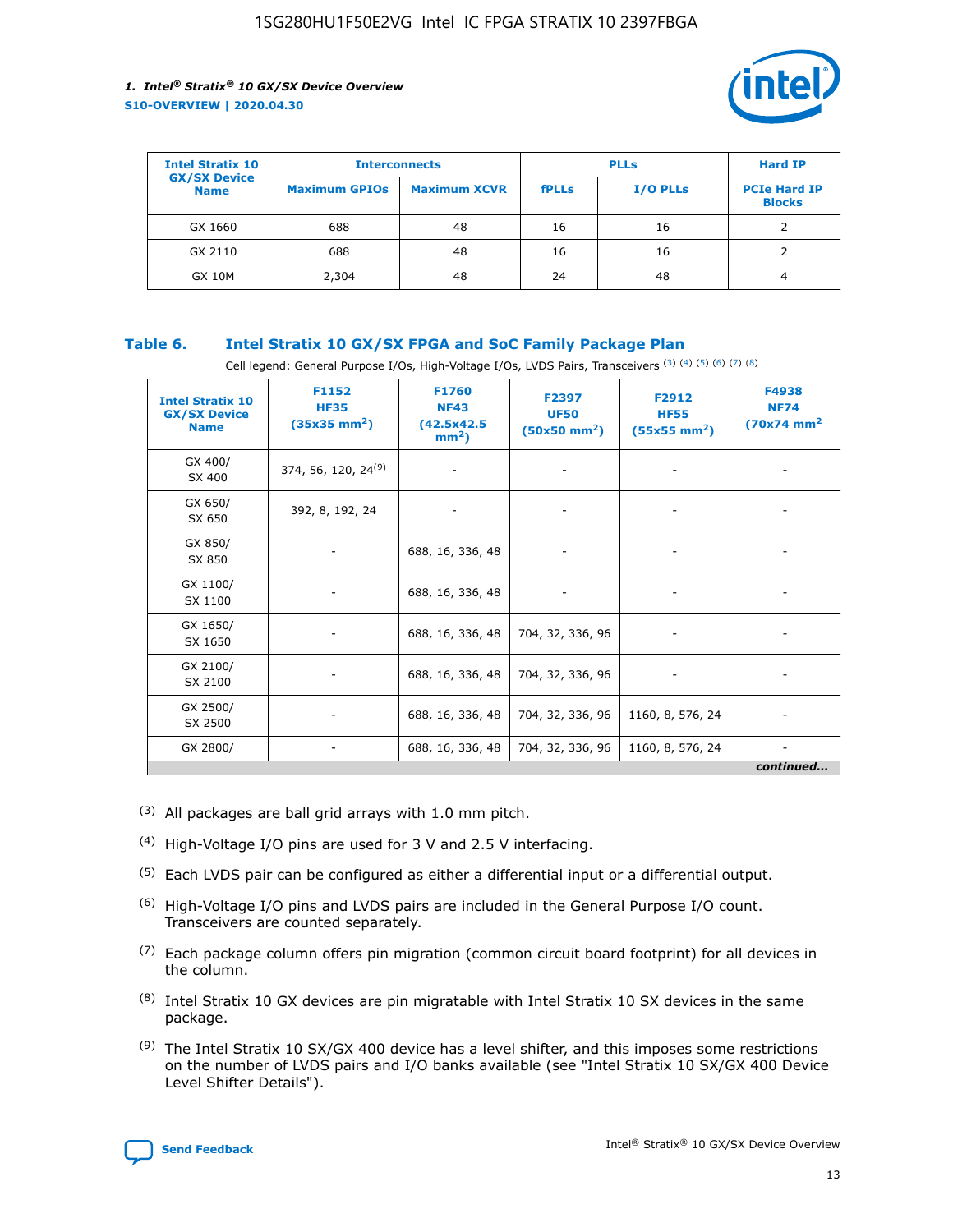

| <b>Intel Stratix 10</b><br><b>GX/SX Device</b><br><b>Name</b> | F1152<br><b>HF35</b><br>$(35x35 \text{ mm}^2)$ | <b>F1760</b><br><b>NF43</b><br>(42.5x42.5<br>$mm2$ ) | F2397<br><b>UF50</b><br>$(50x50 \text{ mm}^2)$ | F2912<br><b>HF55</b><br>$(55x55$ mm <sup>2</sup> ) | F4938<br><b>NF74</b><br>$(70x74)$ mm <sup>2</sup> |
|---------------------------------------------------------------|------------------------------------------------|------------------------------------------------------|------------------------------------------------|----------------------------------------------------|---------------------------------------------------|
| SX 2800                                                       |                                                |                                                      |                                                |                                                    |                                                   |
| GX 1660                                                       | ٠                                              | 688, 16, 336, 48                                     | ۰                                              |                                                    |                                                   |
| GX 2110                                                       |                                                | 688, 16, 336, 48                                     | $\overline{\phantom{a}}$                       |                                                    |                                                   |
| <b>GX 10M</b>                                                 | ۰                                              | -                                                    | -                                              |                                                    | 2304, 32, 1152,<br>48                             |





# **1.6. Intel Hyperflex Core Architecture**

Intel Stratix 10 FPGAs and SoCs are based on a core fabric featuring the new Intel Hyperflex core architecture. The Intel Hyperflex core architecture delivers 2X the clock frequency performance and up to 70% lower power compared to previous generation high-end FPGAs. Along with this performance breakthrough, the Intel Hyperflex core architecture delivers a number of advantages including:

- **Higher Throughput**—Capitalizes on 2X core clock frequency performance to obtain throughput breakthroughs
- **Improved Power Efficiency**—Uses reduced IP size, enabled by Intel Hyperflex, to consolidate designs which previously spanned multiple devices into a single device, thereby reducing power by up to 70% versus previous generation devices
- **Greater Design Functionality**—Uses faster clock frequency to reduce bus widths and reduce IP size, freeing up additional FPGA resources to add greater functionality
- **Increased Designer Productivity**—Boosts performance with less routing congestion and fewer design iterations using Hyper-Aware design tools, obtaining greater timing margin for more rapid timing closure

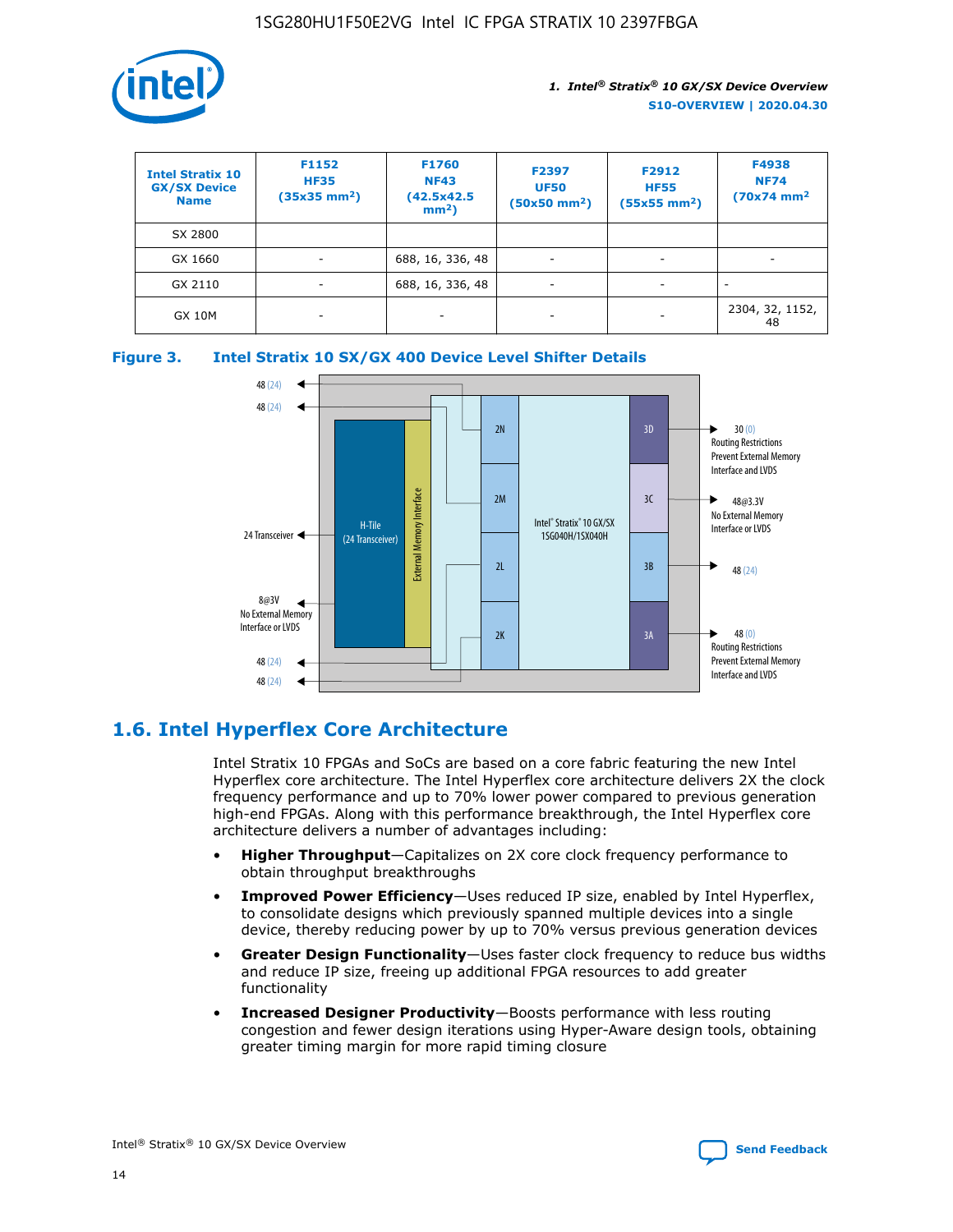

In addition to the traditional user registers found in the Adaptive Logic Modules (ALM), the Intel Hyperflex core architecture introduces additional bypassable registers everywhere throughout the fabric of the FPGA. These additional registers, called Hyper-Registers are available on every interconnect routing segment and at the inputs of all functional blocks.

#### **Figure 4. Bypassable Hyper-Register**



The Hyper-Registers enable the following key design techniques to achieve the 2X core performance increases:

- Fine grain Hyper-Retiming to eliminate critical paths
- Zero latency Hyper-Pipelining to eliminate routing delays
- Flexible Hyper-Optimization for best-in-class performance

By implementing these techniques in your design, the Hyper-Aware design tools automatically make use of the Hyper-Registers to achieve maximum core clock frequency.



#### **Figure 5. Intel Hyperflex Core Architecture**

New Hyper-Registers throughout the core fabric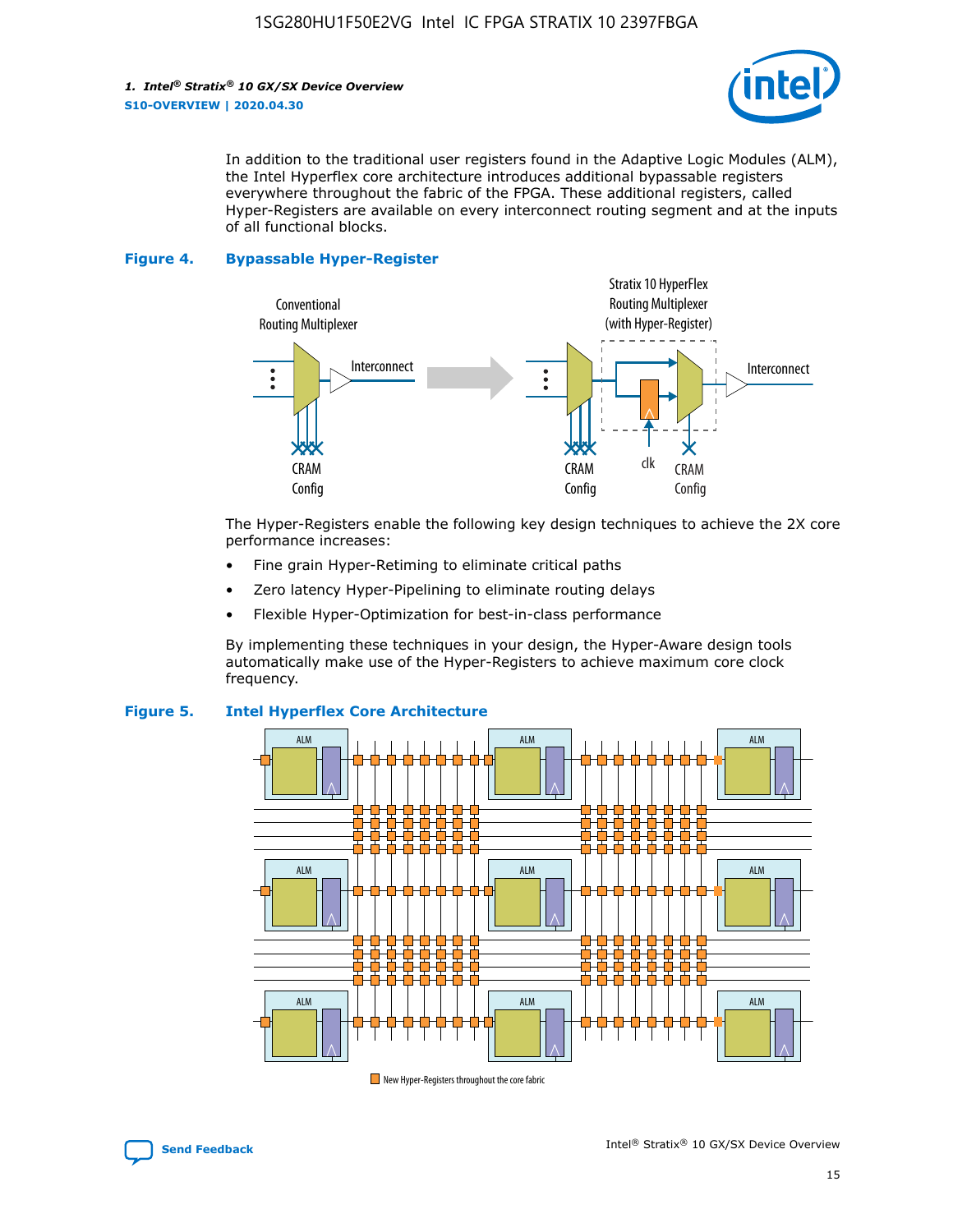

# **1.7. Heterogeneous 3D SiP Transceiver Tiles**

Intel Stratix 10 FPGAs and SoCs feature power efficient, high bandwidth, low latency transceivers. The transceivers are implemented on heterogeneous 3D System-in-Package (SiP) transceiver tiles, each containing 24 full-duplex transceiver channels. In addition to providing a high-performance transceiver solution to meet current connectivity needs, this allows for future flexibility and scalability as data rates, modulation schemes, and protocol IPs evolve.

#### **Figure 6. Monolithic Core Fabric and Heterogeneous 3D SiP Transceiver Tiles**



#### **Figure 7. Dual Core Fabric and Heterogeneous 3D SiP Transceiver Tiles (for the Intel Stratix 10 GX 10M Variant Only)**



Each transceiver tile contains:

- 24 full-duplex transceiver channels (PMA and PCS) $(10)$
- Reference clock distribution network
- Transmit PLLs
- High-speed clocking and bonding networks
- One instance of PCI Express hard IP

 $(10)$  12 full-duplex transceiver channels for the Intel Stratix 10 GX 10M variant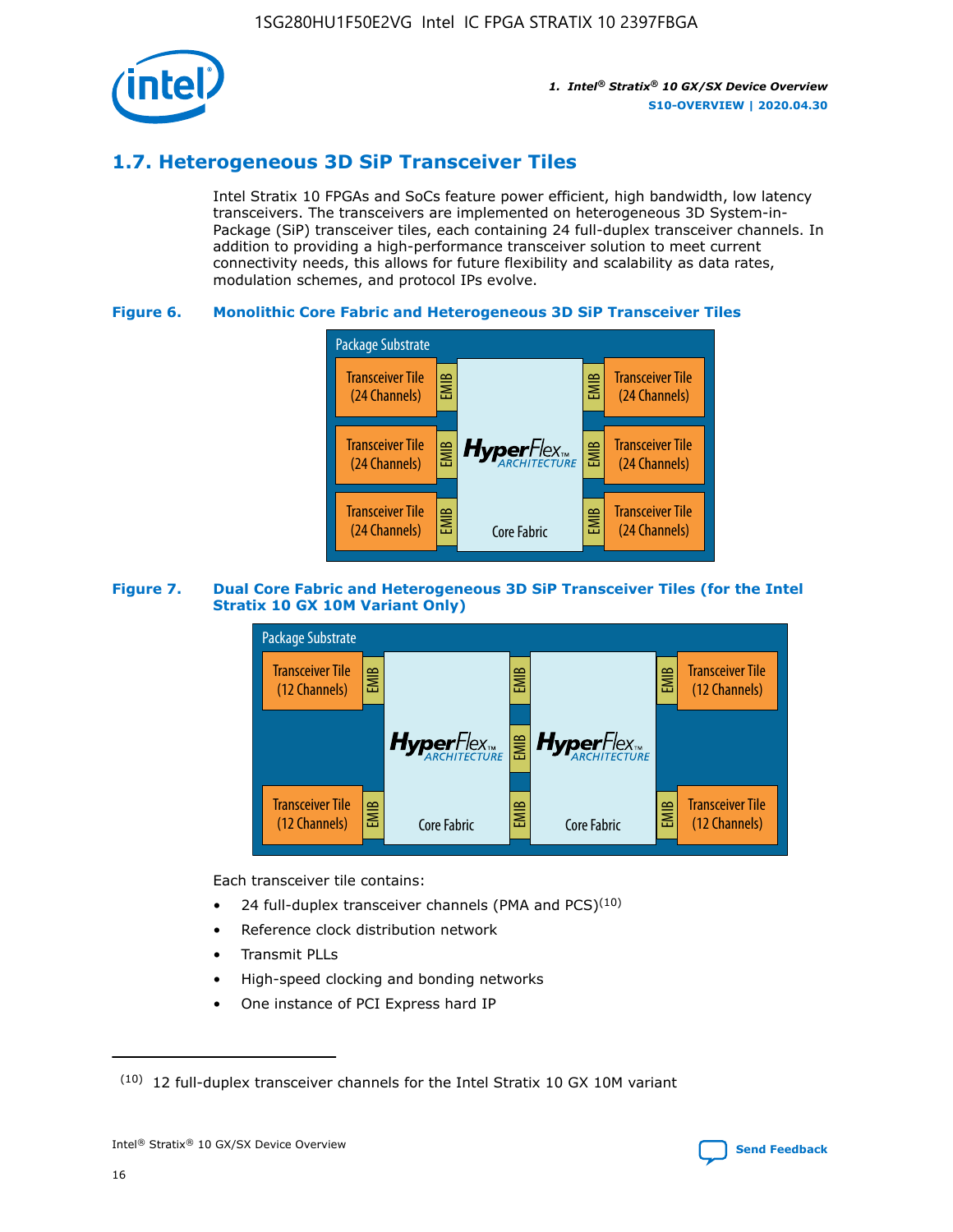



#### **Figure 8. Heterogeneous 3D SiP Transceiver Tile Architecture**

# **1.8. Intel Stratix 10 Transceivers**

Intel Stratix 10 devices offer up to 96 total full-duplex transceiver channels. These channels provide continuous data rates from 1 Gbps to 28.3 Gbps for chip-to-chip, chip-to-module, and backplane applications. In each device,two thirds of the transceivers can be configured up to the maximum data rate of 28.3 Gbps to drive 100G interfaces and C form-factor pluggable CFP2/CFP4 optical modules. For longerreach backplane driving applications, advanced adaptive equalization circuits are used to equalize over 30 dB of system loss.

All transceiver channels feature a dedicated Physical Medium Attachment (PMA) and a hardened Physical Coding Sublayer (PCS).

- The PMA provides primary interfacing capabilities to physical channels.
- The PCS typically handles encoding/decoding, word alignment, and other preprocessing functions before transferring data to the FPGA core fabric.

Within each transceiver tile, the transceivers are arranged in four banks of six PMA-PCS groups. A wide variety of bonded and non-bonded data rate configurations are possible within each bank, and within each tile, using a highly configurable clock distribution network.

#### **1.8.1. PMA Features**

PMA channels are comprised of transmitter (TX), receiver (RX), and high speed clocking resources.

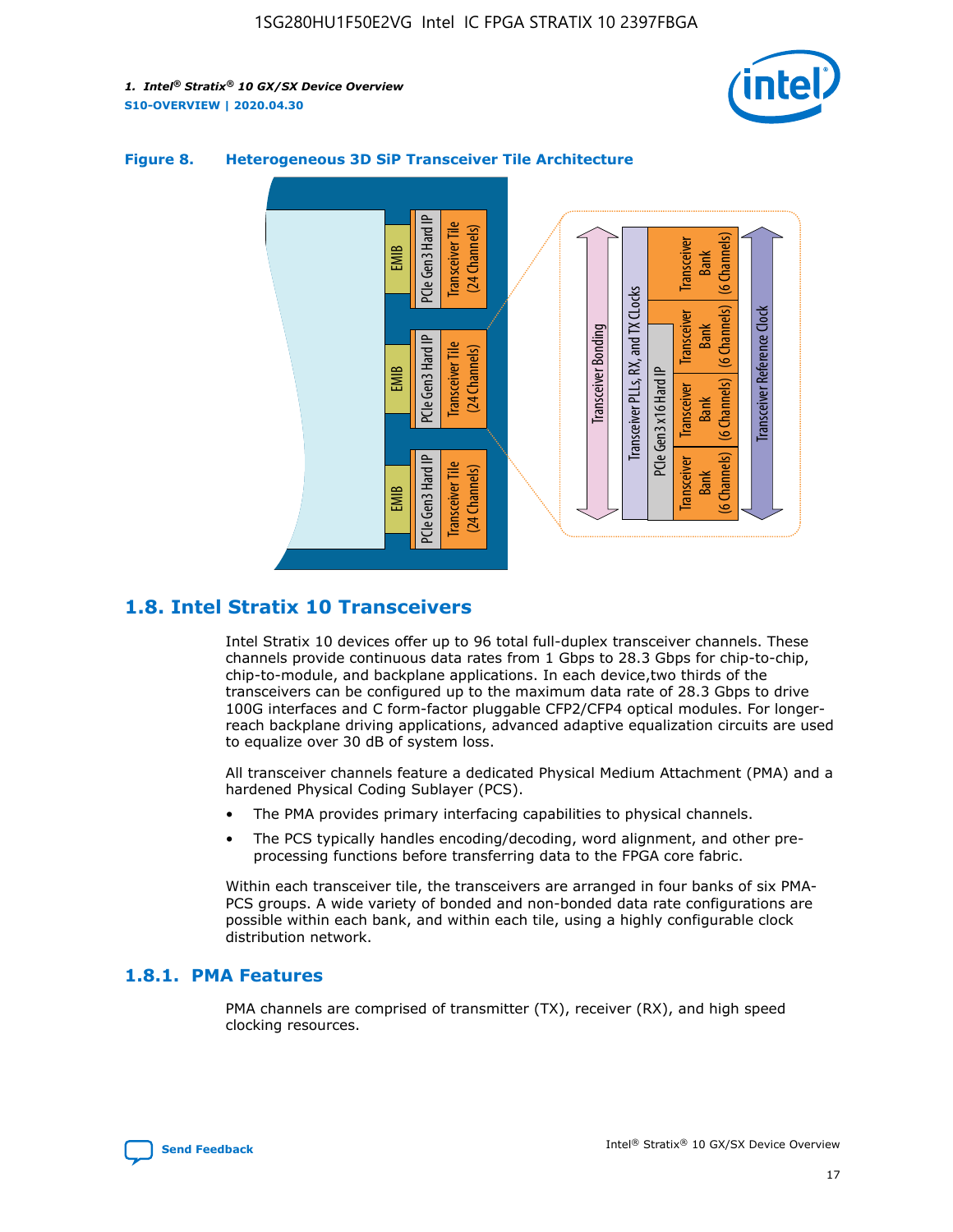

Intel Stratix 10 device features provide exceptional signal integrity at data rates up to 28.3 Gbps. Clocking options include ultra-low jitter LC tank-based (ATX) PLLs with optional fractional synthesis capability, channel PLLs operating as clock multiplier units (CMUs), and fractional synthesis PLLs (fPLLs).

- **ATX PLL**—can be configured in integer mode, or optionally, in a new fractional synthesis mode. Each ATX PLL spans the full frequency range of the supported data rate range providing a stable, flexible clock source with the lowest jitter.
- **CMU PLL**—when not being used as a transceiver, select PMA channels can be configured as channel PLLs operating as CMUs to provide an additional master clock source within the transceiver bank.
- **fPLL**—In addition, dedicated fPLLs are available with precision frequency synthesis capabilities. fPLLs can be used to synthesize multiple clock frequencies from a single reference clock source and replace multiple reference oscillators for multiprotocol and multi-rate applications.

On the receiver side, each PMA has an independent channel PLL that allows analog tracking for clock-data recovery. Each PMA also has advanced equalization circuits that compensate for transmission losses across a wide frequency spectrum.

- **Variable Gain Amplifier (VGA)**—to optimize the receiver's dynamic range
- **Continuous Time Linear Equalizer (CTLE)**—to compensate for channel losses with lowest power dissipation
- **Decision Feedback Equalizer (DFE)**—to provide additional equalization capability on backplanes even in the presence of crosstalk and reflections
- **On-Die Instrumentation (ODI)**—to provide on-chip eye monitoring capabilities (Eye Viewer). This capability helps to optimize link equalization parameters during board bring-up and supports in-system link diagnostics and equalization margin testing

#### **Figure 9. Intel Stratix 10 Receiver Block Features**



All link equalization parameters feature automatic adaptation using the new Advanced Digital Adaptive Parametric Tuning (ADAPT) circuit. This circuit is used to dynamically set DFE tap weights, adjust CTLE parameters, and optimize VGA gain and threshold voltage. Finally, optimal and consistent signal integrity is ensured by using the new



Intel<sup>®</sup> Stratix<sup>®</sup> 10 GX/SX Device Overview **[Send Feedback](mailto:FPGAtechdocfeedback@intel.com?subject=Feedback%20on%20Intel%20Stratix%2010%20GX/SX%20Device%20Overview%20(S10-OVERVIEW%202020.04.30)&body=We%20appreciate%20your%20feedback.%20In%20your%20comments,%20also%20specify%20the%20page%20number%20or%20paragraph.%20Thank%20you.)** Send Feedback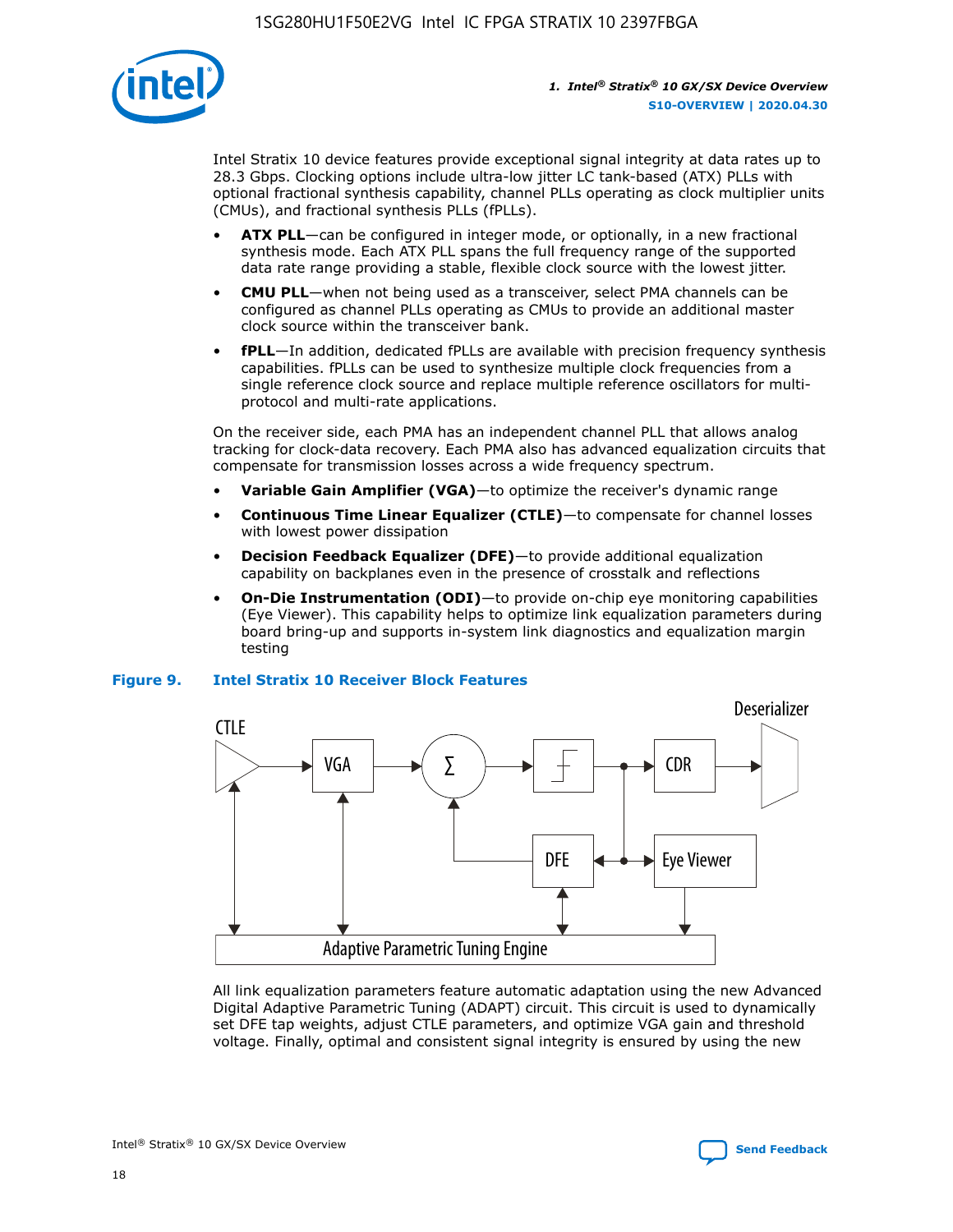

hardened Precision Signal Integrity Calibration Engine (PreSICE) to automatically calibrate all transceiver circuit blocks on power-up. This gives the most link margin and ensures robust, reliable, and error-free operation.

#### **Table 7. Transceiver PMA Features**

| <b>Feature</b>                                                       | <b>Capability</b>                                                                                                                                                                                         |
|----------------------------------------------------------------------|-----------------------------------------------------------------------------------------------------------------------------------------------------------------------------------------------------------|
| Chip-to-Chip Data Rates                                              | 1 Gbps (11) to 28.3 Gbps (Intel Stratix 10 GX/SX devices)                                                                                                                                                 |
| <b>Backplane Support</b>                                             | Drive backplanes at data rates up to 28.3 Gbps, including 10GBASE-KR compliance                                                                                                                           |
| Optical Module Support                                               | SFP+/SFP, XFP, CXP, QSFP/QSFP28, QSFPDD, CFP/CFP2/CFP4                                                                                                                                                    |
| Cable Driving Support                                                | SFP+ Direct Attach, PCI Express over cable, eSATA                                                                                                                                                         |
| <b>Transmit Pre-Emphasis</b>                                         | 5-tap transmit pre-emphasis and de-emphasis to compensate for system channel loss                                                                                                                         |
| Continuous Time Linear<br>Equalizer (CTLE)                           | Dual mode, high-gain, and high-data rate, linear receive equalization to compensate for<br>system channel loss                                                                                            |
| Decision Feedback Equalizer<br>(DFE)                                 | 15 fixed tap DFE to equalize backplane channel loss in the presence of crosstalk and noisy<br>environments                                                                                                |
| Advanced Digital Adaptive<br>Parametric Tuning (ADAPT)               | Fully digital adaptation engine to automatically adjust all link equalization parameters-<br>including CTLE, DFE, and VGA blocks—that provide optimal link margin without intervention<br>from user logic |
| Precision Signal Integrity<br>Calibration Engine (PreSICE)           | Hardened calibration controller to quickly calibrate all transceiver control parameters on<br>power-up, which provides the optimal signal integrity and jitter performance                                |
| <b>ATX Transmit PLLs</b>                                             | Low jitter ATX (inductor-capacitor) transmit PLLs with continuous tuning range to cover a<br>wide range of standard and proprietary protocols, with optional fractional frequency<br>synthesis capability |
| <b>Fractional PLLs</b>                                               | On-chip fractional frequency synthesizers to replace on-board crystal oscillators and reduce<br>system cost                                                                                               |
| Digitally Assisted Analog<br>CDR.                                    | Superior jitter tolerance with fast lock time                                                                                                                                                             |
| On-Die Instrumentation-<br>Eye Viewer and Jitter Margin<br>Tool      | Simplify board bring-up, debug, and diagnostics with non-intrusive, high-resolution eye<br>monitoring (Eye Viewer). Also inject jitter from transmitter to test link margin in system.                    |
| Dynamic Reconfiguration                                              | Allows for independent control of each transceiver channel Avalon memory-mapped<br>interface for the most transceiver flexibility.                                                                        |
| Multiple PCS-PMA and PCS-<br>Core to FPGA fabric interface<br>widths | 8, 10, 16, 20, 32, 40, or 64 bit interface widths for flexibility of deserialization width,<br>encoding, and reduced latency                                                                              |

### **1.8.2. PCS Features**

Intel Stratix 10 PMA channels interface with core logic through configurable and bypassable PCS interface layers.

The PCS contains multiple gearbox implementations to decouple the PMA and PCS interface widths. This feature provides the flexibility to implement a wide range of applications with 8, 10, 16, 20, 32, 40, or 64 bit interface width between each transceiver and the core logic.

 $(11)$  Stratix 10 transceivers can support data rates below 1 Gbps with over sampling.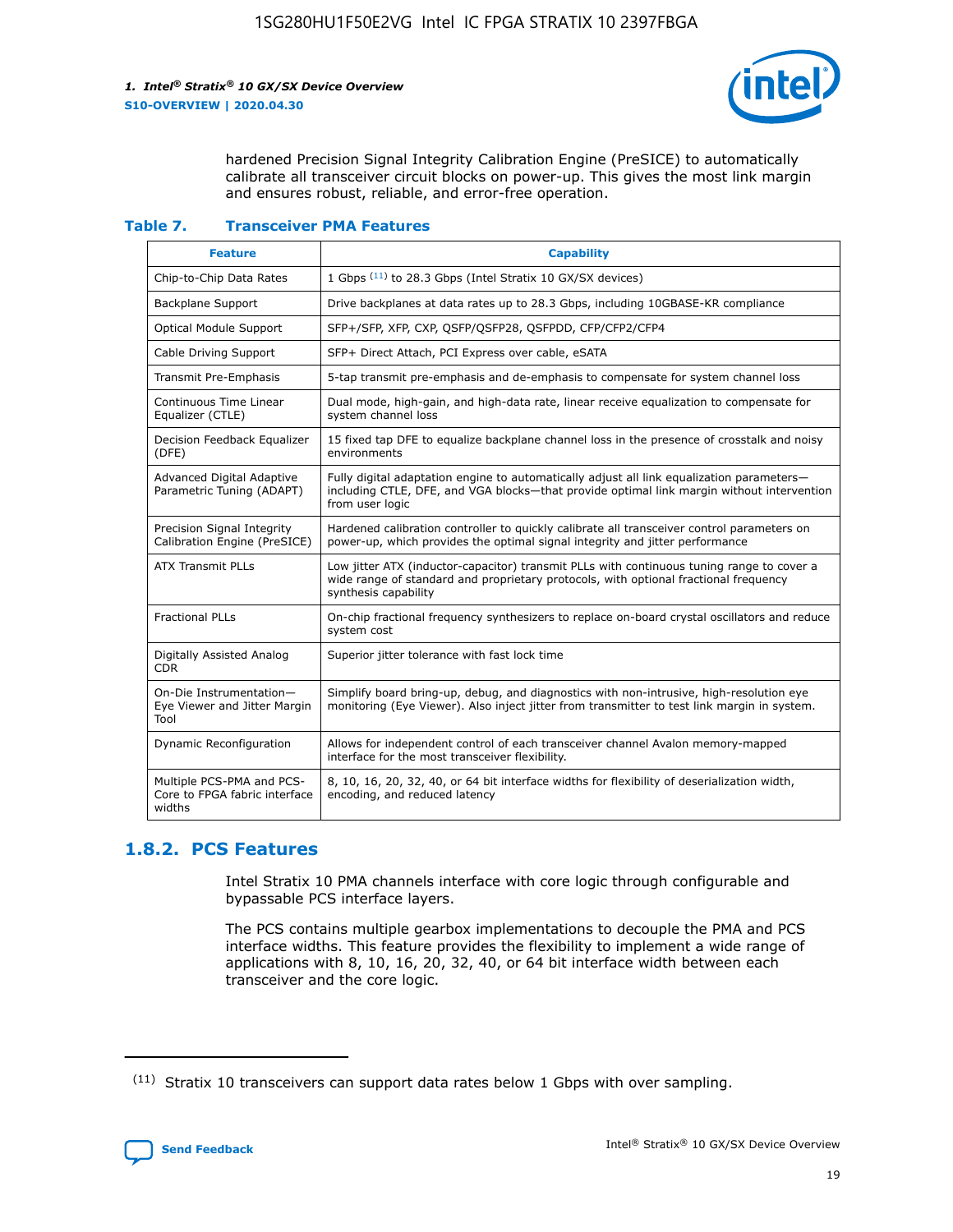

The PCS also contains hard IP to support a variety of standard and proprietary protocols across a wide range of data rates and encoding schemes. The Standard PCS mode provides support for 8B/10B encoded applications up to 12.5 Gbps. The Enhanced PCS mode supports 64B/66B and 64B/67B encoded applications up to 17.4 Gbps. The enhanced PCS mode also includes an integrated 10GBASE-KR/40GBASE-KR4 Forward Error Correction (FEC) circuit. For highly customized implementations, a PCS Direct mode provides an interface up to 64 bits wide to allow for custom encoding and support for data rates up to 28.3 Gbps.

For more information about the PCS-Core interface or the double rate transfer mode, refer to the *Intel Stratix 10 L- and H-Tile Transceiver PHY User Guide*, and the *Intel Stratix 10 E-Tile Transceiver PHY User Guide*.

| <b>PCS Protocol</b><br><b>Support</b>           | <b>Data Rate (Gbps)</b> | <b>Transmitter Data Path</b>                                                                                                                                              | <b>Receiver Data Path</b>                                                                                                                                                                                      |
|-------------------------------------------------|-------------------------|---------------------------------------------------------------------------------------------------------------------------------------------------------------------------|----------------------------------------------------------------------------------------------------------------------------------------------------------------------------------------------------------------|
| Standard PCS                                    | 1 to 12.5               | Phase compensation FIFO, byte<br>serializer, 8B/10B encoder, bit-slipper,<br>channel bonding                                                                              | Rate match FIFO, word-aligner, 8B/10B<br>decoder, byte deserializer, byte<br>ordering                                                                                                                          |
| PCI Express<br>Gen1/Gen2 x1,<br>x2, x4, x8, x16 | $2.5$ and $5.0$         | Same as Standard PCS plus PIPE 2.0<br>interface to core                                                                                                                   | Same as Standard PCS plus PIPE 2.0<br>interface to core                                                                                                                                                        |
| PCI Express Gen3<br>x1, x2, x4, x8,<br>x16      | 8.0                     | Phase compensation FIFO, byte<br>serializer, encoder, scrambler, bit-<br>slipper, gear box, channel bonding, and<br>PIPE 3.0 interface to core, auto speed<br>negotiation | Rate match FIFO (0-600 ppm mode),<br>word-aligner, decoder, descrambler,<br>phase compensation FIFO, block sync,<br>byte deserializer, byte ordering, PIPE<br>3.0 interface to core, auto speed<br>negotiation |
| CPRI                                            | 0.6144 to 9.8           | Same as Standard PCS plus<br>deterministic latency serialization                                                                                                          | Same as Standard PCS plus<br>deterministic latency deserialization                                                                                                                                             |
| <b>Enhanced PCS</b>                             | 2.5 to 17.4             | FIFO, channel bonding, bit-slipper, and<br>gear box                                                                                                                       | FIFO, block sync, bit-slipper, and gear<br>box                                                                                                                                                                 |
| 10GBASE-R                                       | 10.3125                 | FIFO, 64B/66B encoder, scrambler,<br>FEC, and gear box                                                                                                                    | FIFO, 64B/66B decoder, descrambler,<br>block sync, FEC, and gear box                                                                                                                                           |
| Interlaken                                      | 4.9 to 17.4             | FIFO, channel bonding, frame<br>generator, CRC-32 generator,<br>scrambler, disparity generator, bit-<br>slipper, and gear box                                             | FIFO, CRC-32 checker, frame sync,<br>descrambler, disparity checker, block<br>sync, and gear box                                                                                                               |
| SFI-S/SFI-5.2                                   | 11.3                    | FIFO, channel bonding, bit-slipper, and<br>gear box                                                                                                                       | FIFO, bit-slipper, and gear box                                                                                                                                                                                |
| <b>IEEE 1588</b>                                | 1.25 to 10.3125         | FIFO (fixed latency), 64B/66B encoder,<br>scrambler, and gear box                                                                                                         | FIFO (fixed latency), 64B/66B decoder,<br>descrambler, block sync, and gear box                                                                                                                                |
| SDI                                             | up to 12.5              | FIFO and gear box                                                                                                                                                         | FIFO, bit-slipper, and gear box                                                                                                                                                                                |
| GigE                                            | 1.25                    | Same as Standard PCS plus GigE state<br>machine                                                                                                                           | Same as Standard PCS plus GigE state<br>machine                                                                                                                                                                |
| <b>PCS Direct</b>                               | up to 28.3              | Custom                                                                                                                                                                    | Custom                                                                                                                                                                                                         |

#### **Table 8. Transceiver PCS Features**

#### **Related Information**

[Intel Stratix 10 L- and H-Tile Transceiver PHY User Guide](https://www.altera.com/documentation/wry1479165198810.html)

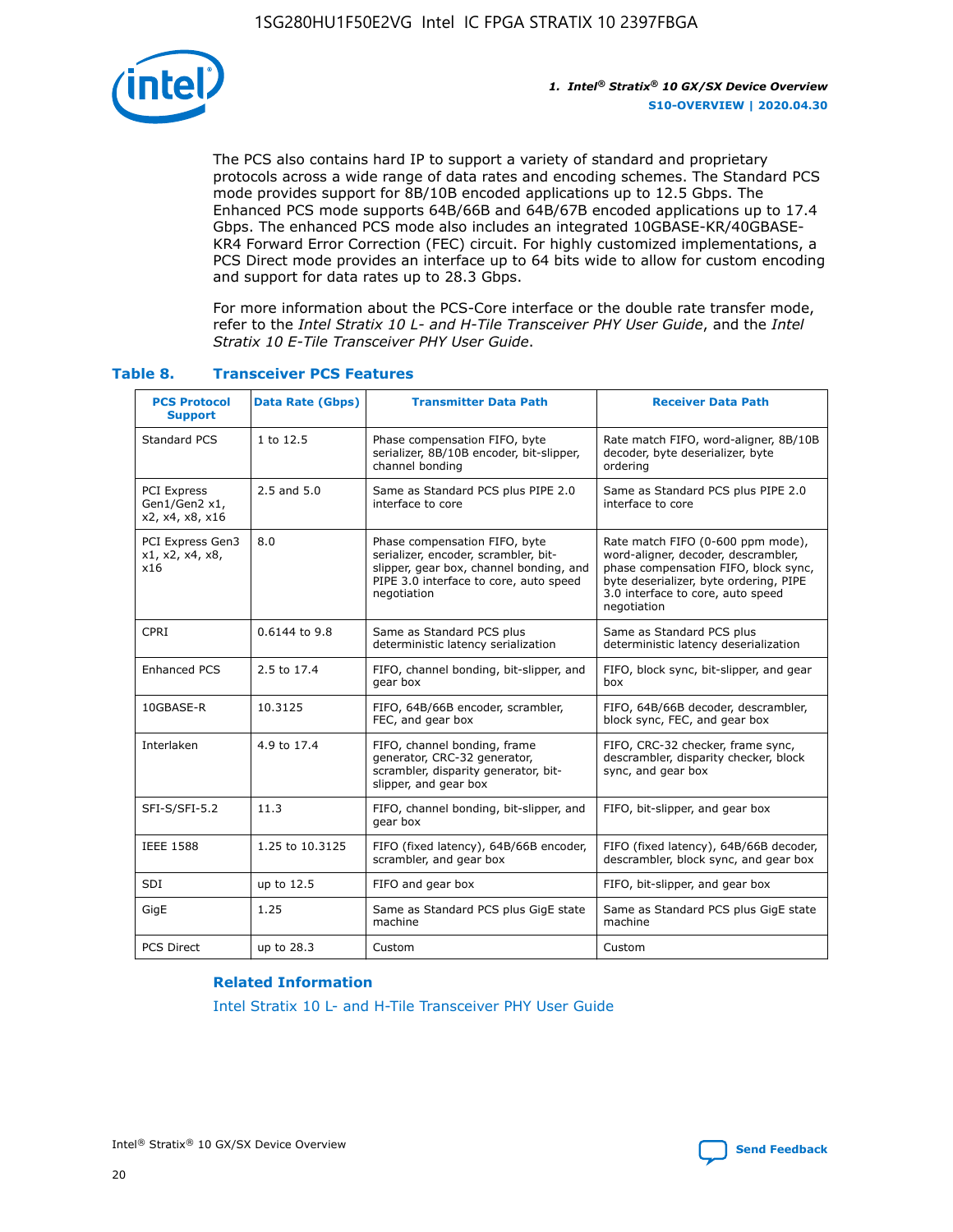

# **1.9. PCI Express Gen1/Gen2/Gen3 Hard IP**

Intel Stratix 10 devices contain embedded PCI Express hard IP designed for performance, ease-of-use, increased functionality, and designer productivity.

The PCI Express hard IP consists of the PHY, Data Link, and Transaction layers. It also supports PCI Express Gen1/Gen2/Gen3 end point and root port, in x1/x2/x4/x8/x16 lane configurations. The PCI Express hard IP is capable of operating independently from the core logic (autonomous mode). This feature allows the PCI Express link to power up and complete link training in less than 100 ms, while the rest of the device is still in the process of being configured. The hard IP also provides added functionality, which makes it easier to support emerging features such as Single Root I/O Virtualization (SR-IOV) and optional protocol extensions.

The PCI Express hard IP has improved end-to-end data path protection using Error Checking and Correction (ECC). In addition, the hard IP supports configuration of the device via protocol (CvP) across the PCI Express bus at Gen1/Gen2/Gen3 rates.

# **1.10. Interlaken PCS Hard IP**

Intel Stratix 10 devices have integrated Interlaken PCS hard IP supporting rates up to 17.4 Gbps per lane.

The Interlaken PCS hard IP is based on the proven functionality of the PCS developed for Intel's previous generation FPGAs, which has demonstrated interoperability with Interlaken ASSP vendors and third-party IP suppliers. The Interlaken PCS hard IP is present in every transceiver channel in Intel Stratix 10 devices.

# **1.11. 10G Ethernet Hard IP**

Intel Stratix 10 devices include IEEE 802.3 10-Gbps Ethernet (10GbE) compliant 10GBASE-R PCS and PMA hard IP. The scalable 10GbE hard IP supports multiple independent 10GbE ports while using a single PLL for all the 10GBASE-R PCS instantiations, which saves on core logic resources and clock networks.

The integrated serial transceivers simplify multi-port 10GbE systems compared to 10 GbE Attachment Unit Interface (XAUI) interfaces that require an external XAUI-to-10G PHY. Furthermore, the integrated transceivers incorporate signal conditioning circuits, which enable direct connection to standard 10G XFP and SFP+ pluggable optical modules. The transceivers also support backplane Ethernet applications and include a hard 10GBASE-KR/40GBASE-KR4 Forward Error Correction (FEC) circuit that can be used for both 10G and 40G applications. The integrated 10G Ethernet hard IP and 10G transceivers save external PHY cost, board space and system power. The 10G Ethernet PCS hard IP and 10GBASE-KR FEC are present in every transceiver channel.

# **1.12. External Memory and General Purpose I/O**

Intel Stratix 10 devices offer substantial external memory bandwidth, with up to ten 72 bit wide DDR4 memory interfaces running at up to 2666 Mbps. For external memory interface and LVDS restrictions, see [AN 906: Intel Stratix 10 GX 400, SX 400,](https://www.intel.com/content/www/us/en/programmable/documentation/sjf1574667190623.html#bft1574667627484) [and TX 400 Routing and Designing Floorplan Guidelines.](https://www.intel.com/content/www/us/en/programmable/documentation/sjf1574667190623.html#bft1574667627484)

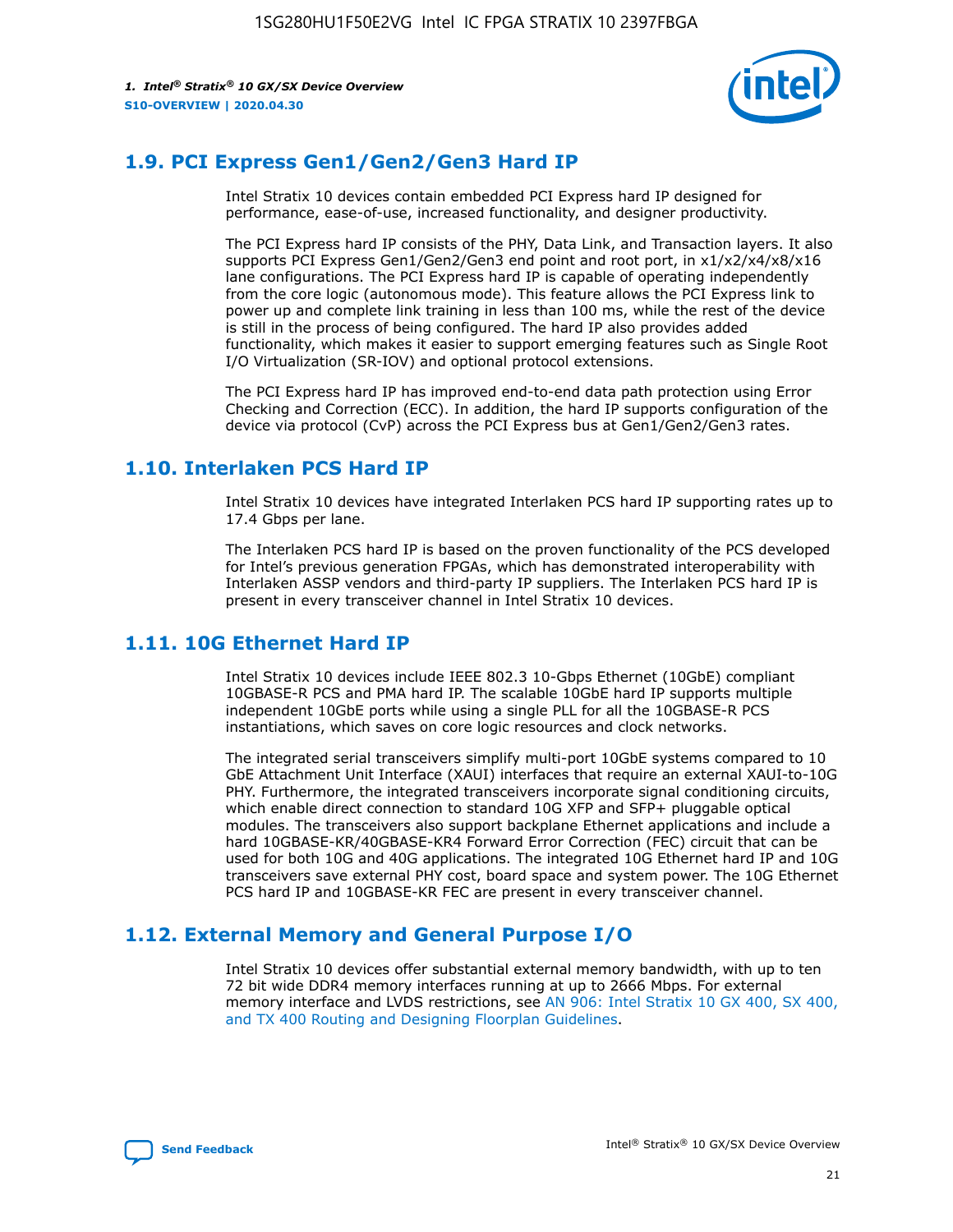

This bandwidth is provided along with the ease of design, lower power, and resource efficiencies of hardened high-performance memory controllers. The external memory interfaces can be configured up to a maximum width of 144 bits when using either hard or soft memory controllers.

#### **Figure 10. Hard Memory Controller**



Each I/O bank contains 48 general purpose I/Os and a high-efficiency hard memory controller capable of supporting many different memory types, each with different performance capabilities. The hard memory controller is also capable of being bypassed and replaced by a soft controller implemented in user logic. The I/Os each have a hardened double data rate (DDR) read/write path (PHY) capable of performing key memory interface functionality such as:

- Read/write leveling
- FIFO buffering to lower latency and improve margin
- Timing calibration
- On-chip termination

The timing calibration is aided by the inclusion of hard microcontrollers based on Intel's Nios® II technology, specifically tailored to control the calibration of multiple memory interfaces. This calibration allows the Intel Stratix 10 device to compensate for any changes in process, voltage, or temperature either within the Intel Stratix 10 device itself, or within the external memory device. The advanced calibration algorithms ensure maximum bandwidth and robust timing margin across all operating conditions.

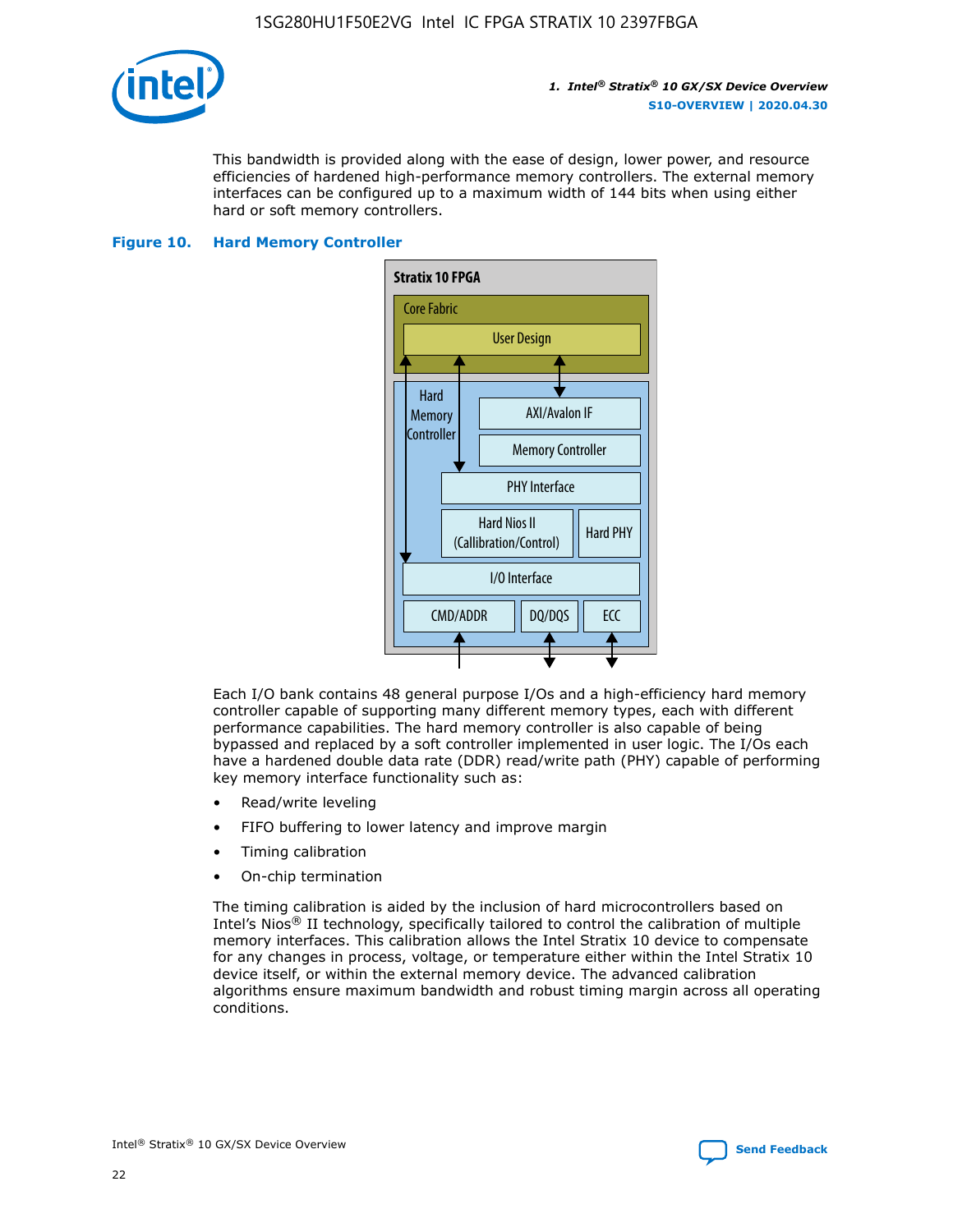

#### **Table 9. External Memory Interface Performance**

The listed speeds are for the 1-rank case.

| <b>Interface</b> | <b>Controller Type</b> | <b>Performance</b><br>(maximum rate possible) |
|------------------|------------------------|-----------------------------------------------|
| DDR4             | Hard                   | 2666 Mbps                                     |
| DDR <sub>3</sub> | Hard                   | 2133 Mbps                                     |
| QDRII+           | Soft                   | 1,100 Mtps                                    |
| QDRII+ Xtreme    | Soft                   | 1,266 Mtps                                    |
| <b>ODRIV</b>     | Soft                   | 2,133 Mtps                                    |
| RLDRAM III       | Soft                   | 2400 Mbps                                     |
| <b>RLDRAM II</b> | Soft                   | 533 Mbps                                      |

In addition to parallel memory interfaces, Intel Stratix 10 devices support serial memory technologies such as the Hybrid Memory Cube (HMC). The HMC is supported by the Intel Stratix 10 high-speed serial transceivers, which connect up to four HMC links, with each link running at data rates of 15 Gbps (HMC short reach specification).

Intel Stratix 10 devices also feature general purpose I/Os capable of supporting a wide range of single-ended and differential I/O interfaces. LVDS rates up to 1.6 Gbps are supported, with each pair of pins having both a differential driver and a differential input buffer. This enables configurable direction for each LVDS pair.

### **1.13. Adaptive Logic Module (ALM)**

Intel Stratix 10 devices use a similar adaptive logic module (ALM) as the previous generation Intel Arria 10 and Stratix V FPGAs, allowing for efficient implementation of logic functions and easy conversion of IP between the devices.

The ALM block diagram shown in the following figure has eight inputs with a fracturable look-up table (LUT), two dedicated embedded adders, and four dedicated registers.

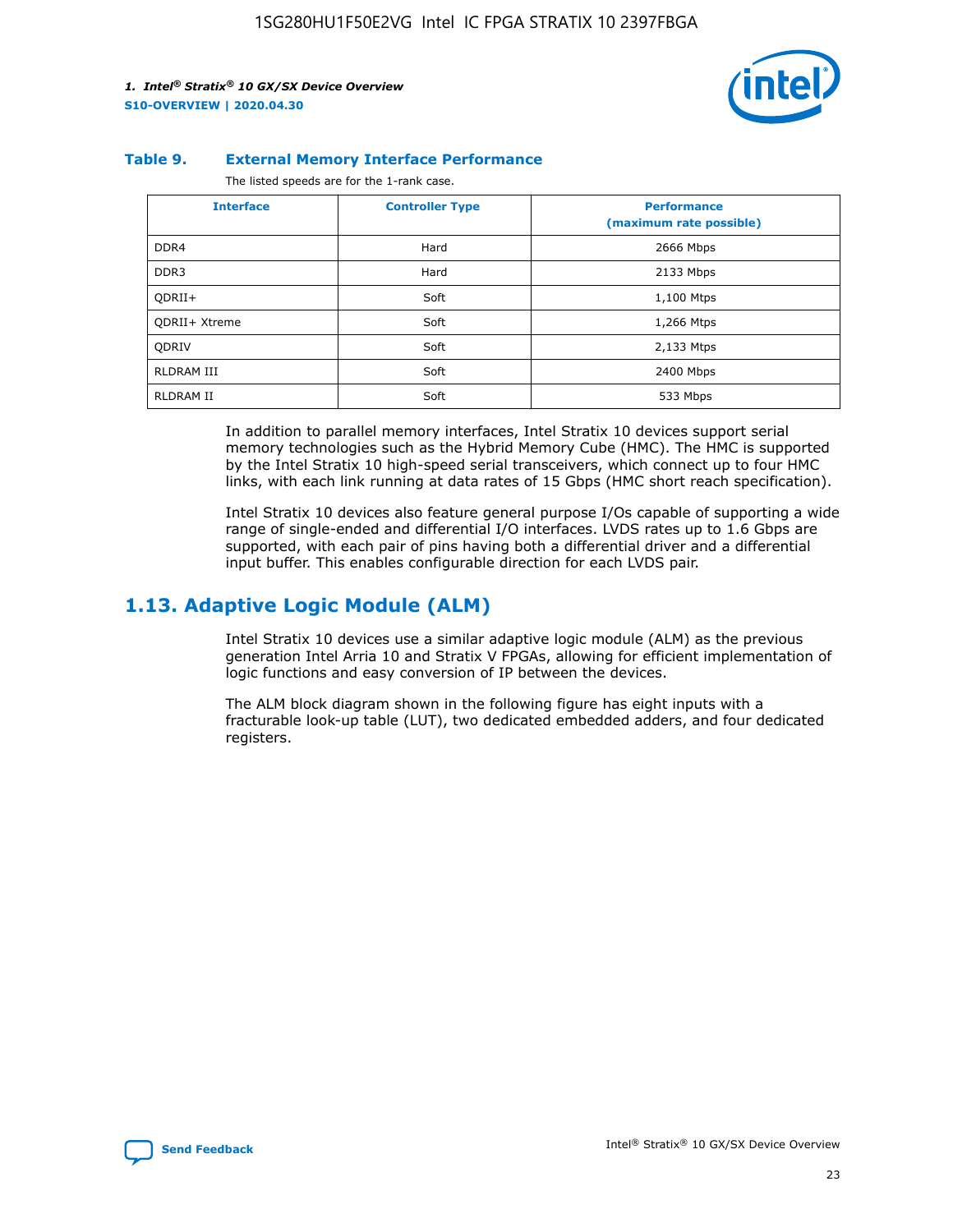

# Reg Reg 1 2 3 4 5 6 7 8 Reg Reg 4 Registers per ALM Full Adder Full Adder Adaptive LUT

#### **Figure 11. Intel Stratix 10 FPGA and SoC ALM Block Diagram**

Key features and capabilities of the ALM include:

- High register count with 4 registers per 8-input fracturable LUT, operating in conjunction with the new Intel Hyperflex architecture, enables Intel Stratix 10 devices to maximize core performance at very high core logic utilization
- Implements select 7-input logic functions, all 6-input logic functions, and two independent functions consisting of smaller LUT sizes (such as two independent 4 input LUTs) to optimize core logic utilization

The Intel Quartus Prime software takes advantage of the ALM logic structure to deliver the highest performance, optimal logic utilization, and lowest compile times. The Intel Quartus Prime software simplifies design reuse as it automatically maps legacy designs into the Intel Stratix 10 ALM architecture.

# **1.14. Core Clocking**

Core clocking in Intel Stratix 10 devices makes use of programmable clock tree synthesis.

This technique uses dedicated clock tree routing and switching circuits, and allows the Intel Quartus Prime software to create the exact clock trees required for your design. Clock tree synthesis minimizes clock tree insertion delay, reduces dynamic power dissipation in the clock tree and allows greater clocking flexibility in the core while still maintaining backwards compatibility with legacy global and regional clocking schemes.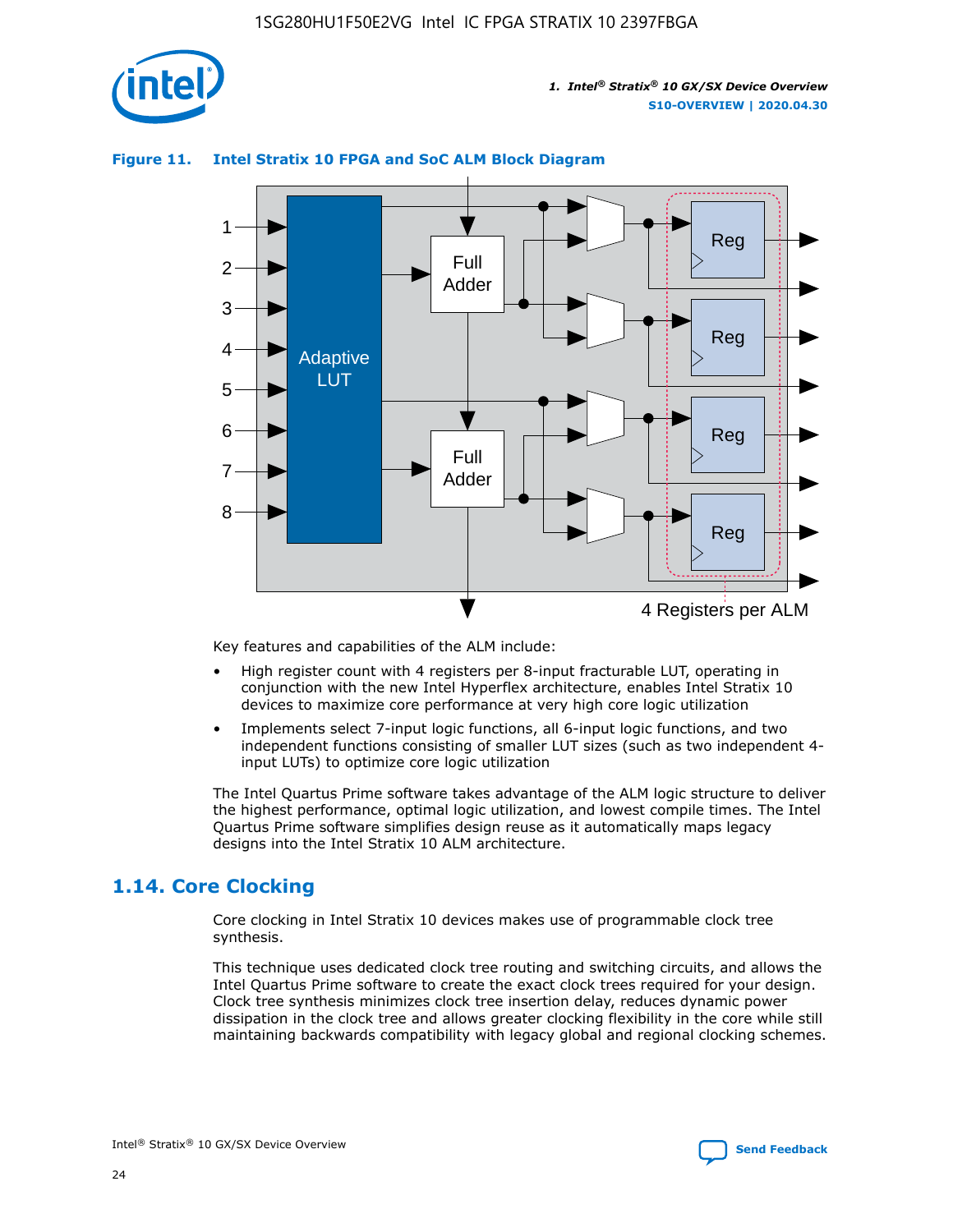

The core clock network in Intel Stratix 10 devices supports the new Intel Hyperflex core architecture at clock rates up to 1 GHz. It also supports the hard memory controllers up to 2666 Mbps with a quarter rate transfer to the core. The core clock network is supported by dedicated clock input pins, fractional clock synthesis PLLs, and integer I/O PLLs.

# **1.15. Fractional Synthesis PLLs and I/O PLLs**

Intel Stratix 10 devices have up to 32 fractional synthesis PLLs (fPLL) available for use with transceivers or in the core fabric.

The fPLLs are located in the 3D SiP transceiver L-tiles and H-tiles, eight per tile, adjacent to the transceiver channels. The fPLLs can be used to reduce both the number of oscillators required on the board and the number of clock pins required, by synthesizing multiple clock frequencies from a single reference clock source. In addition to synthesizing reference clock frequencies for the transceiver transmit PLLs, the fPLLs can also be used directly for transmit clocking. Each fPLL can be independently configured for conventional integer mode, or enhanced fractional synthesis mode with third-order delta-sigma modulation.

In addition to the fPLLs, Intel Stratix 10 devices contain up to 24 integer I/O PLLs (IOPLLs) available for general purpose use in the core fabric and for simplifying the design of external memory interfaces and high-speed LVDS interfaces. The IOPLLs are located in each bank of 48 general purpose I/O, 1 per I/O bank, adjacent to the hard memory controllers and LVDS SerDes in each I/O bank. This makes it easier to close timing because the IOPLLs are tightly coupled with the I/Os that need to use them. The IOPLLs can be used for general purpose applications in the core such as clock network delay compensation and zero-delay clock buffering.

# **1.16. Internal Embedded Memory**

Intel Stratix 10 devices contain two types of embedded memory blocks: M20K (20 Kb) and MLAB (640 bit).

The M20K and MLAB blocks are familiar block sizes carried over from previous Intel device families. The MLAB blocks are ideal for wide and shallow memories, while the M20K blocks are intended to support larger memory configurations and include hard ECC. Both M20K and MLAB embedded memory blocks can be configured as a singleport or dual-port RAM, FIFO, ROM, or shift register. These memory blocks are highly flexible and support a number of memory configurations as shown in Table 10 on page 25.

#### **Table 10. Internal Embedded Memory Block Configurations**

| MLAB (640 bits)                                                | <b>M20K (20 Kb)</b>                                                                    |
|----------------------------------------------------------------|----------------------------------------------------------------------------------------|
| $64 \times 10$ (supported through emulation)<br>$32 \times 20$ | $2K \times 10$ (or $x8$ )<br>$1K \times 20$ (or $x16$ )<br>$512 \times 40$ (or $x32$ ) |

# **1.17. Variable Precision DSP Block**

The Intel Stratix 10 DSP blocks are based upon the Variable Precision DSP Architecture used in Intel's previous generation devices. They feature hard fixed point and IEEE 754 compliant floating point capability.

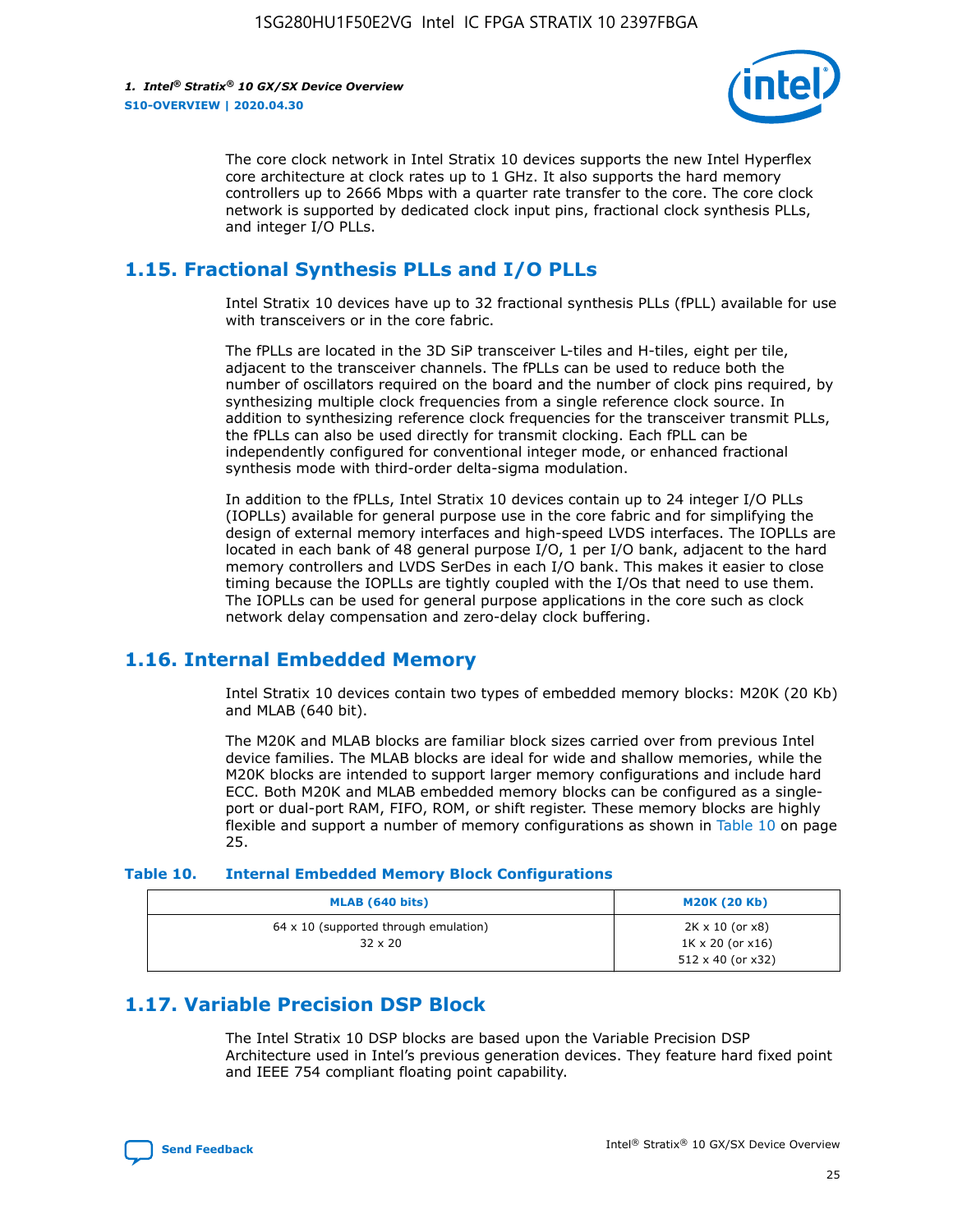

The DSP blocks can be configured to support signal processing with precision ranging from 18x19 up to 54x54. A pipeline register has been added to increase the maximum operating frequency of the DSP block and reduce power consumption.





#### **Figure 13. DSP Block: High Precision Fixed Point Mode**



Intel<sup>®</sup> Stratix<sup>®</sup> 10 GX/SX Device Overview **[Send Feedback](mailto:FPGAtechdocfeedback@intel.com?subject=Feedback%20on%20Intel%20Stratix%2010%20GX/SX%20Device%20Overview%20(S10-OVERVIEW%202020.04.30)&body=We%20appreciate%20your%20feedback.%20In%20your%20comments,%20also%20specify%20the%20page%20number%20or%20paragraph.%20Thank%20you.)** Send Feedback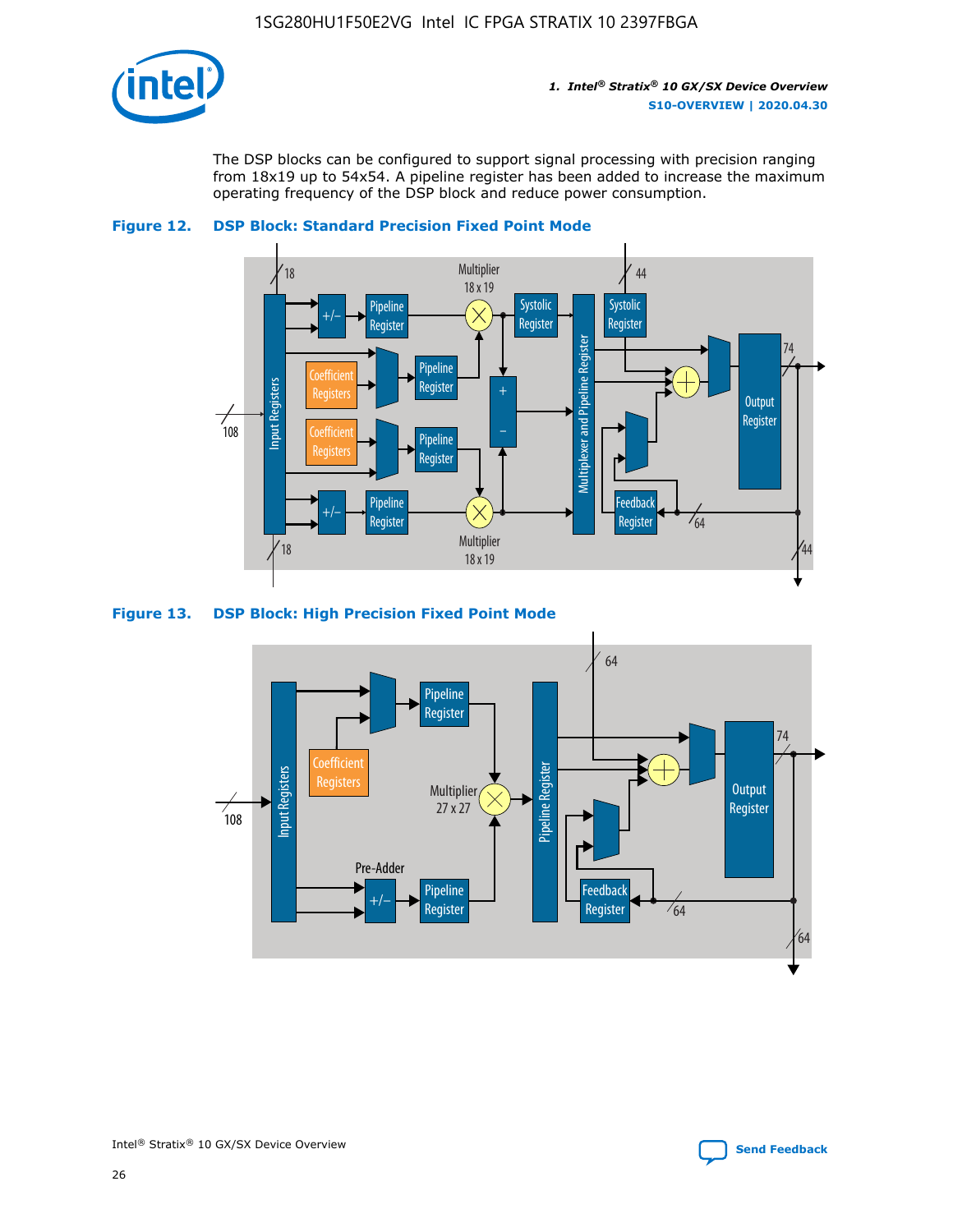



#### **Figure 14. DSP Block: Single Precision Floating Point Mode**

Each DSP block can be independently configured at compile time as either dual 18x19 or a single 27x27 multiply accumulate. With a dedicated 64 bit cascade bus, multiple variable precision DSP blocks can be cascaded to implement even higher precision DSP functions efficiently.

In floating point mode, each DSP block provides one single precision floating point multiplier and adder. Floating point additions, multiplications, mult-adds and multaccumulates are supported.

The following table shows how different precisions are accommodated within a DSP block, or by utilizing multiple blocks.

| <b>Multiplier Size</b>             | <b>DSP Block Resources</b>                                                               | <b>Expected Usage</b>           |
|------------------------------------|------------------------------------------------------------------------------------------|---------------------------------|
| $18x19$ bits                       | 1/2 of Variable Precision DSP Block                                                      | Medium precision fixed point    |
| 27x27 bits                         | 1 Variable Precision DSP Block                                                           | High precision fixed point      |
| $19x36$ bits                       | 1 Variable Precision DSP Block with external<br>adder                                    | Fixed point FFTs                |
| 36x36 bits                         | 2 Variable Precision DSP Blocks with external<br>adder                                   | Very high precision fixed point |
| 54x54 bits                         | 4 Variable Precision DSP Blocks with external<br>adder                                   | Double Precision floating point |
| Single Precision<br>floating point | 1 Single Precision floating point adder, 1 Single<br>Precision floating point multiplier | Floating point                  |

#### **Table 11. Variable Precision DSP Block Configurations**

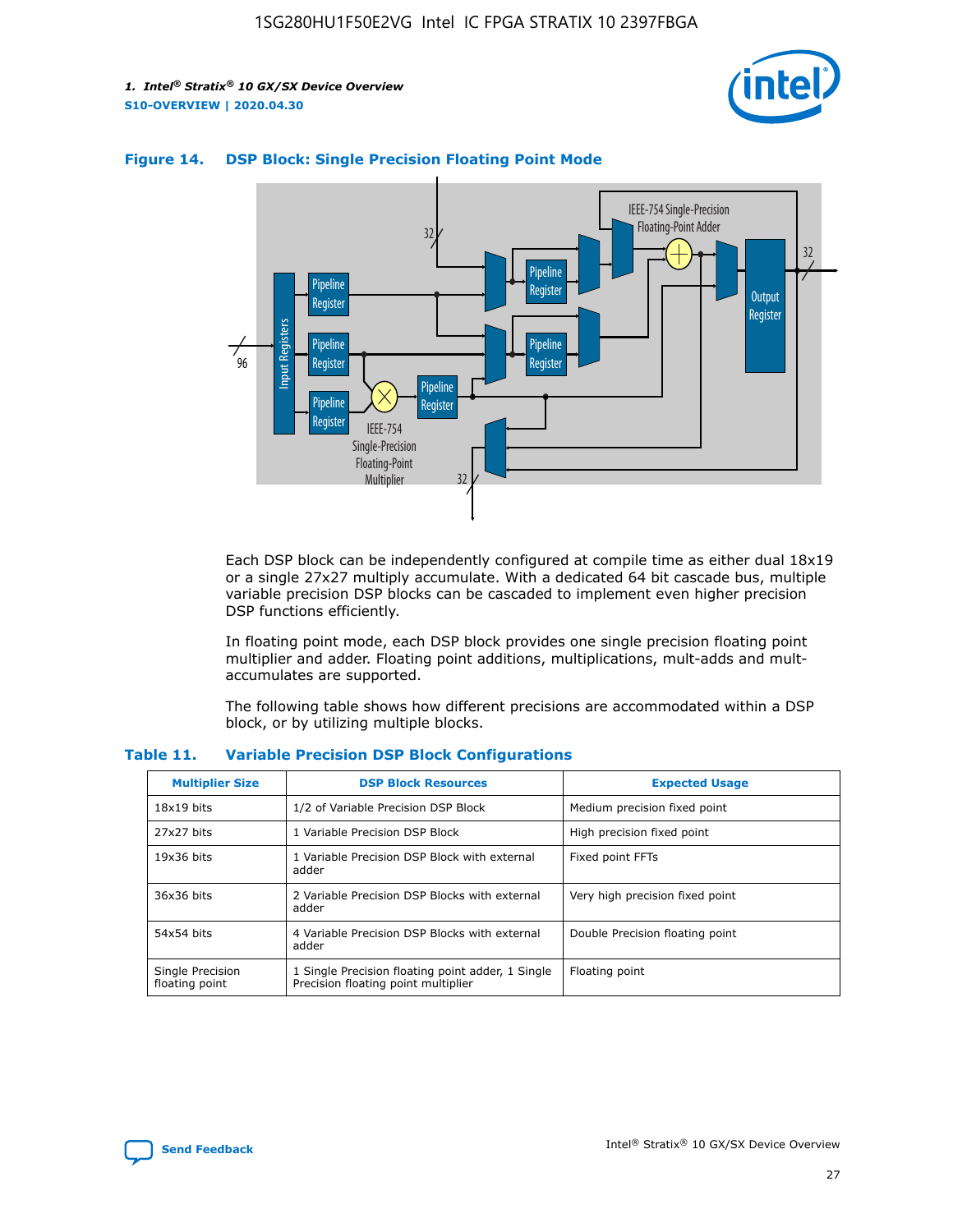

Complex multiplication is very common in DSP algorithms. One of the most popular applications of complex multipliers is the FFT algorithm. This algorithm has the characteristic of increasing precision requirements on only one side of the multiplier. The Variable Precision DSP block supports the FFT algorithm with proportional increase in DSP resources as the precision grows.

#### **Table 12. Complex Multiplication With Variable Precision DSP Block**

| <b>Complex Multiplier</b><br><b>Size</b> | <b>DSP Block Resources</b>      | <b>FFT Usage</b>       |
|------------------------------------------|---------------------------------|------------------------|
| $18x19$ bits                             | 2 Variable Precision DSP Blocks | Resource optimized FFT |
| 27x27 bits                               | 4 Variable Precision DSP Blocks | Highest precision FFT  |

For FFT applications with high dynamic range requirements, the Intel FFT IP Core offers an option of single precision floating point implementation with resource usage and performance similar to high precision fixed point implementations.

Other features of the DSP block include:

- Hard 18 bit and 25 bit pre-adders
- Hard floating point multipliers and adders
- 64 bit dual accumulator (for separate I, Q product accumulations)
- Cascaded output adder chains for 18 and 27 bit FIR filters
- Embedded coefficient registers for 18 and 27 bit coefficients
- Fully independent multiplier outputs
- Inferability using HDL templates supplied by the Intel Quartus Prime software for most modes

The Variable Precision DSP block is ideal to support the growing trend towards higher bit precision in high performance DSP applications. At the same time, it can efficiently support the many existing 18 bit DSP applications, such as high definition video processing and remote radio heads. With the Variable Precision DSP block architecture and hard floating point multipliers and adders, Intel Stratix 10 devices can efficiently support many different precision levels up to and including floating point implementations. This flexibility can result in increased system performance, reduced power consumption, and reduce architecture constraints on system algorithm designers.

# **1.18. Hard Processor System (HPS)**

The Intel Stratix 10 SoC Hard Processor System (HPS) is Intel's third generation HPS. Leveraging the performance of Intel 14 nm tri-gate technology, Intel Stratix 10 SoC devices more than double the performance of previous generation SoCs with an integrated quad-core 64-bit Arm Cortex-A53. The HPS also enables system-wide hardware virtualization capabilities by adding a system memory management unit. These architecture improvements ensure that Intel Stratix 10 SoCs meet the requirements of current and future embedded markets, including wireless and wireline communications, datacenter acceleration, and numerous military applications.

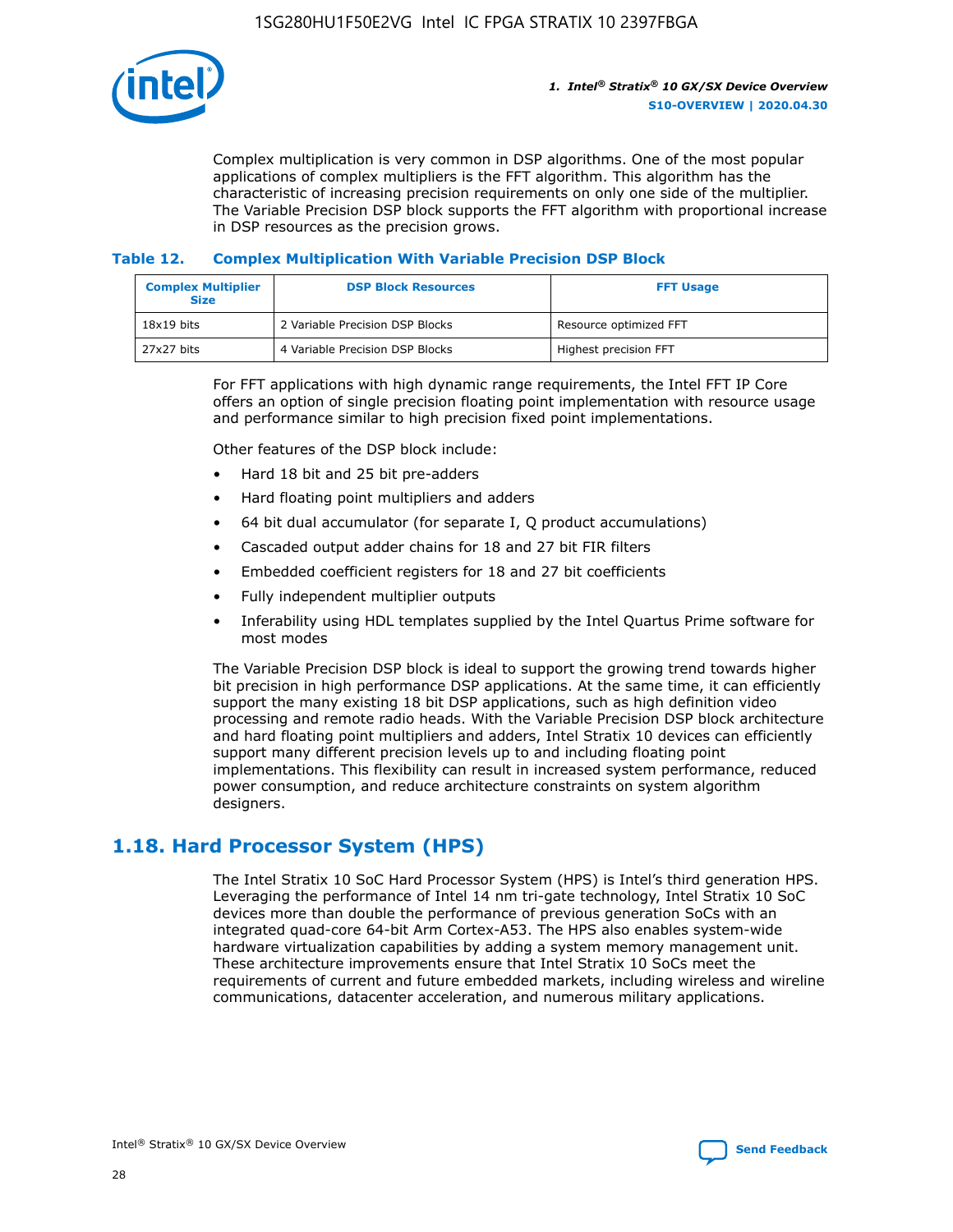

#### **Figure 15. HPS Block Diagram**

| Quad Arm Cortex-A53-Based Hard Processor System |                                      |                           |                              |                         |                              |  |                          |                                        |
|-------------------------------------------------|--------------------------------------|---------------------------|------------------------------|-------------------------|------------------------------|--|--------------------------|----------------------------------------|
| <b>Arm Cortex - A53</b>                         |                                      |                           | Arm Cortex - A53             |                         |                              |  | SD/SDIO/                 |                                        |
| <b>NEON</b>                                     |                                      | <b>FPU</b>                | <b>NEON</b>                  |                         | <b>FPU</b>                   |  | USB OTG                  | $MMC$ <sup>1,2</sup>                   |
| 32 KB I-Cache                                   |                                      | 32 KB D-Cache             | 32 KB I-Cache                |                         | 32 KB D - Cache              |  | $(x2)^{1,2}$             |                                        |
| with Parity                                     |                                      | with ECC                  | with Parity                  |                         | with ECC                     |  |                          | <b>DMA</b>                             |
|                                                 | Arm Cortex - A53<br>Arm Cortex - A53 |                           | UART (x2)                    | $(8 \text{ Channel})^2$ |                              |  |                          |                                        |
| <b>NEON</b>                                     |                                      | <b>FPU</b>                | <b>NEON</b>                  |                         | <b>FPU</b>                   |  |                          |                                        |
| 32 KB I-Cache<br>with Parity                    |                                      | 32 KB D-Cache<br>with ECC | 32 KB I-Cache<br>with Parity |                         | 32 KB D-Cache<br>with ECC    |  | I <sup>2</sup> C(x5)     | <b>HPS 10</b>                          |
|                                                 | 1 MB L2 Cache with ECC               |                           |                              |                         |                              |  |                          |                                        |
| <b>System MMU</b>                               |                                      |                           | <b>Cache Coherency Unit</b>  |                         |                              |  | <b>EMAC</b> $(x3)^{1,2}$ | <b>NAND</b><br>Flash <sup>1,2</sup>    |
| JTAG Debug<br>or Trace                          |                                      |                           | 256 KB<br>RAM <sup>2</sup>   | <b>Timers</b><br>(x8)   |                              |  |                          | SPI(x4)                                |
| Lightweight HPS-to-<br><b>FPGA BRIDGE</b>       |                                      |                           | HPS-to-FPGA<br><b>BRIDGE</b> |                         | FPGA-to-HPS<br><b>BRIDGE</b> |  | HPS-to-SDM<br>SDM-to-HPS | <b>SDRAM</b><br>Scheduler <sup>3</sup> |
|                                                 |                                      |                           |                              |                         |                              |  |                          |                                        |
| <b>FPGA Fabric</b>                              |                                      |                           |                              |                         |                              |  | <b>SDM</b>               | <b>Hard Memory</b><br>Controller       |
|                                                 |                                      |                           |                              |                         |                              |  |                          |                                        |

Notes:

1. Integrated direct memory access (DMA)

2. Integrated error correction code (ECC)

3. Multiport front-end interface to hard memory controller

### **1.18.1. Key Features of the Intel Stratix 10 HPS**

#### **Table 13. Key Features of the Intel Stratix 10 GX/SX HPS**

| <b>Feature</b>                                    | <b>Description</b>                                                                                                                                                                                                                                                                                                                     |
|---------------------------------------------------|----------------------------------------------------------------------------------------------------------------------------------------------------------------------------------------------------------------------------------------------------------------------------------------------------------------------------------------|
| Quad-core Arm Cortex-A53<br>MPCore processor unit | • 2.3 MIPS/MHz instruction efficiency<br>CPU frequency up to 1.5 GHz<br>At 1.5 GHz total performance of 13,800 MIPS<br>Army8-A architecture<br>Runs 64 bit and 32 bit Arm instructions<br>16 bit and 32 bit Thumb instructions for 30% reduction in memory footprint<br>Jazelle* RCT execution architecture with 8 bit Java byte codes |
|                                                   |                                                                                                                                                                                                                                                                                                                                        |

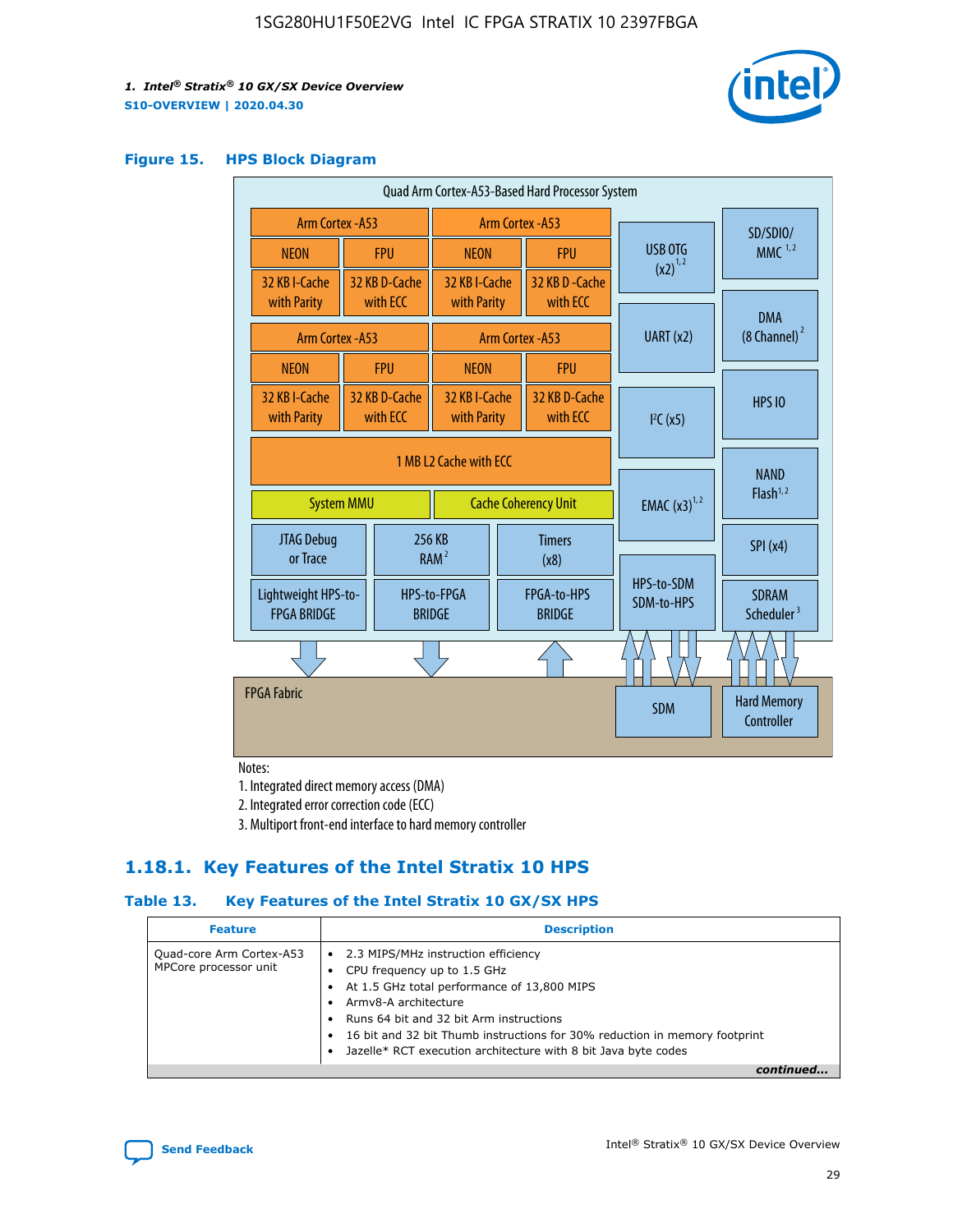

| <b>Feature</b>                                        | <b>Description</b>                                                                                                                                                                                                                                                                                                                                                                                                                                                                                                                                                                                                                                                                                                                                                                                                                                                                                                                                                                                                                                                                                                                                                                                                       |  |
|-------------------------------------------------------|--------------------------------------------------------------------------------------------------------------------------------------------------------------------------------------------------------------------------------------------------------------------------------------------------------------------------------------------------------------------------------------------------------------------------------------------------------------------------------------------------------------------------------------------------------------------------------------------------------------------------------------------------------------------------------------------------------------------------------------------------------------------------------------------------------------------------------------------------------------------------------------------------------------------------------------------------------------------------------------------------------------------------------------------------------------------------------------------------------------------------------------------------------------------------------------------------------------------------|--|
|                                                       | Superscalar, variable length, out-of-order pipeline with dynamic branch prediction<br>Improved Arm Neon* media processing engine<br>$\bullet$<br>Single- and double-precision floating-point unit<br>Arm CoreSight* debug and trace technology                                                                                                                                                                                                                                                                                                                                                                                                                                                                                                                                                                                                                                                                                                                                                                                                                                                                                                                                                                           |  |
| <b>System Memory</b><br>Management Unit               | Enables a unified memory model and extends hardware virtualization into peripherals<br>$\bullet$<br>implemented in the FPGA fabric                                                                                                                                                                                                                                                                                                                                                                                                                                                                                                                                                                                                                                                                                                                                                                                                                                                                                                                                                                                                                                                                                       |  |
| Cache Coherency unit                                  | Changes in shared data stored in cache are propagated throughout the system<br>$\bullet$<br>providing bi-directional coherency for co-processing elements.                                                                                                                                                                                                                                                                                                                                                                                                                                                                                                                                                                                                                                                                                                                                                                                                                                                                                                                                                                                                                                                               |  |
| Cache                                                 | L1 Cache<br>$\bullet$<br>- 32 KB of instruction cache w/ parity check<br>- 32 KB of L1 data cache w /ECC<br>- Parity checking<br>L2 Cache<br>$-$ 1MB shared<br>- 8-way set associative<br>- SEU Protection with parity on TAG ram and ECC on data RAM<br>- Cache lockdown support                                                                                                                                                                                                                                                                                                                                                                                                                                                                                                                                                                                                                                                                                                                                                                                                                                                                                                                                        |  |
| On-Chip Memory                                        | 256 KB of scratch on-chip RAM<br>$\bullet$                                                                                                                                                                                                                                                                                                                                                                                                                                                                                                                                                                                                                                                                                                                                                                                                                                                                                                                                                                                                                                                                                                                                                                               |  |
| External SDRAM and Flash<br>Memory Interfaces for HPS | Hard memory controller with support for DDR4, DDR3<br>$\bullet$<br>$-$ 40 bit (32 bit + 8 bit ECC) with select packages supporting 72 bit (64 bit + 8 bit<br>ECC)<br>- Support for up to 2666 Mbps DDR4 and 2166 Mbps DDR3 frequencies<br>- Error correction code (ECC) support including calculation, error correction, write-<br>back correction, and error counters<br>- Software Configurable Priority Scheduling on individual SDRAM bursts<br>- Fully programmable timing parameter support for all JEDEC-specified timing<br>parameters<br>- Multiport front-end (MPFE) scheduler interface to the hard memory controller, which<br>supports the $AXI^{\circledR}$ Quality of Service (QoS) for interface to the FPGA fabric<br>NAND flash controller<br>$-$ ONFI 1.0<br>- Integrated descriptor based with DMA<br>- Programmable hardware ECC support<br>- Support for 8 and 16 bit Flash devices<br>Secure Digital SD/SDIO/MMC controller<br>$-$ eMMC 4.5<br>- Integrated descriptor based DMA<br>- CE-ATA digital commands supported<br>- 50 MHz operating frequency<br>Direct memory access (DMA) controller<br>$\bullet$<br>$-$ 8-channel<br>- Supports up to 32 peripheral handshake interface<br>continued |  |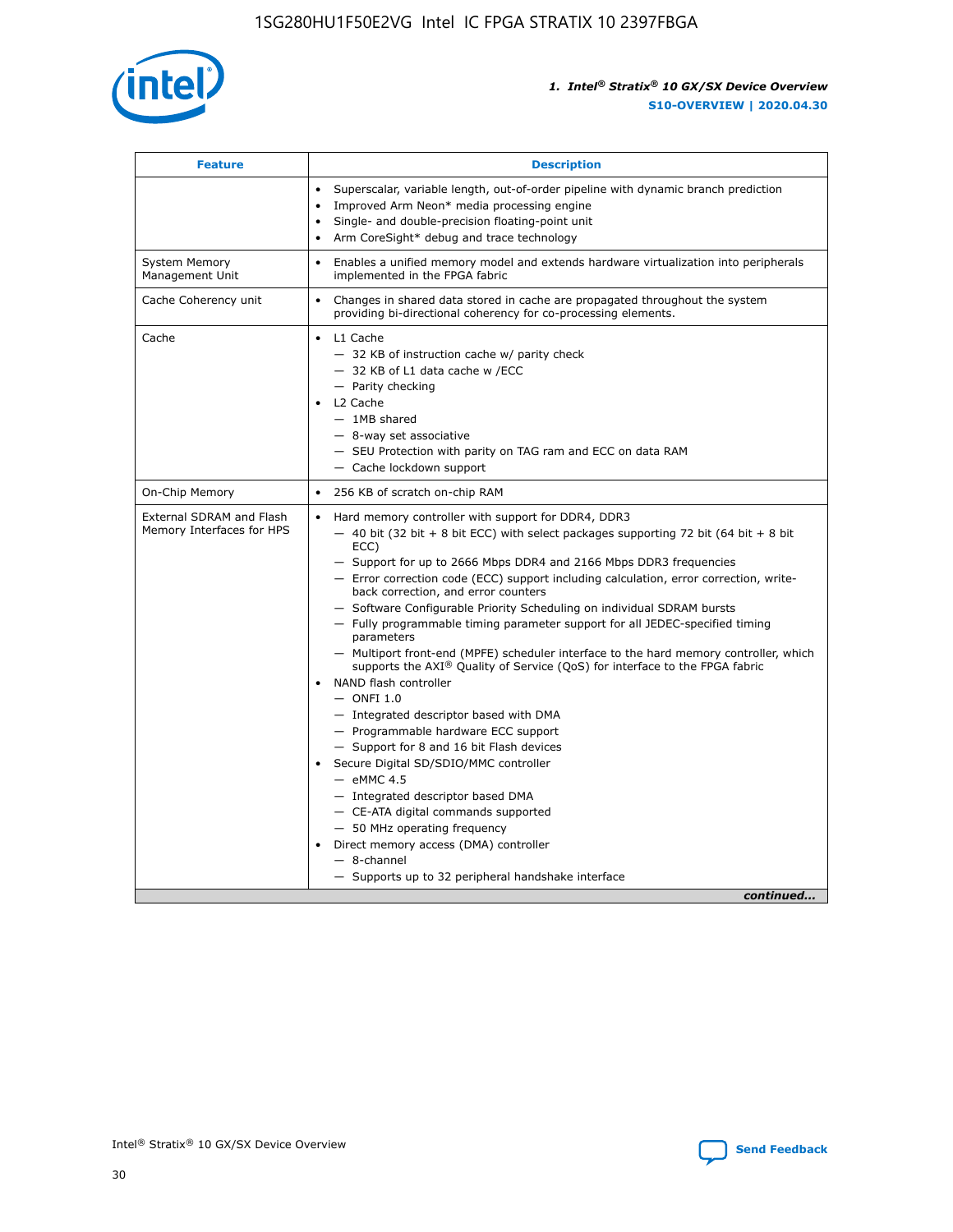

| <b>Feature</b>                         | <b>Description</b>                                                                                                                                                                                                                                                                                                                                                                                                                                                                                                                                                                                                                                                                                                                                                                                                                                                                                                                                                                                                                                                                                                                                                                                                                                                                                                                                                                                                                                                                                                  |  |
|----------------------------------------|---------------------------------------------------------------------------------------------------------------------------------------------------------------------------------------------------------------------------------------------------------------------------------------------------------------------------------------------------------------------------------------------------------------------------------------------------------------------------------------------------------------------------------------------------------------------------------------------------------------------------------------------------------------------------------------------------------------------------------------------------------------------------------------------------------------------------------------------------------------------------------------------------------------------------------------------------------------------------------------------------------------------------------------------------------------------------------------------------------------------------------------------------------------------------------------------------------------------------------------------------------------------------------------------------------------------------------------------------------------------------------------------------------------------------------------------------------------------------------------------------------------------|--|
| Communication Interface<br>Controllers | Three 10/100/1000 Ethernet media access controls (MAC) with integrated DMA<br>$\bullet$<br>- Supports RGMII and RMII external PHY Interfaces<br>- Option to support other PHY interfaces through FPGA logic<br>GMII<br>$\bullet$<br>MII<br>$\bullet$<br>• RMII (requires MII to RMII adapter)<br>• RGMII (requires GMII to RGMII adapter)<br>• SGMII (requires GMII to SGMII adapter)<br>- Supports IEEE 1588-2002 and IEEE 1588-2008 standards for precision networked<br>clock synchronization<br>- Supports IEEE 802.1Q VLAN tag detection for reception frames<br>- Supports Ethernet AVB standard<br>Two USB On-the-Go (OTG) controllers with DMA<br>- Dual-Role Device (device and host functions)<br>• High-speed (480 Mbps)<br>• Full-speed (12 Mbps)<br>• Low-speed (1.5 Mbps)<br>• Supports USB 1.1 (full-speed and low-speed)<br>- Integrated descriptor-based scatter-gather DMA<br>- Support for external ULPI PHY<br>- Up to 16 bidirectional endpoints, including control endpoint<br>$-$ Up to 16 host channels<br>- Supports generic root hub<br>- Configurable to OTG 1.3 and OTG 2.0 modes<br>Five $I^2C$ controllers (three can be used by EMAC for MIO to external PHY)<br>- Support both 100 Kbps and 400 Kbps modes<br>- Support both 7 bit and 10 bit addressing modes<br>- Support Master and Slave operating mode<br>Two UART 16550 compatible<br>- Programmable baud rate up to 115.2 Kbaud<br>• Four serial peripheral interfaces (SPI) (2 Masters, 2 Slaves)<br>- Full and Half duplex |  |
| Timers and I/O                         | $\bullet$ Timers<br>- 4 general-purpose timers<br>$-4$ watchdog timers<br>48 HPS direct I/O allow HPS peripherals to connect directly to I/O<br>Up to three IO48 banks may be assigned to HPS for HPS DDR access                                                                                                                                                                                                                                                                                                                                                                                                                                                                                                                                                                                                                                                                                                                                                                                                                                                                                                                                                                                                                                                                                                                                                                                                                                                                                                    |  |
| Interconnect to Logic Core             | • FPGA-to-HPS Bridge<br>- Allows IP bus masters in the FPGA fabric to access to HPS bus slaves<br>- Configurable 32, 64, or 128 bit AMBA AXI interface<br>HPS-to-FPGA Bridge<br>- Allows HPS bus masters to access bus slaves in FPGA fabric<br>- Configurable 32, 64, or 128 bit AMBA AXI interface allows high-bandwidth HPS<br>master transactions to FPGA fabric<br>HPS-to-SDM and SDM-to-HPS Bridges<br>- Allows the HPS to reach the SDM block and the SDM to bootstrap the HPS<br>Light Weight HPS-to-FPGA Bridge<br>- Light weight 32 bit AXI interface suitable for low-latency register accesses from HPS<br>to soft peripherals in FPGA fabric<br>FPGA-to-HPS SDRAM Bridge<br>- Up to three AMBA AXI interfaces supporting 32, 64, or 128 bit data paths                                                                                                                                                                                                                                                                                                                                                                                                                                                                                                                                                                                                                                                                                                                                                 |  |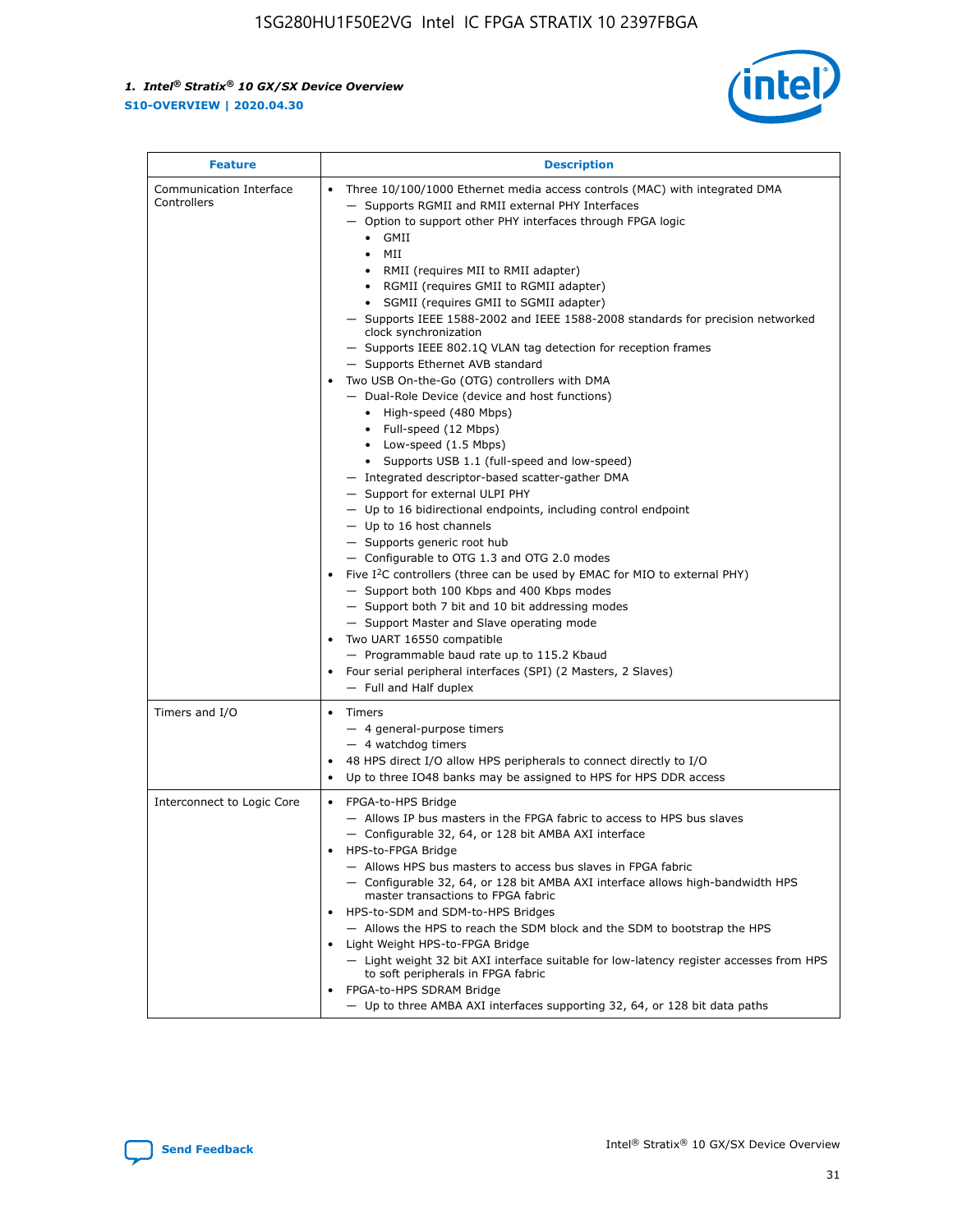

# **1.19. Power Management**

Intel Stratix 10 devices use the advanced Intel 14 nm tri-gate process technology, the all new Intel Hyperflex core architecture to enable Hyper-Folding, power gating, and several optional power reduction techniques to reduce total power consumption by as much as 70% compared to previous generation high-performance Stratix V devices.

Intel Stratix 10 standard power devices (-V) are SmartVID devices. The core voltage supplies (VCC and VCCP) for each SmartVID device must be driven by a PMBus voltage regulator dedicated to that Intel Stratix 10 device. Use of a PMBus voltage regulator for each SmartVID (-V) device is mandatory; it is not an option. A code is programmed into each SmartVID device during manufacturing that allows the PMBus voltage regulator to operate at the optimum core voltage to meet the device performance specifications.

With the new Intel Hyperflex core architecture, designs can run 2X faster than previous generation FPGAs. With 2X performance and same required throughput, architects can cut the data path width in half to save power. This optimization is called Hyper-Folding. Additionally, power gating reduces static power of unused resources in the FPGA by powering them down. The Intel Quartus Prime software automatically powers down specific unused resource blocks such as DSP and M20K blocks, at configuration time.

The optional power reduction techniques in Intel Stratix 10 devices include:

• **Available Low Static Power Devices**—Intel Stratix 10 devices are available with a fixed core voltage that provides lower static power than the SmartVID standard power devices, while maintaining device performance

Furthermore, Intel Stratix 10 devices feature Intel's low power transceivers and include a number of hard IP blocks that not only reduce logic resources but also deliver substantial power savings compared to soft implementations. In general, hard IP blocks consume up to 50% less power than the equivalent soft logic implementations.

# **1.20. Device Configuration and Secure Device Manager (SDM)**

All Intel Stratix 10 devices contain a Secure Device Manager (SDM), which is a dedicated triple-redundant processor that serves as the point of entry into the device for all JTAG and configuration commands. The SDM also bootstraps the HPS in SoC devices ensuring that the HPS can boot using the same security features that the FPGA devices have.

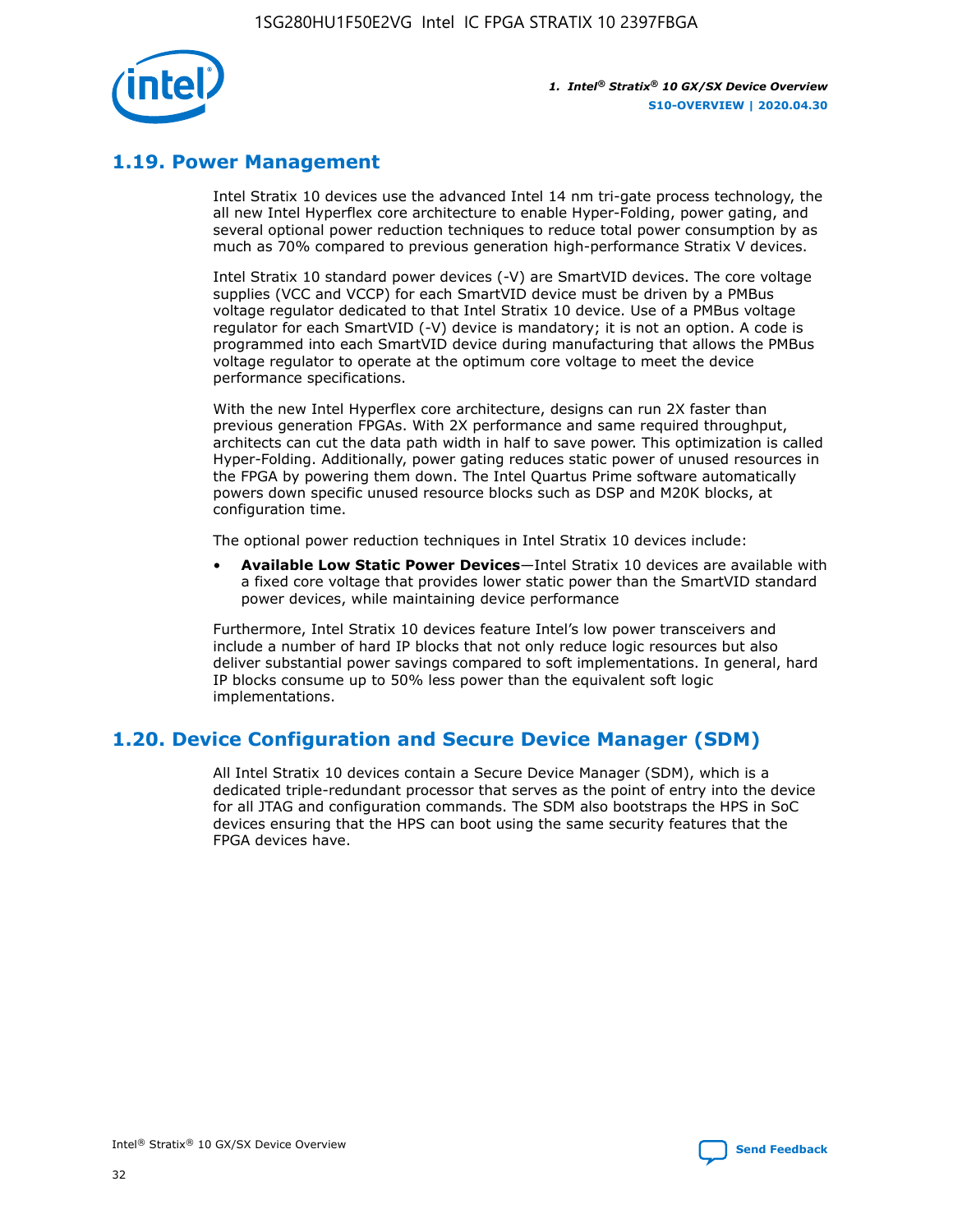





During configuration, Intel Stratix 10 devices are divided into logical sectors, each of which is managed by a local sector manager (LSM). The SDM passes configuration data to each of the LSMs across the on-chip configuration network. This allows the sectors to be configured independently, one at a time, or in parallel. This approach achieves simplified sector configuration and reconfiguration, as well as reduced overall configuration time due to the inherent parallelism. The same sector-based approach is used to respond to single-event upsets and security attacks.

While the sectors provide a logical separation for device configuration and reconfiguration, they overlay the normal rows and columns of FPGA logic and routing. This means there is no impact to the Intel Quartus Prime software place and route, and no impact to the timing of logic signals that cross the sector boundaries.

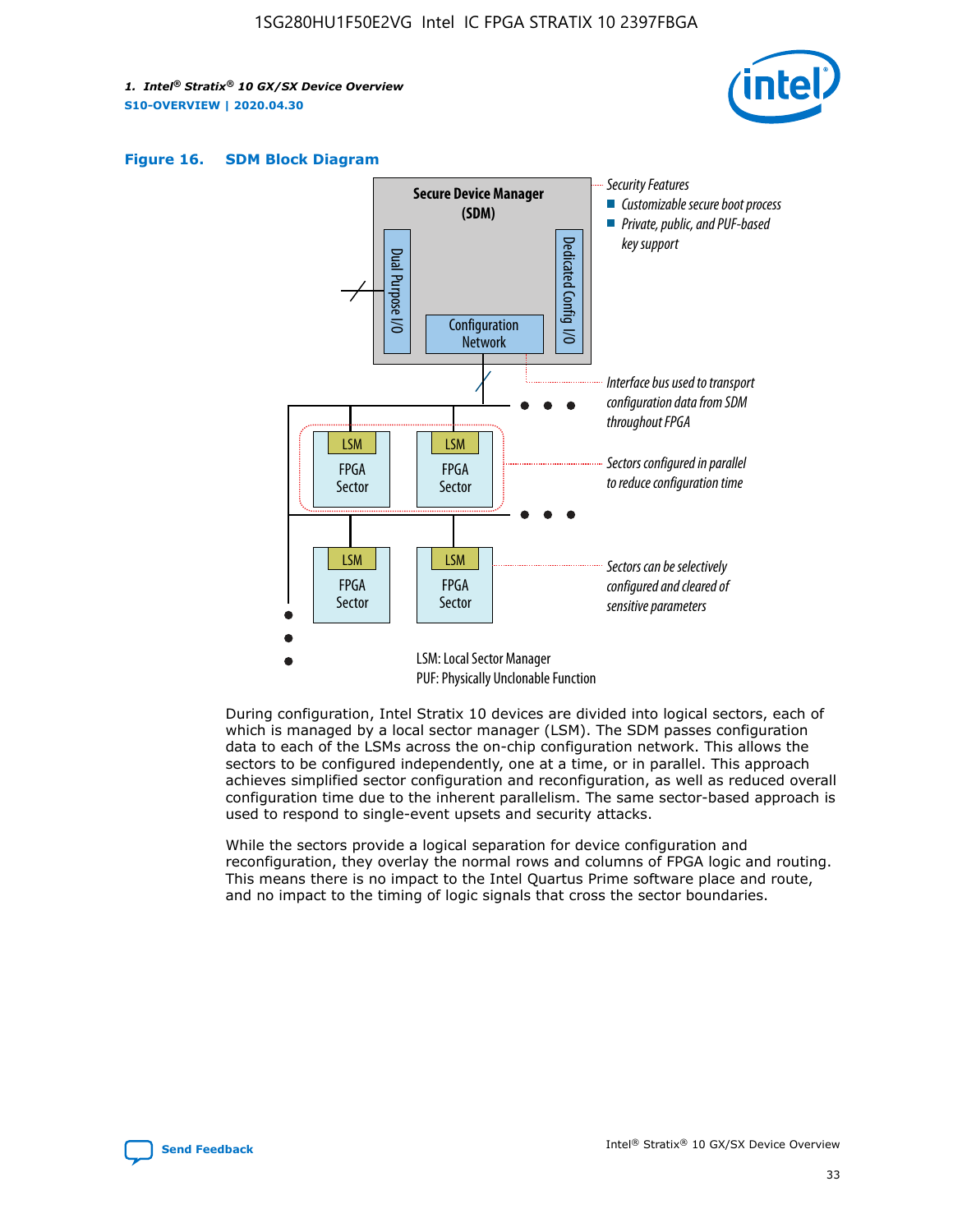

The SDM enables robust, secure, fully-authenticated device configuration. It also allows for customization of the configuration scheme, which can enhance device security. For configuration and reconfiguration, this approach offers a variety of advantages:

- Dedicated secure configuration manager
- Reduced device configuration time, because sectors are configured in parallel
- Updateable configuration process
- Reconfiguration of one or more sectors independent of all other sectors
- Zeroization of individual sectors or the complete device

The SDM also provides additional capabilities such as register state readback and writeback to support ASIC prototyping and other applications.

### **1.21. Device Security**

Building on top of the robust security features present in the previous generation devices, Intel Stratix 10 FPGAs and SoCs include a number of new and innovative security enhancements. These features are also managed by the SDM, tightly coupling device configuration and reconfiguration with encryption, authentication, key storage and anti-tamper services.

Security services provided by the SDM include:

- Bitstream encryption
- Multi-factor authentication
- Hard encryption and authentication acceleration; AES-256, SHA-256/384, ECDSA-256/384
- Volatile and non-volatile encryption key storage and management
- Boot code authentication for the HPS
- Physically Unclonable Function (PUF) service
- Updateable configuration process
- Secure device maintenance and upgrade functions
- Side channel attack protection
- Scripted response to sensor inputs and security attacks, including selective sector zeroization
- Readback, JTAG and test mode disable
- Enhanced response to single-event upsets (SEU)
- Black key provisioning
- Physical anti-tamper

See the *Intel Stratix 10 Device Security User Guide* for a complete list of all security features.

The SDM and associated security services provide a robust, multi-layered security solution for your Intel Stratix 10 design.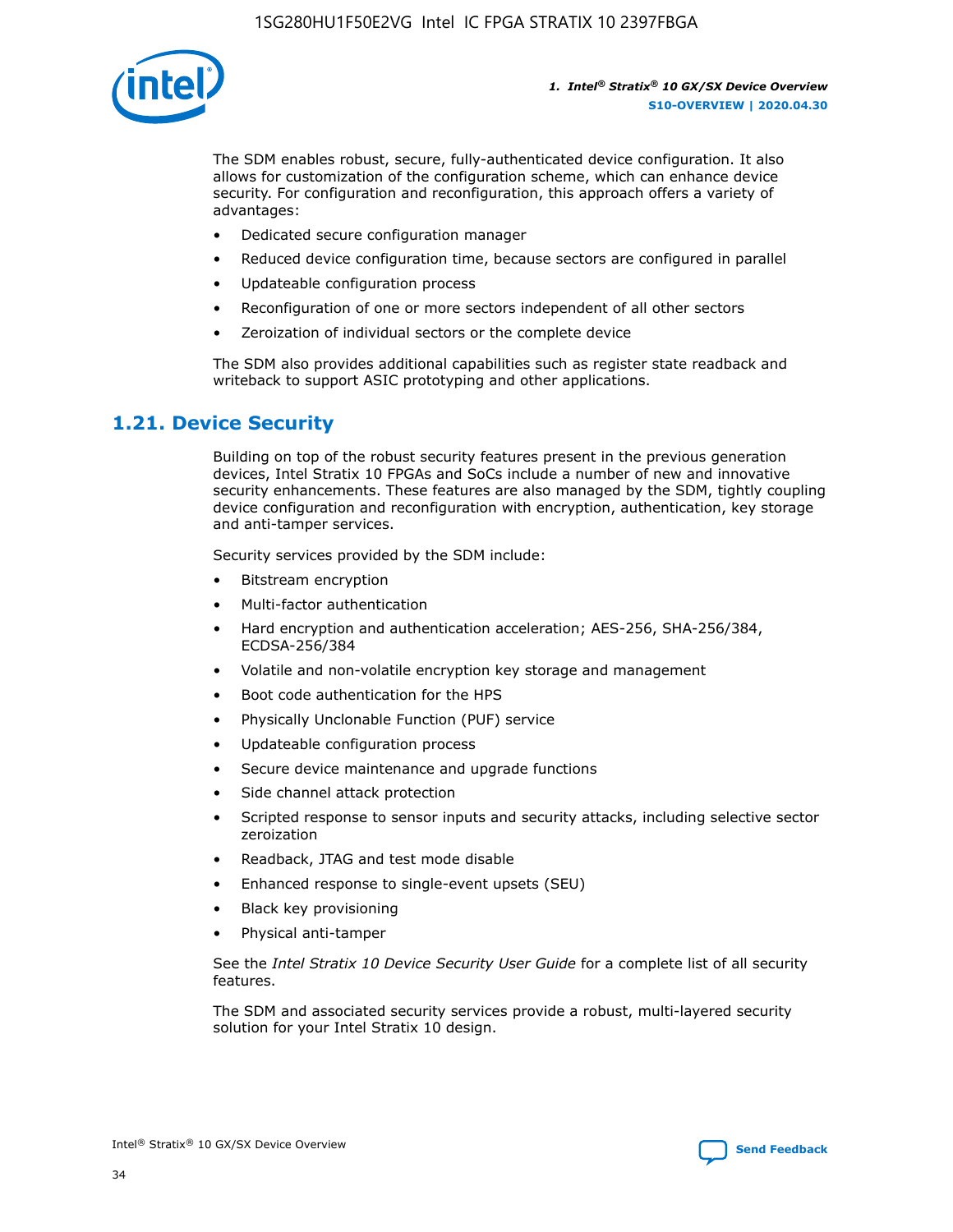

#### **Table 14. Device Security**

| <b>Intel Stratix 10 Family Variant</b> | <b>Bitstream Authentication</b> | <b>Advanced Security Features</b> <sup>(12)</sup> |  |  |
|----------------------------------------|---------------------------------|---------------------------------------------------|--|--|
| GX/SX                                  | All devices                     | -AS suffix part number required                   |  |  |

#### **Related Information**

- [My Intel Support](https://www.intel.com/content/www/us/en/programmable/my-intel/mal-home.html)
- [Intel Stratix 10 Device Security User Guide](https://www.intel.com/content/www/us/en/programmable/documentation/ndq1483601370898.html#wcd1483611014402)

# **1.22. Configuration via Protocol Using PCI Express**

Configuration via protocol using PCI Express allows the FPGA to be configured across the PCI Express bus, simplifying the board layout and increasing system integration. Making use of the embedded PCI Express hard IP operating in autonomous mode before the FPGA is configured, this technique allows the PCI Express bus to be powered up and active within the 100 ms time allowed by the PCI Express specification. Intel Stratix 10 devices also support partial reconfiguration across the PCI Express bus which reduces system down time by keeping the PCI Express link active while the device is being reconfigured.

# **1.23. Partial and Dynamic Reconfiguration**

Partial reconfiguration allows you to reconfigure part of the FPGA while other sections continue running. This capability is required in systems where uptime is critical, because it allows you to make updates or adjust functionality without disrupting services.

In addition to lowering power and cost, partial reconfiguration also increases the effective logic density by removing the necessity to place in the FPGA those functions that do not operate simultaneously. Instead, these functions can be stored in external memory and loaded as needed. This reduces the size of the required FPGA by allowing multiple applications on a single FPGA, saving board space and reducing power. The partial reconfiguration process is built on top of the proven incremental compile design flow in the Intel Quartus Prime design software

Dynamic reconfiguration in Intel Stratix 10 devices allows transceiver data rates, protocols and analog settings to be changed dynamically on a channel-by-channel basis while maintaining data transfer on adjacent transceiver channels. Dynamic reconfiguration is ideal for applications that require on-the-fly multiprotocol or multirate support. Both the PMA and PCS blocks within the transceiver can be reconfigured using this technique. Dynamic reconfiguration of the transceivers can be used in conjunction with partial reconfiguration of the FPGA to enable partial reconfiguration of both core and transceivers simultaneously.

# **1.24. Fast Forward Compile**

The innovative Fast Forward Compile feature in the Intel Quartus Prime software identifies performance bottlenecks in your design and provides detailed, step-by-step performance improvement recommendations that you can then implement. The Compiler reports estimates of the maximum operating frequency that can be achieved

<sup>(12)</sup> Contact My Intel Support for additional information.

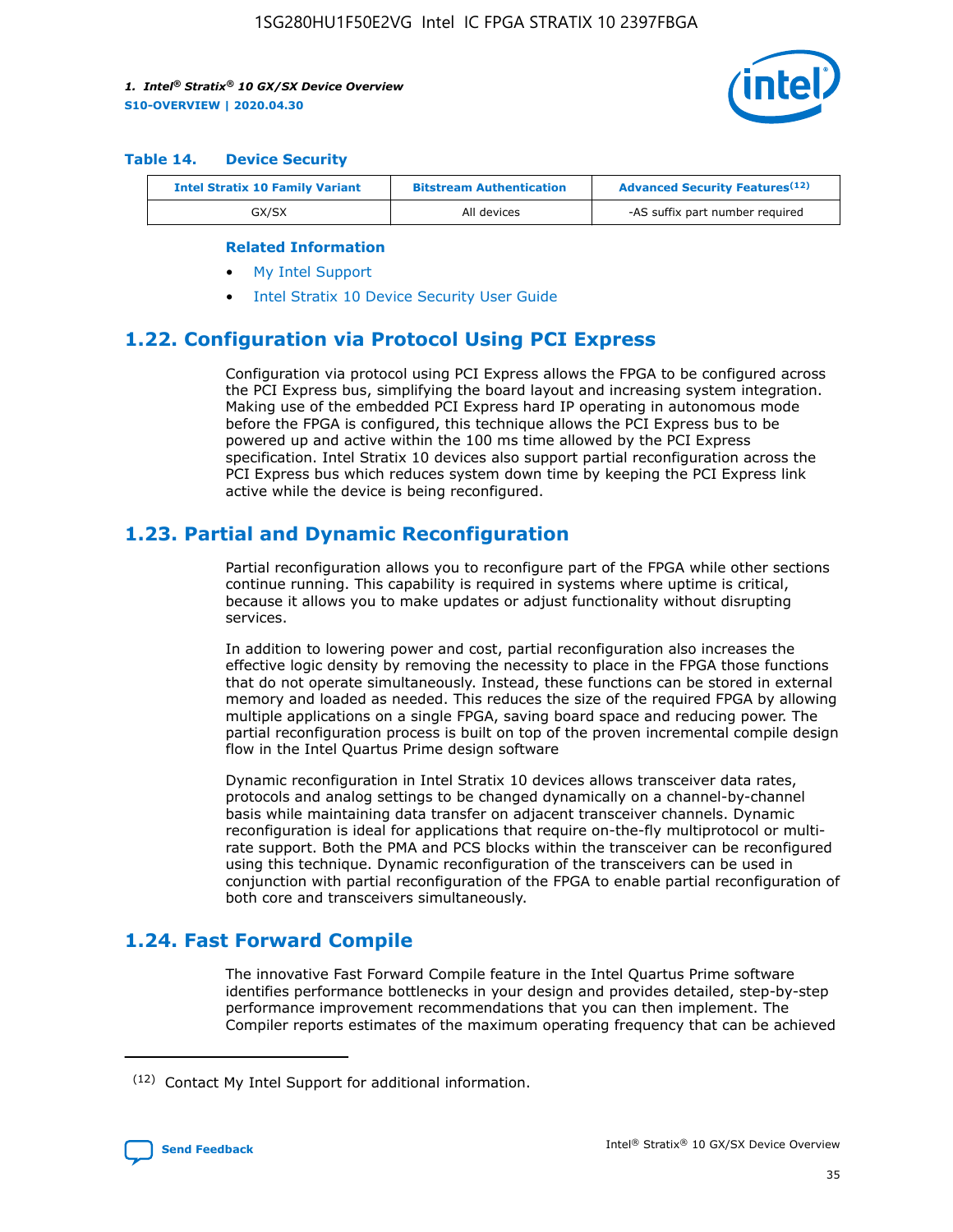

by applying the recommendations. As part of the new Hyper-Aware design flow, Fast Forward Compile maximizes the performance of your Intel Stratix 10 design and achieves rapid timing closure.

Previously, this type of optimization required multiple time-consuming design iterations, including full design re-compilation to determine the effectiveness of the changes. Fast Forward Compile enables you to make better decisions about where to focus your optimization efforts, and how to increase your design performance and throughput. This technique removes much of the guesswork of performance exploration, resulting in fewer design iterations and as much as 2X core performance gains for Intel Stratix 10 designs.

# **1.25. Single Event Upset (SEU) Error Detection and Correction**

Intel Stratix 10 FPGAs and SoCs offer robust SEU error detection and correction circuitry. The detection and correction circuitry includes protection for Configuration RAM (CRAM) programming bits and user memories. The CRAM is protected by a continuously running parity checker circuit with integrated ECC that automatically corrects one or two bit errors and detects higher order multibit errors.

The physical layout of the CRAM array is optimized to make the majority of multi-bit upsets appear as independent single-bit or double-bit errors which are automatically corrected by the integrated CRAM ECC circuitry. In addition to the CRAM protection, user memories also include integrated ECC circuitry and are layout optimized for error detection and correction.

The SEU error detection and correction hardware is supported by both soft IP and the Intel Quartus Prime software to provide a complete SEU mitigation solution. The components of the complete solution include:

- Hard error detection and correction for CRAM and user M20K memory blocks
- Optimized physical layout of memory cells to minimize probability of SEU
- Sensitivity processing soft IP that reports if CRAM upset affects a used or unused bit
- Fault injection soft IP with the Intel Quartus Prime software support that changes state of CRAM bits for testing purposes
- Hierarchy tagging in the Intel Quartus Prime software
- Triple Mode Redundancy (TMR) used for the Secure Device Manager and critical on-chip state machines

In addition to the SEU mitigation features listed above, the Intel 14 nm tri-gate process technology used for Intel Stratix 10 devices is based on FinFET transistors which have reduced SEU susceptibility versus conventional planar transistors.

# **1.26. Document Revision History for the Intel Stratix 10 GX/SX Device Overview**

| <b>Document</b><br><b>Version</b> | <b>Changes</b>             |
|-----------------------------------|----------------------------|
| 2020.04.30                        | Made the following change: |
|                                   | continued                  |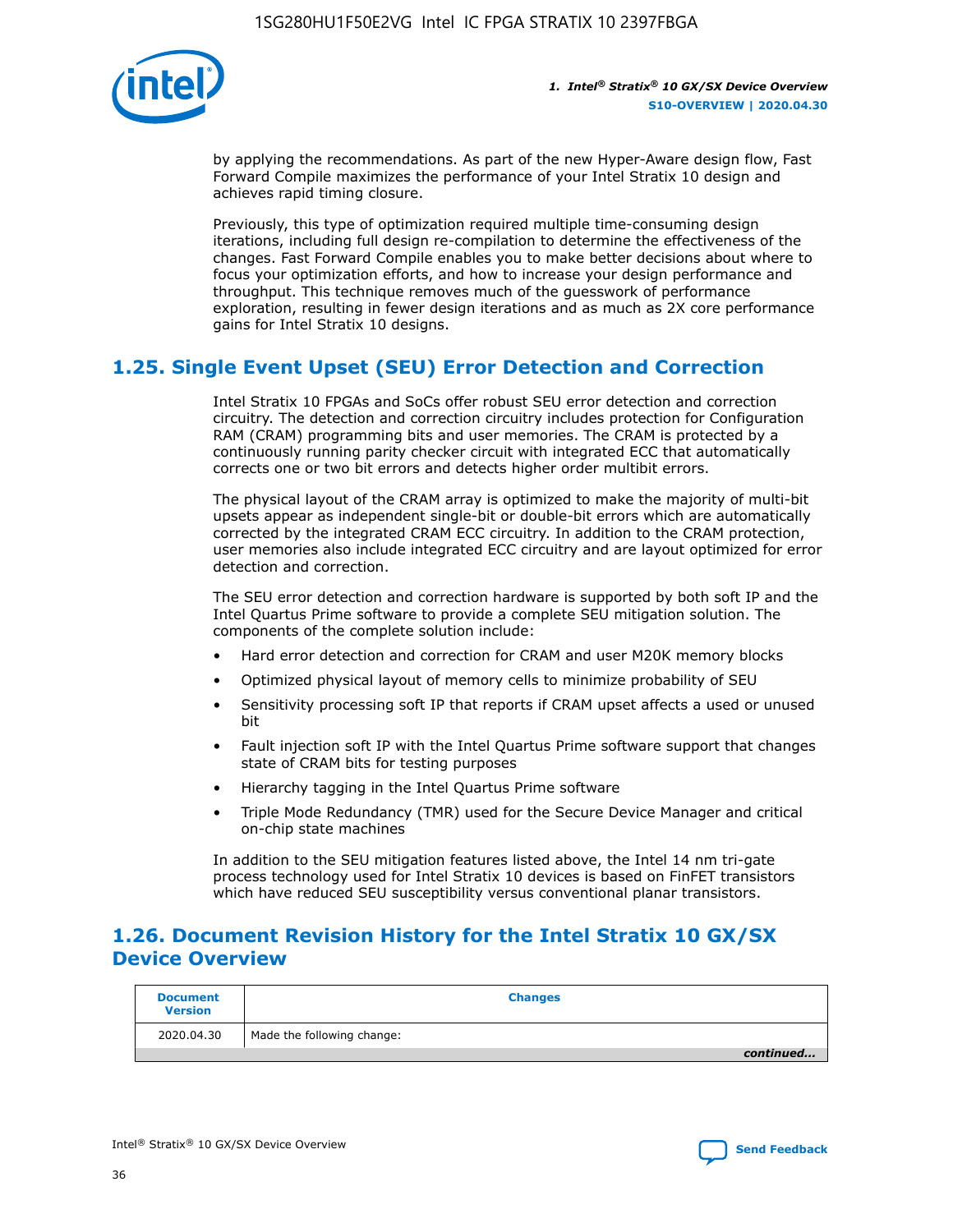

| • Added the GX 10M variant.<br>Made the following changes:<br>Added advanced security (-AS) devices.<br>$\bullet$<br>Added level shifter details for the Intel Stratix 10 SX/GX 400 device.<br>$\bullet$<br>Made the following changes:<br>Added composition details for the leaded and lead-free contact device options.                                                                                                                                                                                                                                                                                                                                                                                                                                                                                                                                                                                                                                                                                                     |
|-------------------------------------------------------------------------------------------------------------------------------------------------------------------------------------------------------------------------------------------------------------------------------------------------------------------------------------------------------------------------------------------------------------------------------------------------------------------------------------------------------------------------------------------------------------------------------------------------------------------------------------------------------------------------------------------------------------------------------------------------------------------------------------------------------------------------------------------------------------------------------------------------------------------------------------------------------------------------------------------------------------------------------|
|                                                                                                                                                                                                                                                                                                                                                                                                                                                                                                                                                                                                                                                                                                                                                                                                                                                                                                                                                                                                                               |
|                                                                                                                                                                                                                                                                                                                                                                                                                                                                                                                                                                                                                                                                                                                                                                                                                                                                                                                                                                                                                               |
| Updated the I/O PLL counts.<br>$\bullet$                                                                                                                                                                                                                                                                                                                                                                                                                                                                                                                                                                                                                                                                                                                                                                                                                                                                                                                                                                                      |
| Made the following changes:<br>Changed the number of included logic elements globally.<br>$\bullet$<br>Removed logic density 450, logic density 550, and package code 48 from the "Sample Ordering<br>$\bullet$<br>Code and Available Options for Intel Stratix 10 Devices" figure.<br>Updated description of the higher density in the "Innovations in Intel Stratix 10 FPGAs and SoCs"<br>section.<br>Updated description of the general purpose I/Os in the "Intel Stratix 10 FPGA and SoC Common<br>$\bullet$<br>Device Features" table.<br>Removed support for LPDDR3 globally.<br>٠<br>Updated the "Intel Stratix 10 FPGA and SoC Architecture Block Diagram" figure.<br>Updated the "Intel Stratix 10 GX/SX FPGA and SoC Family Plan-FPGA Core (part 1)" table.<br>$\bullet$<br>Updated the "Intel Stratix 10 GX/SX FPGA and SoC Family Plan-Interconnects, PLLs and Hard IP<br>$\bullet$<br>(part 2)" table.<br>Updated and merged the "Intel Stratix 10 GX/SX FPGA and SoC Family Package Plan" tables.<br>$\bullet$ |
| Made the following changes:<br>Changed the specs for ODRII+ and ODRII+ Xtreme and added specs for ODRIV in the "External<br>$\bullet$<br>Memory Interface Performance" table.<br>Updated description of the power options in the "Sample Ordering Code and Available Options for<br>Intel Stratix 10 Devices" figure.<br>Changed the description of the technology and power management features in the "Intel Stratix 10<br>FPGA and SoC Common Device Features" table.<br>Changed the description of SmartVID in the "Power Management" section.<br>Changed the direction arrow from the coefficient registers block in the "DSP Block: High Precision<br>Fixed Point Mode" figure.                                                                                                                                                                                                                                                                                                                                         |
| Made the following changes:<br>Removed the embedded eSRAM feature globally.<br>$\bullet$<br>Removed the Low Power (VID) and Military operating temperature options, and package code 53<br>$\bullet$<br>from the "Sample Ordering Code and Available Options for Stratix 10 Devices" figure.<br>Changed the Maximum transceiver data rate (chip-to-chip) specification for L-Tile devices in the<br>٠<br>"Key Features of Intel Stratix 10 Devices Compared to Stratix V Devices" table.                                                                                                                                                                                                                                                                                                                                                                                                                                                                                                                                      |
| Made the following changes:<br>• Changed the number of available transceivers to 96, globally.<br>Changed the single-precision floating point performance to 10 TFLOP, globally.<br>Changed the maximum datarate to 28.3 Gbps, globally.<br>Changed some of the features listed in the "Stratix 10 GX/SX Device Overview" section.<br>٠<br>Changed descriptions for the GX and SX devices in the "Stratix 10 Family Variants" section.<br>٠<br>Changed the "Sample Ordering Code and Available Options for Stratix 10 Devices" figure.<br>٠<br>Changed the features listed in the "Key Features of Stratix 10 Devices Compared to Stratix V<br>٠<br>Devices" table.<br>Changed the descriptions of the following areas of the "Stratix 10 FPGA and SoC Common Device<br>Features" table:<br>- Transceiver hard IP<br>- Internal memory blocks<br>- Core clock networks<br>- Packaging<br>Reorganized and updated all tables in the "Stratix 10 FPGA and SoC Family Plan" section.<br>continued                                |
|                                                                                                                                                                                                                                                                                                                                                                                                                                                                                                                                                                                                                                                                                                                                                                                                                                                                                                                                                                                                                               |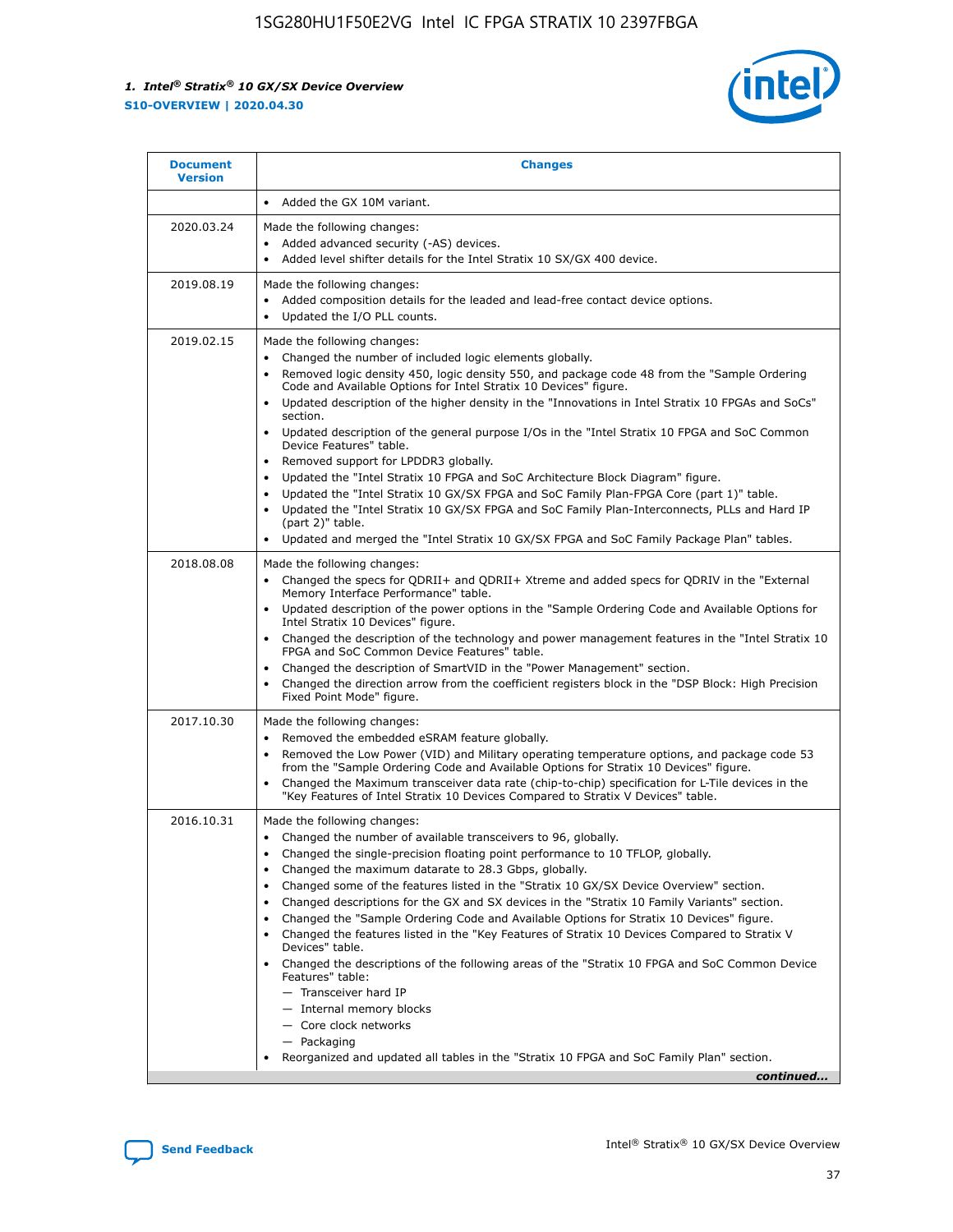

| <b>Document</b><br><b>Version</b> | <b>Changes</b>                                                                                                                                                                                                                                                                                                                                                                                                                                                                                                                                                                                                                                                                                                                                                                                                                                                                                                                                                                                     |
|-----------------------------------|----------------------------------------------------------------------------------------------------------------------------------------------------------------------------------------------------------------------------------------------------------------------------------------------------------------------------------------------------------------------------------------------------------------------------------------------------------------------------------------------------------------------------------------------------------------------------------------------------------------------------------------------------------------------------------------------------------------------------------------------------------------------------------------------------------------------------------------------------------------------------------------------------------------------------------------------------------------------------------------------------|
|                                   | Removed the "Migration Between Arria 10 FPGAs and Stratix 10 FPGAs" section.<br>Removed footnotes from the "Transceiver PCS Features" table.<br>Changed the HMC description in the "External Memory and General Purpose I/O" section.<br>Changed the number of fPLLs in the "Fractional Synthesis PLLs and I/O PLLs" section.<br>Clarified HMC data width support in the "Key Features of the Stratix 10 HPS" table.<br>Changed the description in the "Internal Embedded Memory" section.<br>Changed the datarate for the Standard PCS and SDI PCS features in the "Transceiver PCS Features"<br>table.<br>Added a note to the "PCI Express Gen1/Gen2/Gen3 Hard IP" section.<br>Updated the "Key Features of the Stratix 10 HPS" table.<br>Changed the description for the Cache coherency unit in the "Key Features of the Stratix 10 HPS"<br>table.<br>Changed the description for the external SDRAM and Flash memory interfaces for HPS in the "Key<br>Features of the Stratix 10 HPS" table. |
| 2015.12.04                        | Initial release.                                                                                                                                                                                                                                                                                                                                                                                                                                                                                                                                                                                                                                                                                                                                                                                                                                                                                                                                                                                   |